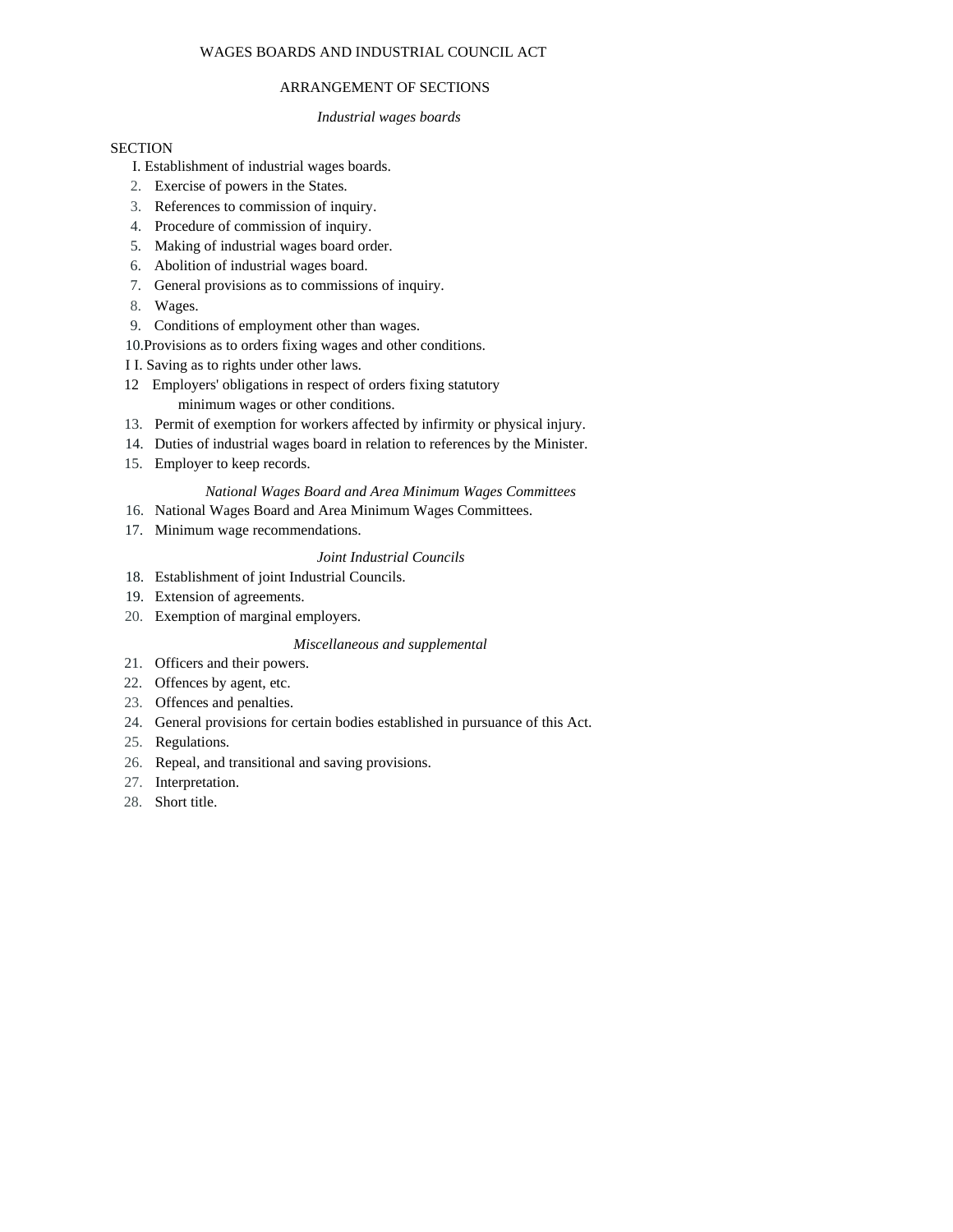## **SCHEDULES**

## FIRST SCHEDULE

*Composition, etc., or certain bodies established pursuant to Section 24* 

#### SECOND SCHEDULE

*Transitional and Saving Provisions* 

## W AGES BOARDS AND INDUSTRIAL COUNCIL ACT

 **An Act to provide for the establishment of a National Wages Board and Area Minimum Wages Committee for States and for Joint Industrial Councils for particular industries.** 

[1973 No. I. L.N. 55 of 1974.]

[1*st October,* 1974]

[ Commencement.]

#### *Industrial Wages Boards*

#### **1. Establishment of industrial wages boards**

(1) The Minister may by order direct that an industrial wages board be established to perform, in relation to the workers described in the order and their employers, the functions specified in the subsequent provisions of this Act, if he is of the opinion that wages are unreasonably low or that no adequate machinery exists for the effective regulation of wages or other conditions of employment of those workers:

Provided that no such order shall be made in respect of local government workers. (2) The Minister shall, in any order establishing an industrial wages board under this section, determine the area with respect to which the board may exercise any of its powers and perform any of its duties.

#### **2. Exercise of powers in the States**

(1) If and so long as no order by the Minister subsists under section 1 the appropriate authority in a State may, after consultation with the Minister, make an order within the State to the like extent and subject to the same conditions as an order of the Minister under that section, and the appropriate authority may make such an order in respect of local government workers in the State.

(2) If and so long as an order of the appropriate authority under subsection (1) of this section subsists, the Minister shall not make an order for the establishment of an industrial wages board in the State as prescribed by section (1) of this Act.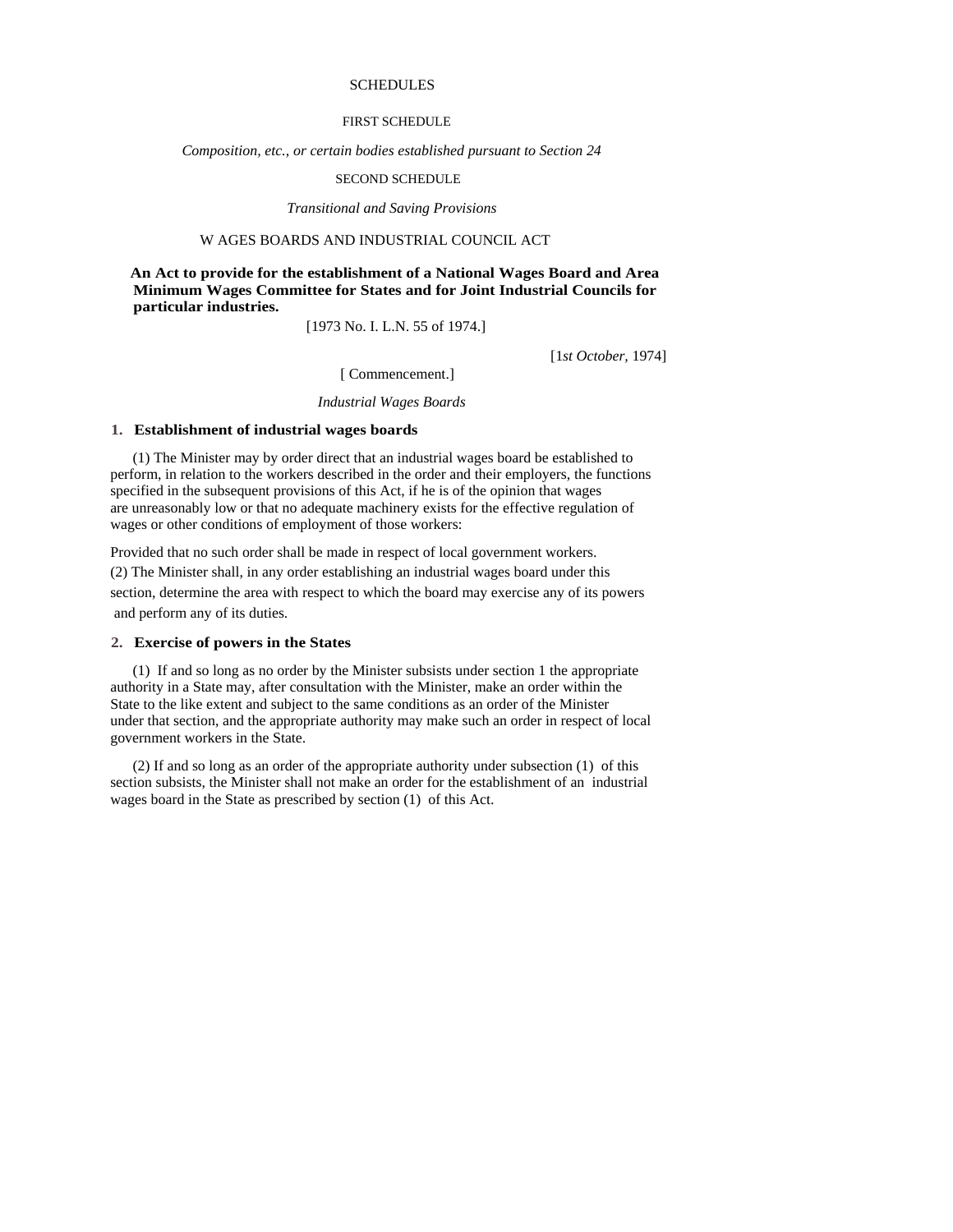(3) The appropriate authority for a State shall be the Governor or such member of the Executive Council of the State as may be appointed by order of the Governor to be the appropriate authority for the purposes of this section.

(4) Where the appropriate authority in a State is enabled to exercise powers under this section, the expressions "Minister" and "Federal *Gazette"* in sections 3 to 15 of this Act shall be construed as references to the appropriate authority and the State *Gazette,*  respectively.

## **3. References to commission of inquiry**

Without prejudice to section 1 of this Act, the Minister, if he is of the opinion that wages are unreasonably low or that no adequate machinery exists for the effective regulation of wages or other conditions of employment of any workers, may refer to a commission of inquiry the question whether an industrial wages hoard should be established with respect to any of those workers and their employers.

### **4. Procedure of commission of inquiry**

(1) Where the Minister refers to a commission of inquiry under section 3 of this Act the question whether an industrial wages board should be established, and the commission is of opinion with respect to the workers with whom it is concerned-

- *(a)* that wages are not unreasonably low; or
- *(b)* that there exists adequate machinery for regulating the wages or other conditions of employment of those workers, and that there is no reason to believe that the machinery is likely to cease to exist or cease to he adequate for that purpose, the commission shall report to the Minister accordingly and may include in its report any suggestions which it may think fit to make as to the improvement of that machinery.

(2) Where any such suggestions are so included, the Minister may take such steps as appear to him to be expedient and practicable to secure the improvements in question.

- (3) If the commission is of opinion with respect to the workers with whom it is concerned that-
- *(a)* wages are unreasonably low; or
- *(b)* adequate machinery for regulating the wages or other conditions of employment does not exist; or
- *(c)* existing machinery is likely to cease to exist or cease to be adequate for that purpose,

and that as a result reasonable standards of wages or other conditions of employment are not being or will not be maintained, the commission may make a report to the Minister accordingly and may include in its report a recommendation (in this Act referred to as "an industrial wages board recommendation") for the establishment of an industrial wages board in respect of those workers and their employers.

(4) Where the Minister receives an industrial wages board recommendation, he may, subject to this Act, if he thinks fit, make an industrial wages board order giving effect to the recommendation.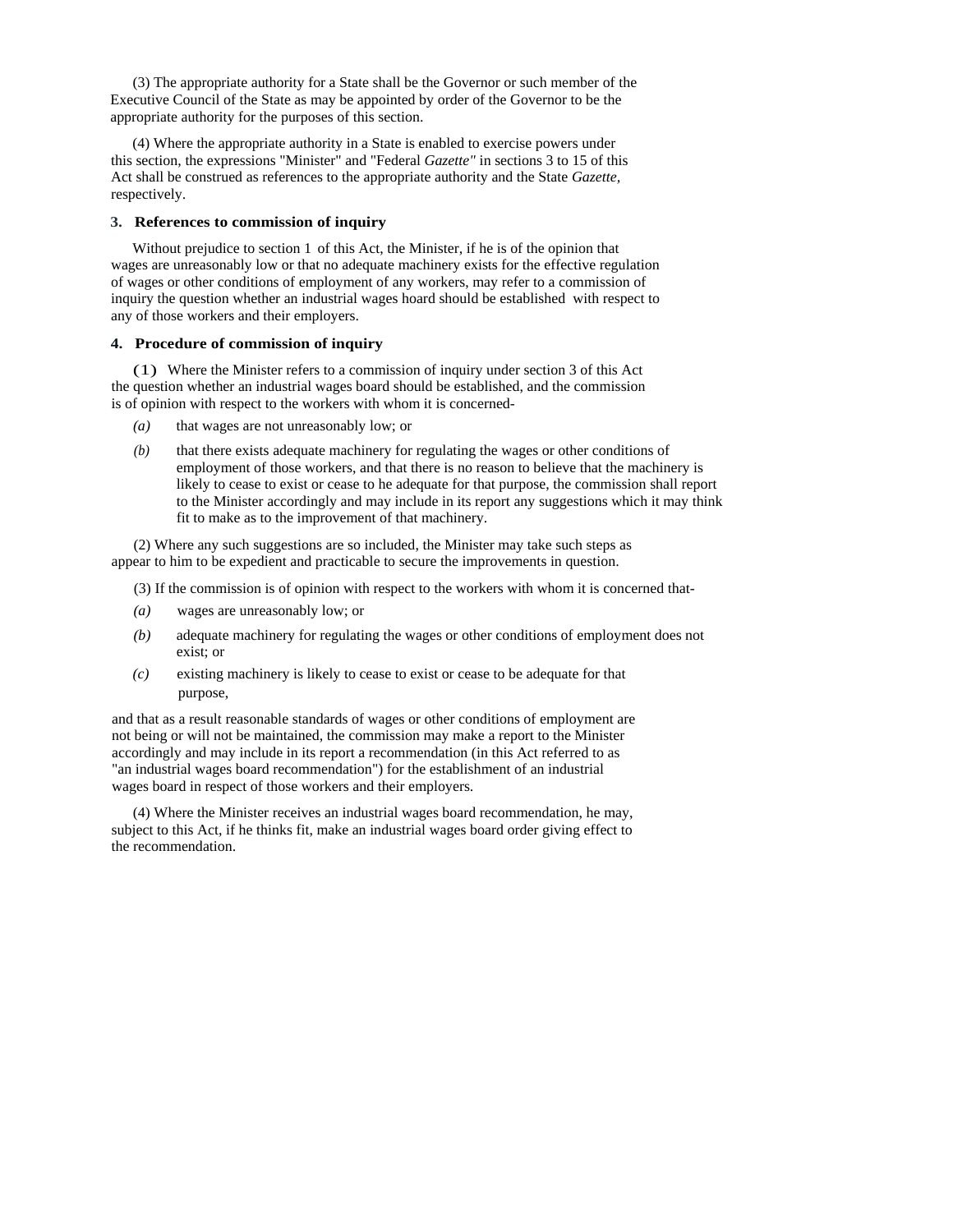### **5. Making of industrial wages board order**

(1) The Minister shall, before making any industrial wages board order, whether under section 4 of this Act or not, publish a notice in the Federal *Gazette* of his intention to make the order.

(2) The notice published under subsection (1) of this section shall contain the text of the proposed order, and shall specify the time, being not more than forty days from the date of publication, within which an objection with respect to the order shall be made to the Minister.

(3) The Minister may make rules with respect to the notice to be given of any matter under this Act with a view to bringing the matter of which the notice is to be given so far as practicable to the knowledge of the persons concerned.

(4) Every objection made pursuant to subsection (2) of this section shall be in writing and shall state-

- *(a)* the specific grounds of the objection; and
- *(b)* the omissions, additions or modifications asked for, and the Minister shall consider any such objection made by or on behalf of any person appearing to him to be affected, being an objection sent to him within the time specified in the notice, but shall not be bound to consider any other objections.

(5) After considering all the objections which, under this section, he is required to consider, the Minister may-

- *(a)* make the order without amendments; or
- *(b)* make the order with such amendments as he considers necessary or expedient; or
- *(c)* refrain from making the order.

(6) Where the Minister makes an industrial wages board order, he shall publish it (and the report of any commission of inquiry relating to the order) in the Federal *Gazette,*  and the order shall come into operation on the date on which it is so published or on such later date as may be specified therein.

## **6. Abolition of industrial wages board**

If at any time the Minister considers that the wages or other conditions of employment of workers to whom an industrial wages board order relates or the machinery for the regulation of those wages or conditions have been so altered as to render the industrial wages board unnecessary, he may by order abolish the industrial wages board in question; and section 5 of this Act shall apply in relation to any such order as it applies in relation to industrial wages board orders.

## **7. General provisions as to commissions of inquiry**

(1) Where any question or other matter is referred under section 3 of this Act to a commission of inquiry, the commission shall-

*(a)* make all such investigations as appear to it to be necessary;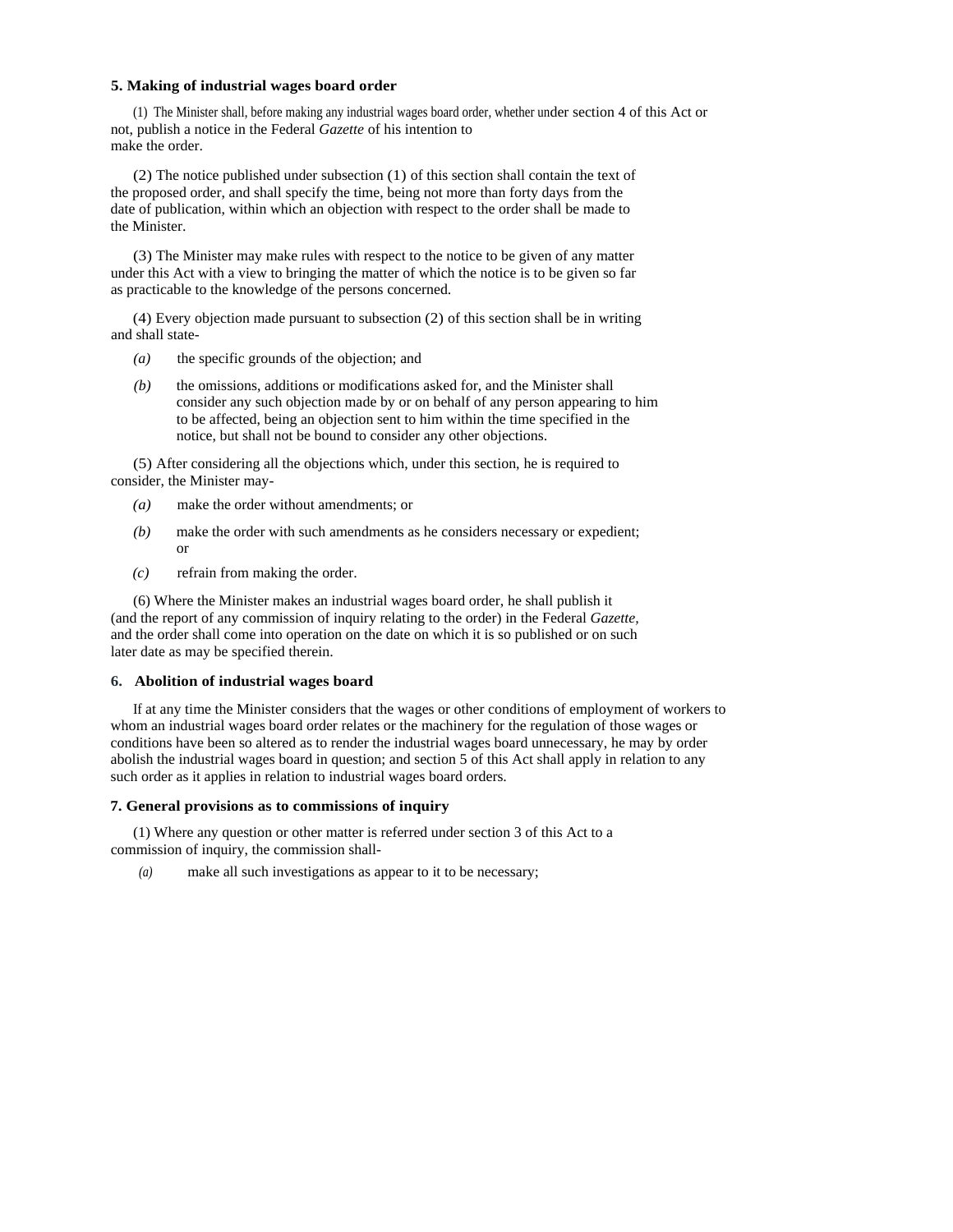- *(b)* publish a notice stating the terms of the reference and specifying a period (not being less than forty days from the date of publication) within which it will consider representations with respect to the reference made to it in writing; and
- *(c)* consider any such representations and, if it thinks fit, hear oral evidence.

(2) Where the Minister receives any report from a commission of inquiry he may, if he thinks fit, refer the report back to the commission, and the commission shall thereupon reconsider it having regard to any observations made by the Minister and shall make a further report; and the like proceeding may take place on receipt of any further report from the commission in the same manner.

## **8. Wages**

(1) Subject to this section, any industrial wages board may recommend the wages to be paid by the employers to their workers described in the order establishing the said industrial wages board.

(2) Before recommending any wages under subsection (1) of this section, the industrial wages board shall-

- *(a)* publish a notice of the wages it proposes to recommend and the manner in which and the time (not being less than forty days from the date of the notice) in which objections to the recommendation may be lodged; and
- *(b)* consider any objections which may be lodged in accordance with the notice.

(3) An industrial wages board may, if the board thinks it expedient to do so, recommend the cancellation or variation of any wages fixed under section 10 of this Act, whether an application is made for the purpose or not.

(4) Where it is proposed to recommend the cancellation or variation of wages fixed under section 10 of this Act, the provisions of this section as to notice shall apply in the same manner as they apply where it is proposed to recommend the said wages.

### **9. Conditions of employment other than wages**

(1) An industrial wages board may, if the Minister has given his permission for the board to consider the making of a recommendation for a condition or conditions of employment other than wages, either generally or for any particular work, make such a recommendation for the workers to whom the said industrial wages board refers.

(2) Before recommending any condition of employment under subsection (1) of this section, the industrial wages board shall-

- *(a)* publish a notice of the condition which it proposes to recommend and the manner in which and the time (not being less than forty days from the date of the notice) in which objections to the recommendation may be lodged; and
- *(b)* consider any objections which may be lodged in accordance with the notice.

(3) An industrial wages board may, if the board thinks it expedient to do so, recommend the cancellation or variation of any condition of employment fixed under section 10 of this Act, whether an application is made for the purpose or not.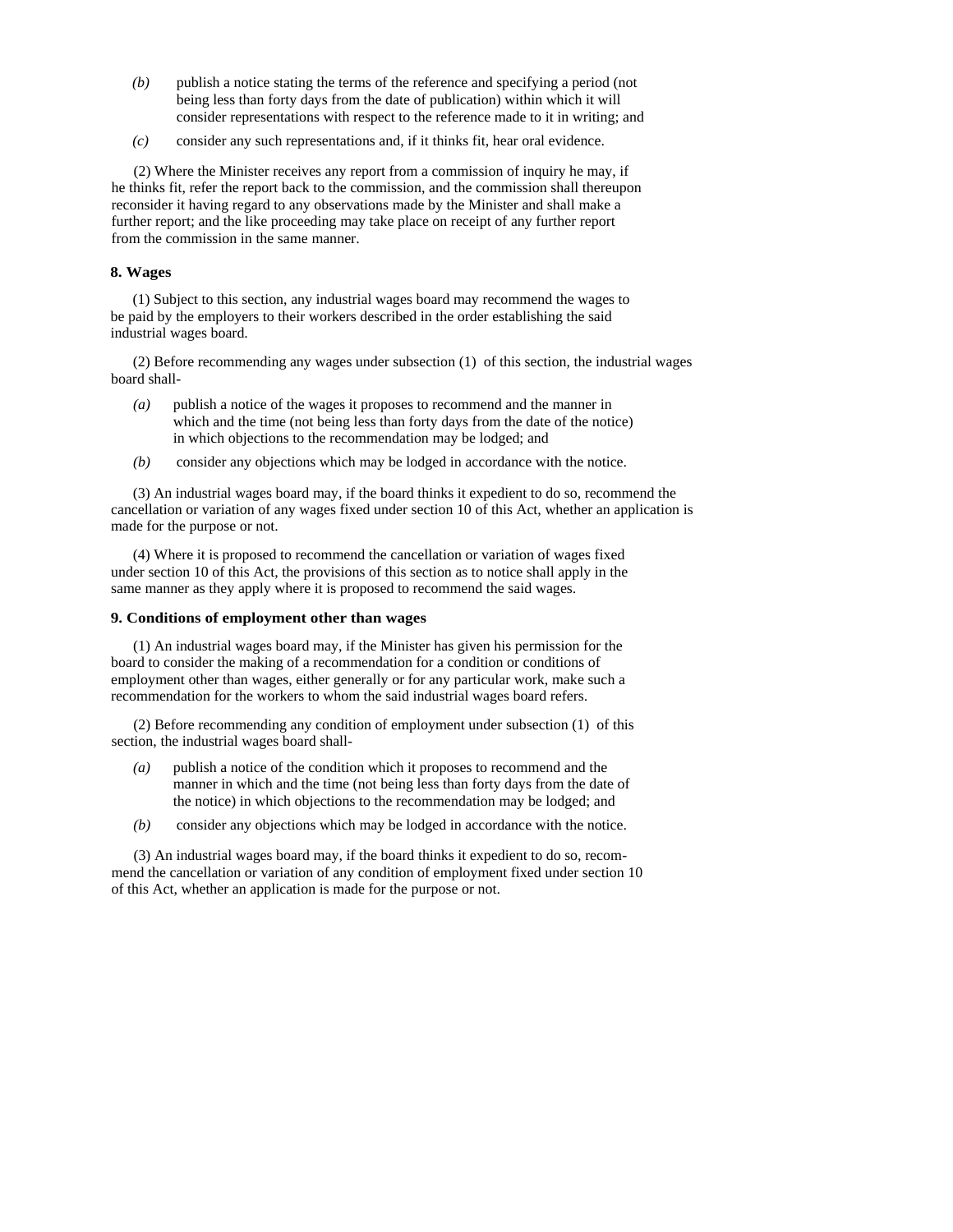(4) Where it is proposed to recommend the cancellation or variation of a condition fixed under section 1 a of this Act, the provisions of this section as to notice shall apply in the same manner as they apply where it is proposed to recommend the said condition.

## **10. Provisions as to orders fixing wages and other conditions**

(1) Where an industrial wages board has recommended any wages or any other condition of employment, or the cancellation or variation of any such wages or condition fixed under subsection (2) of this section, the board shall forthwith send notification thereof to the Minister; and the notification may include a statement of the date from which the board recommends that the wages or condition, or the cancellation or variation, as the case may be, shall become effective.

(2) The Minister, on receipt of a notification under this section with respect to any matter, shall by order fix the wages or condition or conditions, or approve the cancellation or variation, as the case may be:

Provided that-

- *(a)* the Minister may, if he thinks fit, refer the recommendation back to the industrial wages board;
- *(b)* the board shall thereupon reconsider it having regard to any observations made by the Minister and may, if it thinks fit, re-submit the recommendations to the Minister either without amendment or with such amendments as it thinks fit, having regard to those observations; and
- *(c)* where recommendations are so re-submitted, the like proceedings shall be had thereon as in the case of original recommendations.

(3) Any such wages or conditions as aforesaid, or the cancellation or variation of any such wages or conditions, shall become effective from such date (being the date of the order by which they are fixed or approved or a subsequent date) as is specified in that behalf in the order.

(4) Wages and conditions fixed under this section are hereafter in this Act referred to as "statutory minimum wages" or "statutory minimum conditions".

# **11. Saving as to rights under other laws**

No order made under section 10 of this Act shall have effect so as to prejudice any rights touching conditions of employment, holidays or wages conferred upon any worker by or under any other enactment or other written law.

## **12. Employers' obligations in respect of orders fixing statutory minimum wages or other conditions**

(1) Where any statutory minimum wages have become effective under section 1 of this Act, an employer shall, in cases to which the statutory minimum wages are applicable, pay to the worker wages not less than the statutory minimum wages, clear of all deductions (except any deductions required by law or deductions in respect of contributions to provident or pension funds or schemes agreed to by the workers and approved by the Governor of the appropriate State); and, if the employer fails to do so, he shall be guilty of an offence and on conviction shall be liable to a fine not exceeding N2aO and in the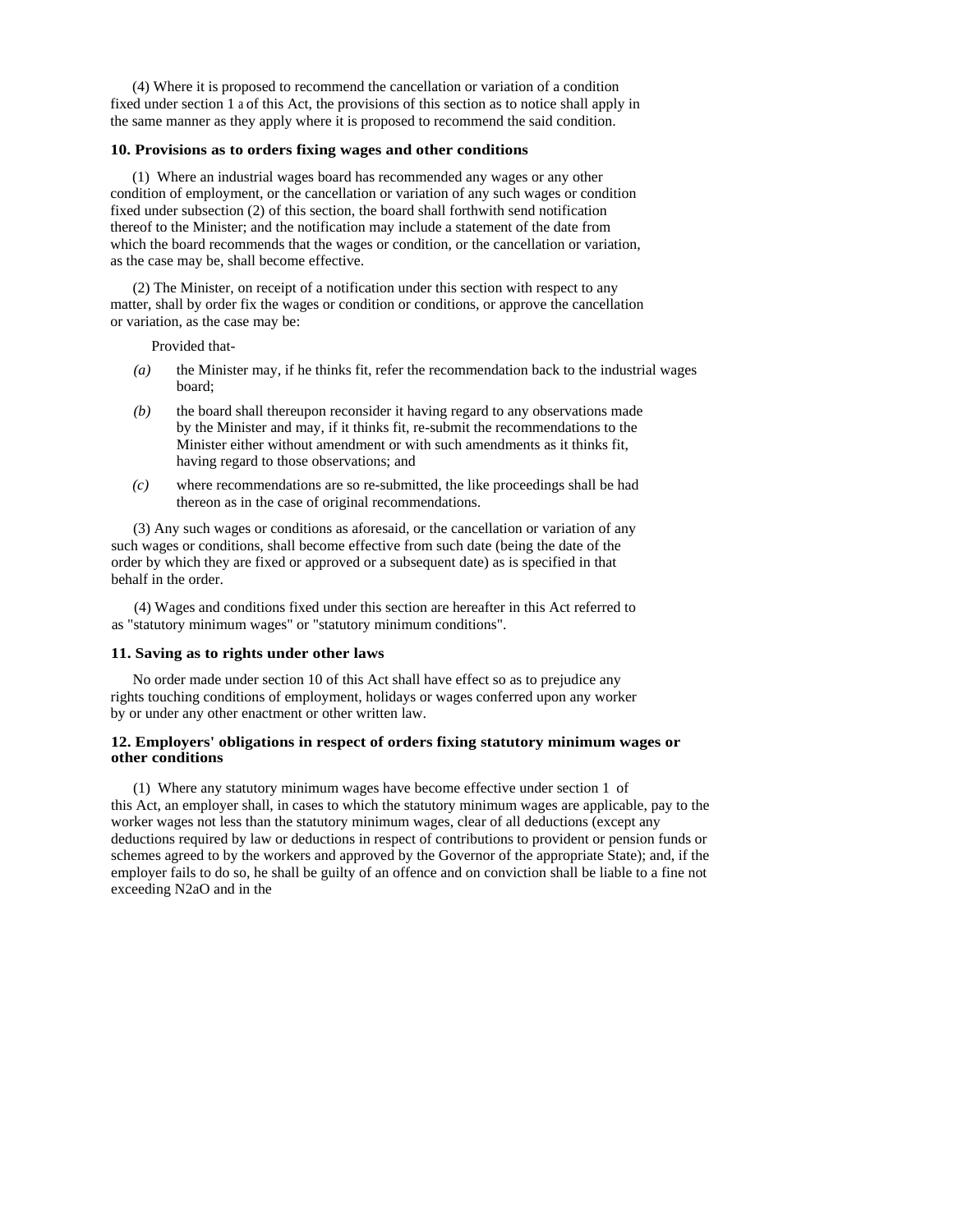case of a continuing offence to a fine not exceeding  $\angle$  450 for each day or period during which the offence continues.

(2) On the conviction of an employer under this section for failing to pay to a worker wages less than the statutory minimum wages, the court may by the conviction adjudge the employer convicted to pay, in addition to any fine, such sum as appears to the court to be due to the worker on account of wages, the wages being calculated on the basis of the statutory minimum wages, but the power to order payment on account of wages under this provision shall not be in derogation of the right of the worker to recover wages due to him by any other proceedings in a court of competent jurisdiction.

(3) Where any statutory minimum condition of employment, not being statutory minimum wages, has become effective under section 10 of this Act, an employer shall, in cases to which the statutory minimum condition is applicable, apply to the worker a condition not less favourable to the worker than the statutory minimum condition; and, if the employer fails to do so, he shall be guilty of an offence and on conviction shall be liable to a fine not exceeding N 200 and in the case of a continuing offence to a fine not exceeding N50 for each day or period during which the offence continues.

(4) On the conviction of an employer under this section for failing to apply to a worker any condition of employment not less favourable to the worker than the statutory minimum condition, the court may by the conviction adjudge the employer convicted to pay, in addition to any fine, such sum by way of compensation as may appear to the court to be due to the worker by reason of the failure, but the power to order the payment of that sum under this provision shall not be in derogation of any right of the worker to recover any such sum as may be due to him by any other proceedings in a court of competent jurisdiction.

(5) Where the immediate employer of any worker to whom any statutory minimum wages or any other statutory condition of employment applies is himself in the employment of some other person and the worker is employed on the premises of that other person, that other person shall, for the purposes of this section, be deemed to be the employer of the worker jointly with the immediate employer.

(6) Any agreement for the payment of wages or the application of any other condition of employment in contravention of the provisions of this section shall be void.

## **13. Permit of exemption for workers affected by infirmity or physical injury**

(1) If the Minister is satisfied that any worker employed, or desiring to be employed, in an occupation to which statutory minimum wages are applicable is affected by any infirmity or physical injury which renders him incapable of earning the statutory minimum wages, the Minister may, if he thinks fit, grant to the worker (subject to such conditions, if any, as he may impose) a permit exempting the worker from the provisions of this Act relating to the payment of wages less than the statutory minimum wages; and, while the permit is in force and any conditions imposed thereon are complied with, the employer shall not be guilty of an offence if he pays to the worker less wages than the statutory minimum wages.

(2) A permit granted under this section may be so granted as to have effect from the date on which the application therefore was made to the Minister, and may be suspended or revoked at any time by the Minister.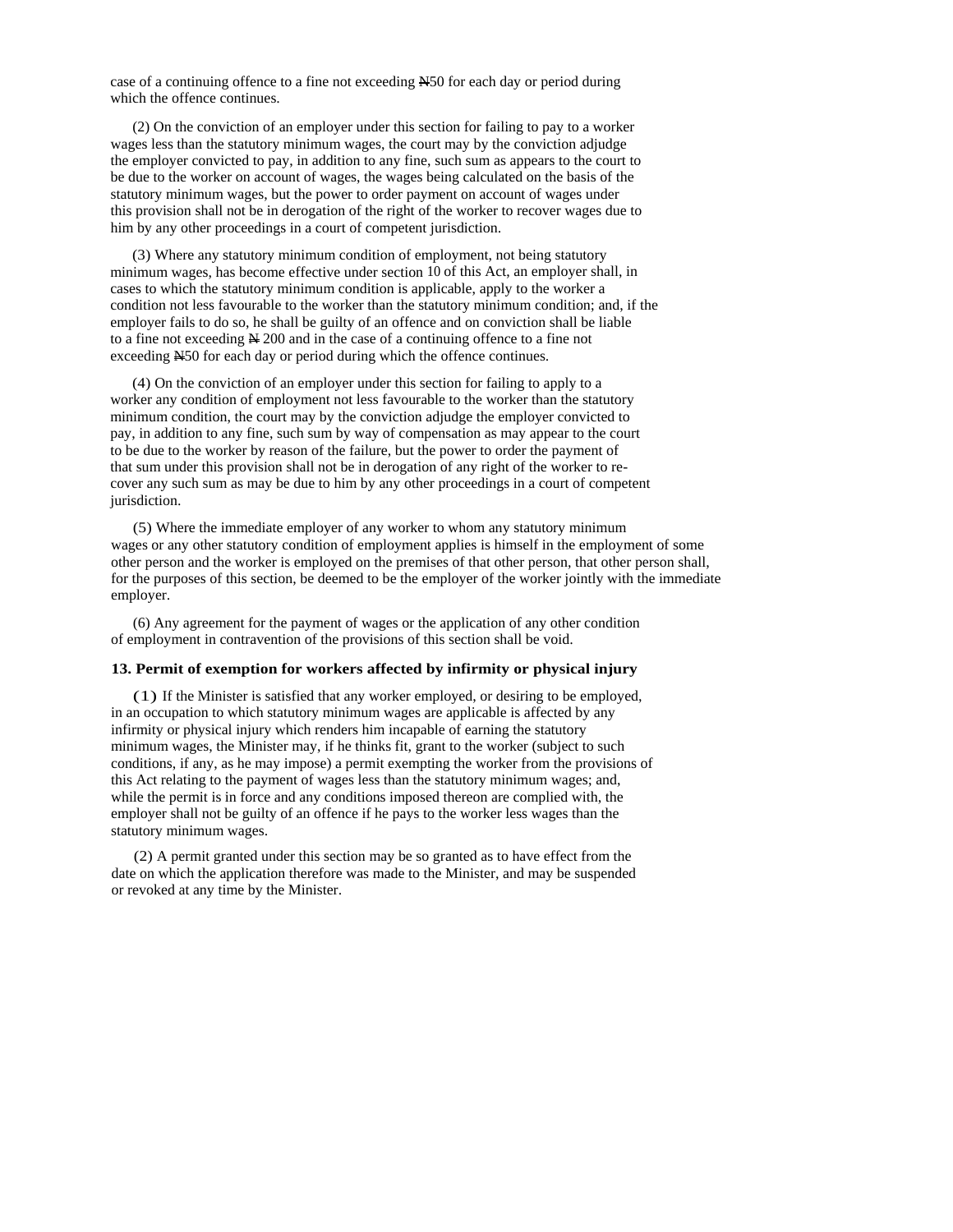## **14. Duties of industrial wages board in relation to references by the Minister**

Any industrial wages board shall consider, as occasion requires, any matter referred to it by the Minister with reference to the conditions of employment of the workers in respect of whom and in respect of whose employers the board has been appointed, and shall make a report thereon to the Minister.

### **15. Employer to keep records**

It shall be the duty of every employer of workers in respect of whom an industrial wages board has been made or a notice has been published under section 5 (1) of this Act-

- *(a)* to keep such records of wages or conditions of employment as are necessary to show that the provisions of this Act are being complied with as respects persons in his employment, and to retain the records for a period of three years after the period to which they refer; and
- *(b)* to cause to be kept posted in some conspicuous place at or near the place of employment of persons in his employment in such manner and in such form as may be approved by the Minister-
	- (i) a copy of every notice relating to wages or conditions of employment of the aforesaid workers which is published by an industrial wages board as required by this Act and a copy of every order made by the Minister relating to the wages or conditions of employment of the said workers; or
	- (ii) such abstract from every such notice or order as the Minister may approve,

and, if he fails to do so, he shall be guilty of an offence and on conviction shall be liable to a tine not exceeding  $\cancel{\text{N}}$  100 and to a daily penalty not exceeding  $\cancel{\text{N}}$  10.

#### *National Wages Board and Area Minimum Wages Committees*

#### **16. National Wages Board and Area Minimum Wages Committees**

(1) The Minister may by order establ ish for the Federation, a Board to be known as the National Wages Board (referred to in this section and in section 17 of this Act, as "the Board"), and the Minister may, after prior consultation with the appropriate authority, set up an area minimum wages committee for the State.

- (2) It shall be the function of the Board-
- *(a)* to examine the application to all unskilled workers of any agreed minimum wage rate in any specified area;
- *(b)* to examine from time to time the adequacy of minimum wage rates for unskilled workers in the light of any recommendations received from area minimum wages committees;
- *(c)* to consider any matter referred to it by the Minister with reference to the minimum wage rates of unskilled workers in any area for which an area minimum wages committee has been set up; and
- *(d)* to report and make recommendations accordingly to the Minister.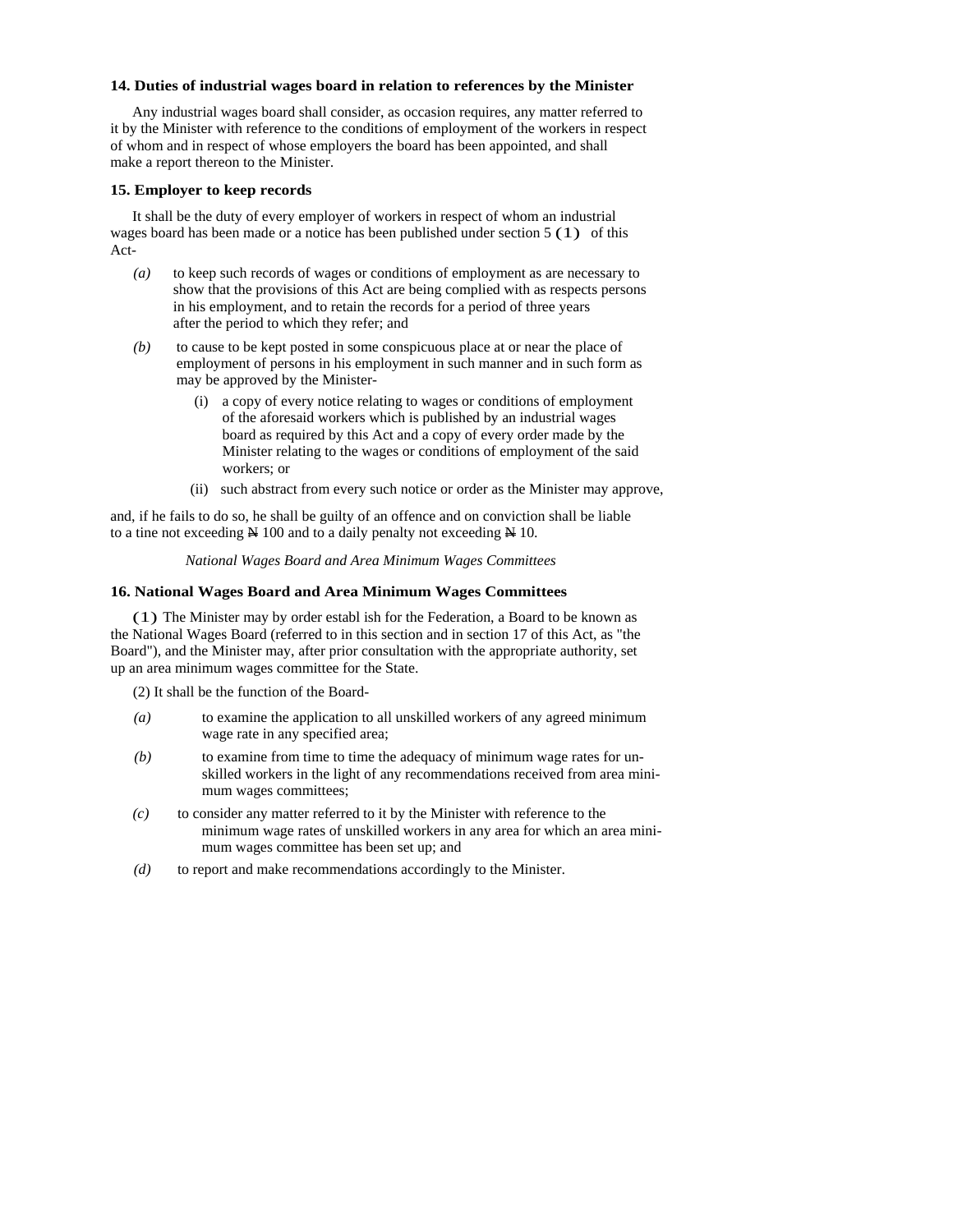(3) The Board shall have all such powers as are reasonably necessary for the proper exercise of its functions; and in particular, without prejudice to the generality of the foregoing, it may-

- *(a)* carry out specific investigations on matters referred to it, and submit to the Minister reports on the investigations and any other information it may consider desirable for the effective exercise of its functions; and
- *(b)* call for oral or written information which it considers necessary for the effective exercise of its functions from any source whatsoever, so however that if any person objects to answering any question or producing any document on the ground that it will tend to incriminate him or on any other lawful ground, that person shall not be required to answer the question or produce the document or be liable to any penalty for refusing to do so.

(4) It shall be the function of an area minimum wages committee-

- *(a)* to make recommendations to the Board on the minimum wages of unskilled workers in the committee's area;
- *(b)* to carry out specific investigations on matters referred to it by the Board;
- *(c)* to submit to the Board reports, minutes and any other information it considers desirable for the effective exercise of the Board's functions; and
- *(d)* to determine urban and rural sub-areas in its area.

#### **17. Minimum wage recommendations**

(1) In the execution of its functions under section 16 (2) *(d)* of this Act, the Board may recommend minimum wages to be paid by employers to workers in any specified area; and any such recommendation may include a further recommendation to cancel or vary any wages fixed under section J0 of this Act.

(2) Section 8 (2) and (4) of this Act, shall apply with the necessary modifications to proposed recommendations under subsection  $(1)$  above and, where the Board makes a recommendation under the said subsection (1) of this section-

- *(a)* section 10 of this Act shall apply as it applies to a recommendation relating to wages made by an industrial wages board under section 8 (1) or (3) of this Act; and
- (b) the references to section 10 in sections  $II$  and 12 (1) of this Act shall be deemed to include references to section 10 as applied by paragraph *(a)* of this subsection.

#### *Joint Industrial Councils*

#### **18. Establishment of joint Industrial Councils**

(1) Employers and workers in an industry may establish a joint industrial council (referred to in this section and section 19 of this Act as "a Council") for the purpose of negotiating and reaching agreements relating to such matters as are considered by those employers and workers to be matters for negotiating.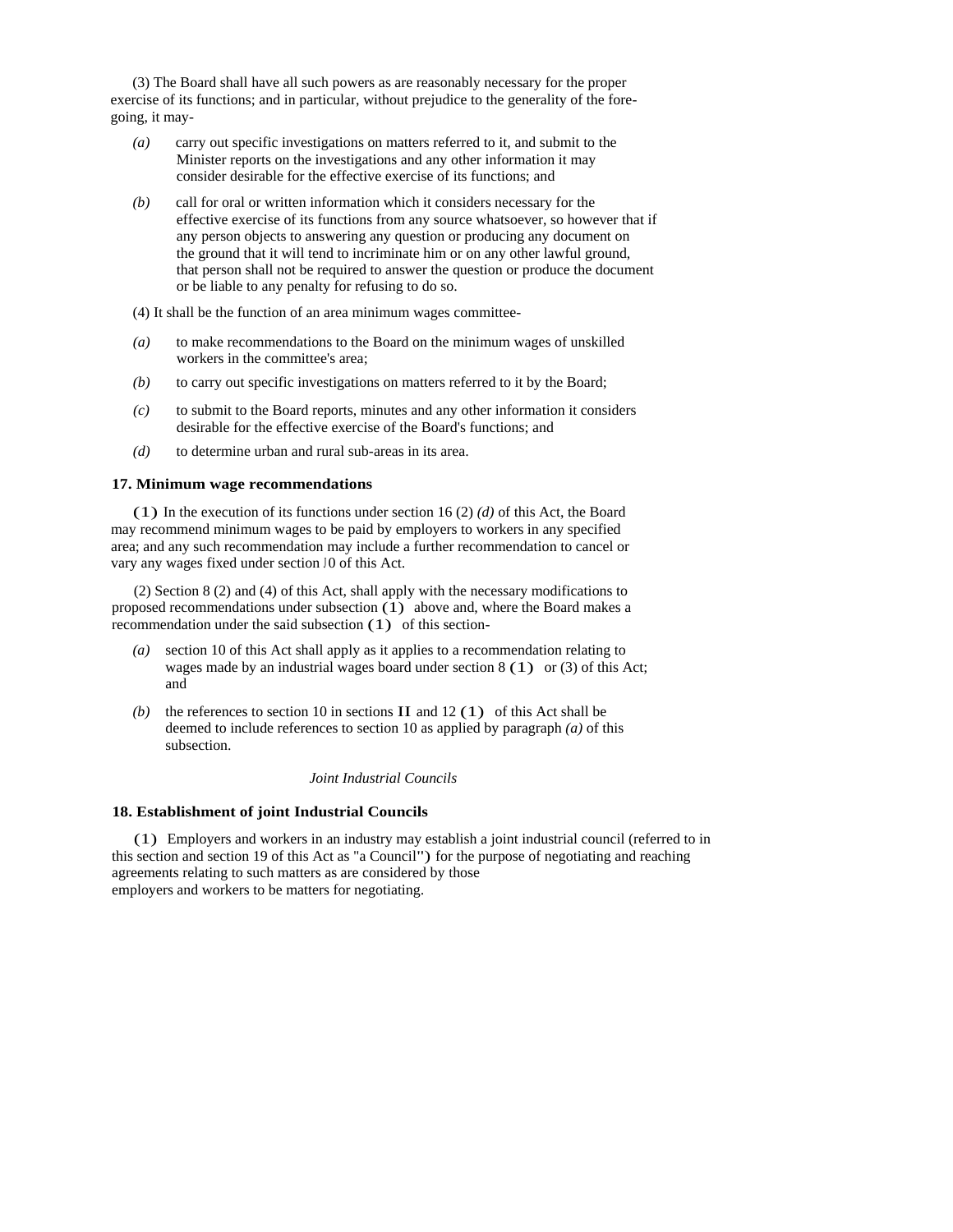(2) When a Council has been established, it shall register with the Minister its agreed constitution and functions and any changes therein which may be agreed upon from time to time.

(3) Where a Council has agreed on any matter concerning wages or conditions of employment for any specified workers or groups of workers in an industry, it shall register the agreement with the Minister for his information; and the Minister may by an order declare that the provisions of any agreement or part thereof in pursuance of this subsection shall be binding on the workers to whom they relate, and that effect shall be given to them, accordingly.

### **19. Extension of agreements**

(1) A Council may apply to the Minister to have the terms of any such agreement as is mentioned in section 18 (3) of this Act extended to cover other employers and workers within the industry to which the agreement relates.

(2) The Minister, upon receipt of an application under subsection (1) of this section, shall satisfy himself that the organisations of employers and workers concerned represent a sufficient proportion of the employers and workers in the industry in question, having regard to its individual circumstances, and on being so satisfied shall publish a notice in the Federal *Gazette-*

- *(a)* specifying the terms of the agreement and indicating his intention to make an order extending all or any of the terms of the agreement to such employers and workers engaged in the industry (which shall be specified in the order) as are not parties to the agreement; and
- *(b)* specifying the time, being not more than forty days from the date of publication, within which any objection to his intention shall be made to him.

(3) Every objection made pursuant to subsection (2) of this section, shall be in writing and shall state-

- *(a)* the specific grounds of the objection; and
- *(b)* the omissions, additions and modifications asked for,

and the Minister shall consider any objection made by or on behalf of any person appearing to him to be affected, being an objection sent to him within the time specified in the notice specifying the terms of the agreement, but shall not be bound to consider any other objection.

(4) After considering all the objections which under subsection (3) of this section he is required to consider, the Minister may-

- *(a)* make the order without amendments; or
- *(b)* make the order with such amendments as he considers necessary or expedient; or
- *(c)* refrain from making the order.

(5) Where the Minister makes an order under subsection (4) of this section, he shall publish it in the Federal *Gazette,* and the order shall come into operation on the date on which it is so published or on such later date as may be specified therein.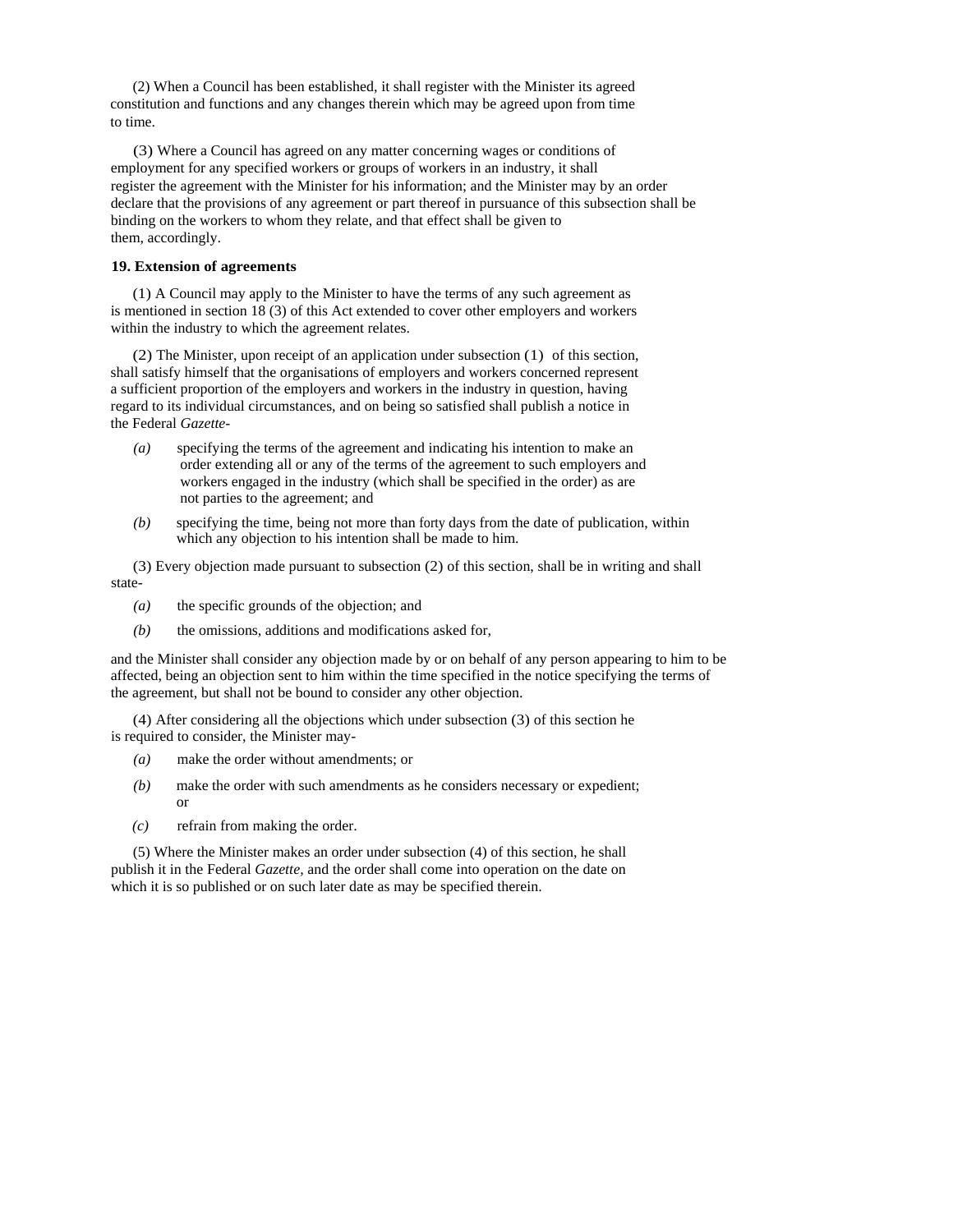(6) Wages or conditions of employment fixed by an order made under this section shall have effect as if they were statutory minimum wages or, as the case may be, statutory minimum conditions fixed under section 10 of this Act.

#### **20. Exemption of marginal employers**

(1) An employer affected by an order made under section 19 of this Act, may appeal in writing to the Minister for a permit of exemption from the order; and on receipt of such an appeal the Minister may reject it or refer it to any person or persons appointed by himself for investigation.

(2) Where the appeal is referred pursuant to subsection (l) of this section, having regard to the grounds of the appeal and the circumstances of the employer, such person or persons shall submit their report to the Commissioner within sixty days from the date of their appointment.

(3) On receipt of such report the Minister may either reject the appeal or issue an exemption permit accordingly, specifying in the permit the minimum wage and conditions or the minimum wage or conditions of employment which shall apply to the workers engaged by the employer concerned.

(4) Wages or conditions of employment specified pursuant to subsection (3) of this section shall have effect as if they were statutory minimum wages or, as the case may be, statutory minimum conditions fixed under section 10 of this Act.

(5) Any person or persons appointed under subsection (1) of this section shall be paid such remuneration and allowances, if any, as may be approved by the Minister with the concurrence of the Federal Ministry of Finance.

#### *Miscellaneous and supplemental*

### **21. Officers and their powers**

(1) The Minister may appoint any public officer to act for the purposes of this Act; and every authorised labour officer within the meaning of the Labour Act shall be deemed to have been so appointed.

# [Cap. LI.]

(2) Every appointed officer shall be furnished with a certificate of his appointment and when visiting an employer's premises for the purposes of this Act shall, if so required, produce the certificate to the employer or other person holding a responsible position of management at the said premises.

(3) An appointed officer may-

- *(a)* require the production by an employer of wages sheets or other records of wages and records of conditions of employment, and inspect and examine them and copy any part thereof;
- *(b)* at all reasonable times enter any premises at which any employer to whom an order made under section 10 of this Act applies carries on his business (including any premises which the officer has reasonable cause to believe to be used by or by arrangement with the employer to provide living accommodation for workers);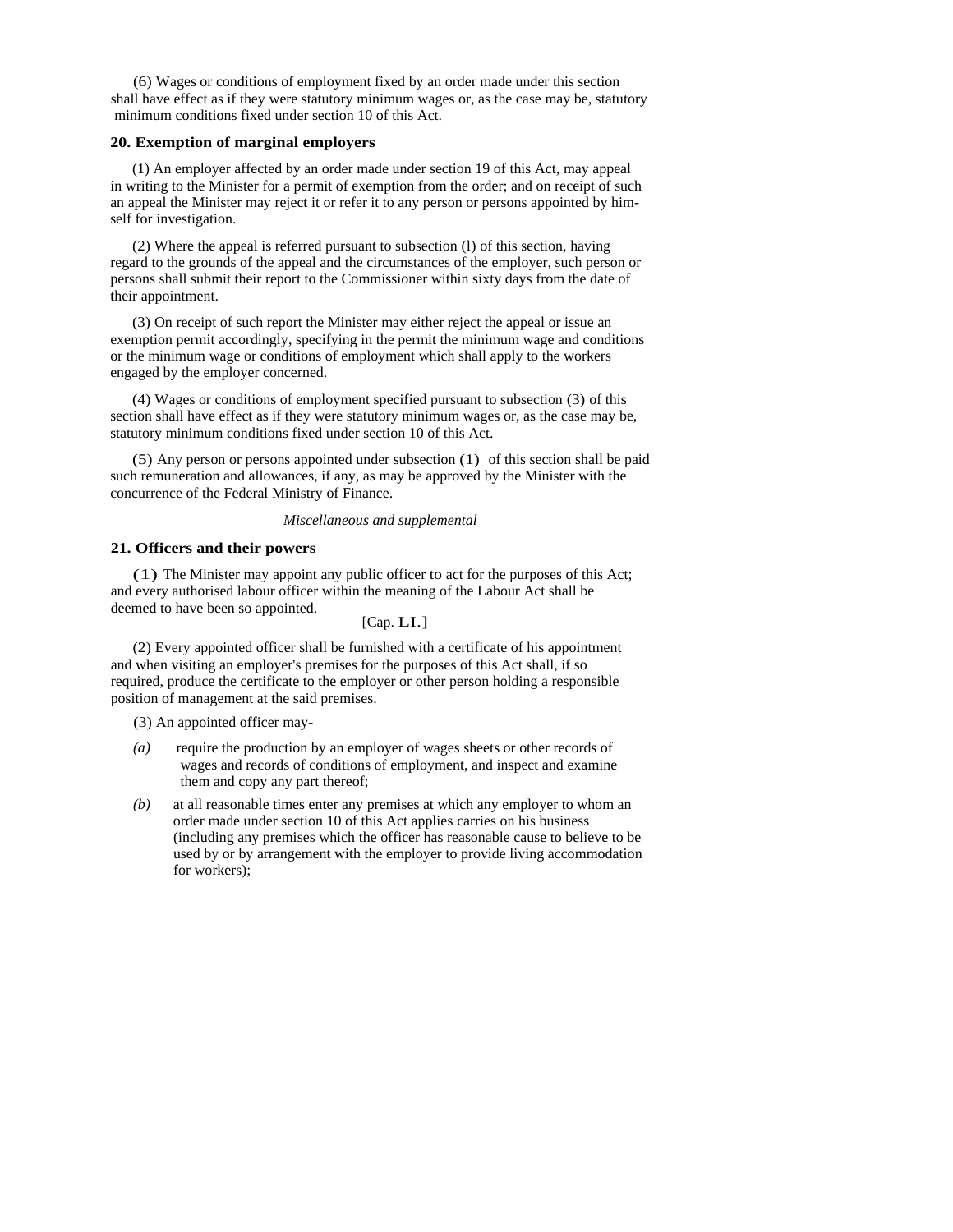- *(c)* examine, either alone or in the presence of any other person, as he thinks fit, with respect to any matters under this Act, any person whom he has reasonable cause to believe to be or to have been a worker to whom an order made under section 10 of this Act applies or applied, or the employer of any person or a servant or agent of the employer, employed in the employer's business, and require every such person to be so examined and to sign a declaration of the truth of the matters in respect of which he is so examined, so however that no person shall be required to give any information tending to incriminate himself;
- *(d)* order any person or body of persons found to have contravened any of the provisions of this Act to take remedial action within a specified reasonable period of time; and
- *(e)* subject generally to the powers of any Attorney-General, institute proceedings for any offence under this Act and, with the consent of the Minister, appear and have all necessary power for the conduct of the proceedings; and Attorney-General means Attorney-General of the Federation or, as appropriate, Attorney-General or Solicitor-General of a State, as the case may be.

(4) An appointed officer who is authorised in that behalf by general or special directions of the Minister may, if it appears to him that a sum is due from an employer to a worker to whom an order made under section 10 of this Act applies, or to a person who has been such a worker, on account of the payment to him of wages less than the statutory minimum wages, institute on behalf and in the name of that worker or person civil proceedings for the recovery of that sum, and in any such proceedings the court may make an order for the payment of costs by the appointed officer as if he were a party to the proceedings.

(5) The power given by subsection (4) of this section for the recovery of a sum due from an employer to a worker or other person shall not be in derogation of any right of that worker or other person himself to recover that sum by civil proceedings.

(6) The Minister may by writing under his hand without prejudice to the foregoing subsection 1 of this section, delegate to any public officer the exercise of the power conferred on the Minister by subsection (3) *(e)* or (4) of this section: Provided that the existence of such a delegation shall not prevent the continued exercise of the power by the Minister.

#### **22. Offences by agent, etc.**

(1) Where an offence for which an employer is by virtue of this Act liable to penalty has in fact been committed by some agent of the employer or by some other person, that agent or other person shall be liable to be proceeded against for the offence in the same manner as if he were the employer, and either together with or before or after the conviction of the employer, and shall be liable on conviction to the same penalty as that to which the employer is liable.

(2) Where an employer is charged with an offence under this Act he shall be entitled, upon complaint duly made by him and on giving to the prosecution not less than three days' notice in writing of his intention, to have any other person to whose act or default he alleges that the offence in question was duly brought before the court at the time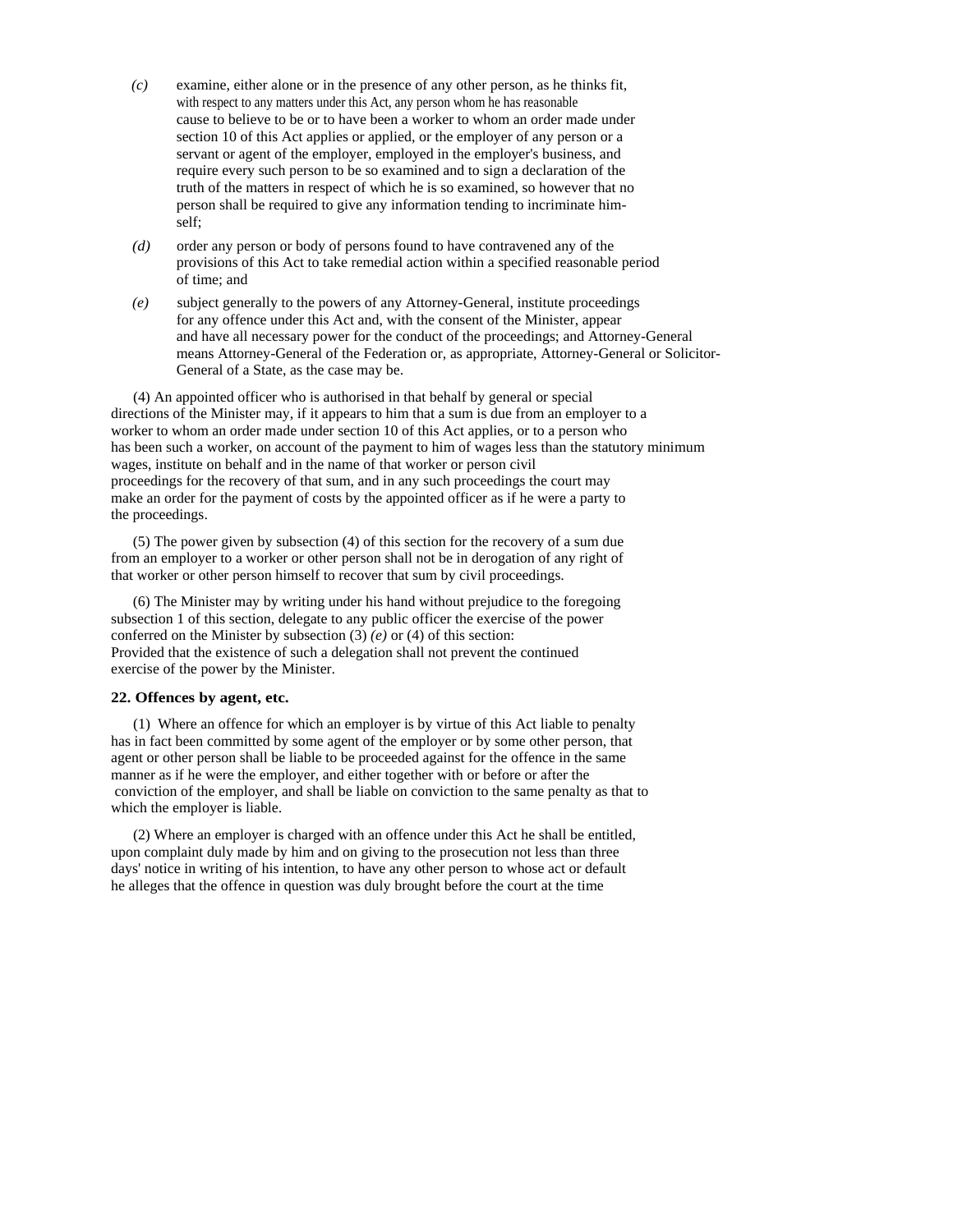appointed for the hearing of the charge, and, if after the commission of the offence has been proved the employer proves that the offence was due to the act or the default of that other person, that other person may be convicted of the offence, and, if the employer further proves that he has used all due diligence to secure that this Act and any relevant order made thereunder are complied with, he shall be acquitted of the offence.

(3) Where a defendant seeks to avail himself of the provisions of subsection (2) of this section-

- *(a)* the prosecution, as well as the person whom the defendant charges with the offence, shall have the right to cross-examine him, if he gives evidence, and any witnesses called by him in support of his pleas, and to call rebutting evidence ;and
- *(b)* the court may make such order as it thinks fit for the payment of costs by any party to the proceedings, other than the prosecution, to any other party thereto.

(4) Where it appears to an appointed officer that an offence has been committed in respect of which proceedings might be taken under this Act against an employer, and the officer is reasonably satisfied that the offence of which complaint is made was due to an act or default of some other person and that the employer could establish a defence under subsection (2) of this section, the officer may cause proceedings to be taken against that other person without first causing proceedings to be taken against the employer, and in any such proceedings the defendant may be charged with, and on proof that the offence was due to his act or default, be convicted for the offence for which the employer might have been charged.

## **23. Offences and penalties**

Any person who-

- *(a)* refuses or neglects to furnish the means required by an appointed officer as being necessary for an entry in the exercise of his powers under section 21 of this Act; or
- *(b)* hinders or molests any appointed officer in the exercise of his powers under section 21 of this Act; or
- *(c)* refuses or neglects to produce any document, or to give any information which any appointed officer in the exercise of his powers under section 21 of this Act requires him to produce or give; or
- *(d)* makes, or causes to be made, or knowingly allows to be made, any wages sheet, record of wages or record of conditions of employment which is false in any material particular; or
- *(e)* produces, or causes to be produced, or knowingly allows to be produced, any such wages sheet or record to an appointed officer acting in the exercise of his powers under section 21 of this Act, knowing the wage sheet or record to be false; or
- *(j)* furnishes any information to any appointed officer acting in the exercise of his powers under section 21, knowing the information to be false; or
- *(g)* fails to comply with an order given under section 21 (3) *(d)* of this Act,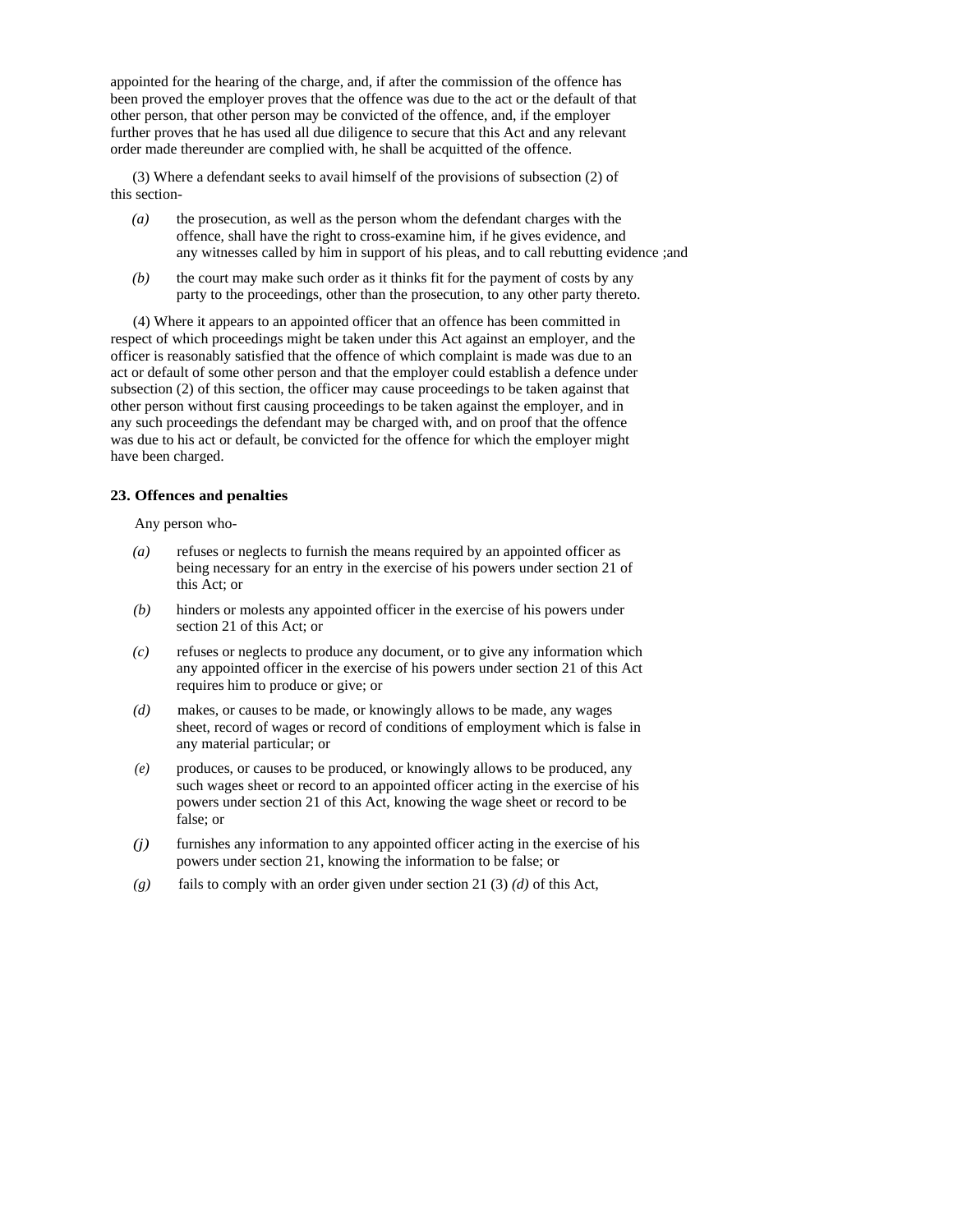shall be guilty of an offence and shall be liable on conviction to a fine not exceeding N 200 or to imprisonment for a period not exceeding three months, or to both.

## **24. General provisions for certain bodies established in pursuance of this Act**

(1) Any person or persons appointed under section 20 (l ) of this Act, as an industrial wages board, a commission of inquiry, the National Wages Board or an area minimum wages committee, is a relevant body for the purposes of this section.

(2) No member of a relevant body, and no other person present at or concerned in any proceedings of a relevant body, shall disclose any information or the contents of any document which has been furnished to the body in question, except with the written consent of the body and of the person who furnished the information or document.

(3) Any person who contravenes subsection (2) of this section shall be guilty of an offence and on conviction shall be liable to a fine not exceeding N200 or to imprisonment for a period not exceeding three months, or to both.

(4) Adequate staff and accommodation for the exercise of a relevant body's functions shall be provided by-

- *(a)* the Federal Ministry of Employment Labour and Productivity; or
- *(b)* in the case of an area minimum wages board set up for a State, by the department of

government of the State responsible for labour matters.

(5) The validity of any proceedings of a relevant body shall not be affected-

- *(a)* by any vacancy in the membership of the body; or
- *(b)* by any defect in the appointment of any member; or
- *(c)* by reason of the fact that a person not entitled to do so took part in the proceedings.

(6) Subject to this Act and any regulations made thereunder, a relevant body may regulate its own proceedings.

(7) The First Schedule to this Act shall have effect in relation to the relevant bodies therein mentioned.

## [First Schedule.]

(8) It shall be the responsibility of the Federal Government to provide the funds needed for payment under section 20 (5) or the First Schedule to this Act.

#### **25. Regulations**

The Minister may make regulations-

- *(a)* providing for the meetings and procedure of a relevant body within the meaning of section 24 of this Act, including quorum and method of voting;
- *(b)*  prescribing the conditions (not being conditions relating to remuneration or allowances) on which members of such relevant body shall hold office; and
- *(c)*  prescribing any matter of a procedural or administrative nature which in his opinion is necessary or expedient to facilitate the proper operation of this Act.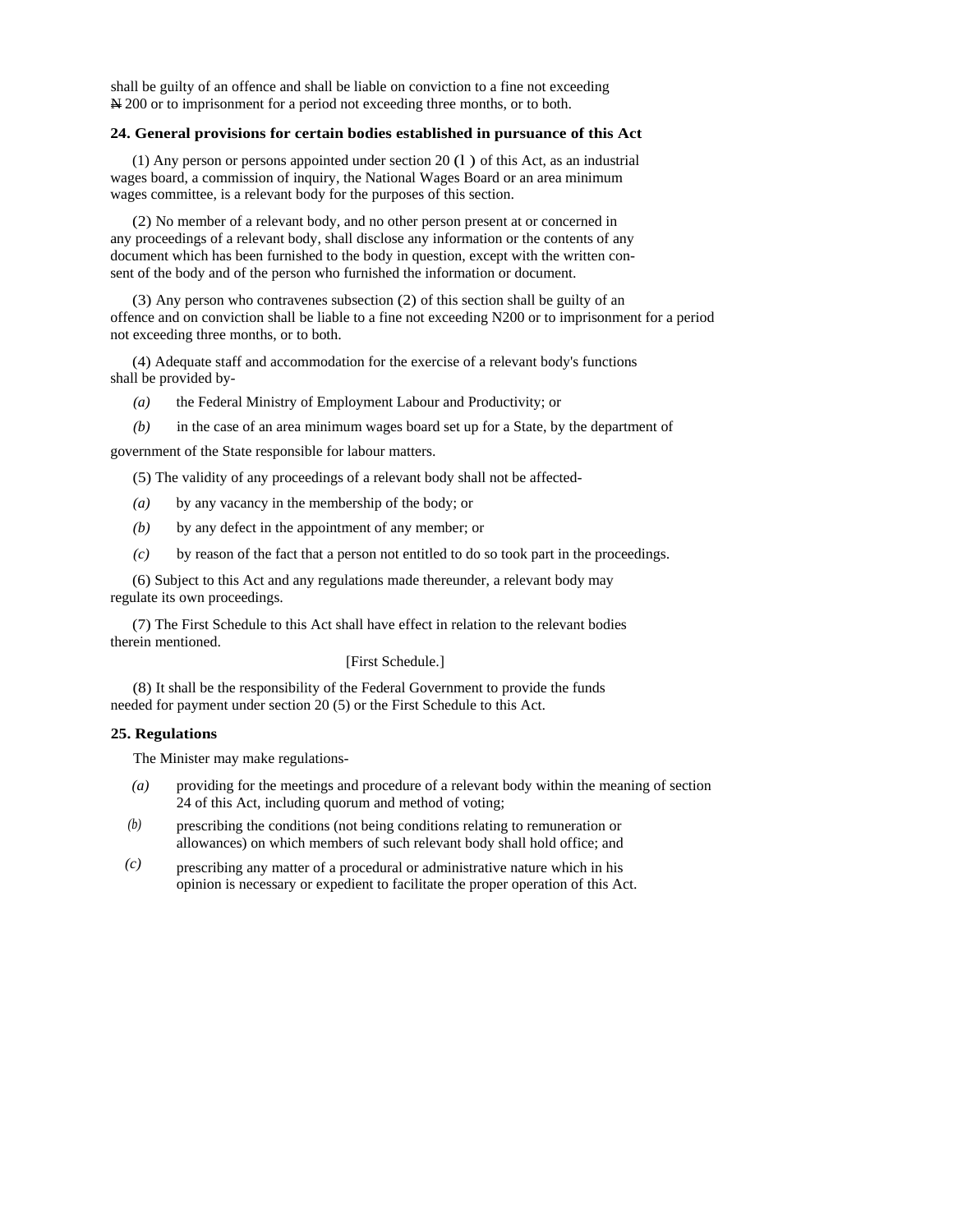#### **26. Repeal, and transitional and saving provisions**

(1) The Wages Boards Act is hereby repealed.

[Cap. 21 I, 1958 Edition.]

(2) The transitional and saving provisions in the Second Schedule shall have effect not withstanding subsection (1) of this section or any other provision of this Act. [Second Schedule.]

#### **27. Interpretation**

(1) In this Act, unless the context otherwise requires-

**"appointed officer"** means an officer appointed or deemed to have been appointed under section 21 (I) of this Act;

**"appropriate authority"** has the meaning assigned to it in section 2 of this Act;

**"industry"** includes trade, commerce and groups of occupations or services;

**"local government workers"**, in relation to a State, means persons employed in the State by a local government as defined in the Labour Act or by a joint committee for local government or a local education authority established for the State by law; [Cap. LI.J

**"Minister"** means the Minister of Employment, Labour and Productivity.

 (2) Section 90 of the Labour Act shall apply for the interpretation of this Act as it applies for the interpretation of the said Labour Act.

#### **28. Short title**

This Act may be cited as the Wages Boards and Industrial Councils Act.

# SCHEDULES

#### FIRST SCHEDULE

*Composition, etc., of bodies established pursuant to section 24* 

#### *Industrial Wages Boards*

1. An industrial wages board shall consist of-

- *(a)* not more than three independent persons;
- *(b)* such number as the Minister thinks fit of persons who in his opinion represent employers in relation to whom the board is to operate; and
- *(c)* a number of persons who in the opinion of the Minister represent workers in relation to whom the board is to operate, being a number equal to the number of persons appointed under sub-paragraph *(b)* above.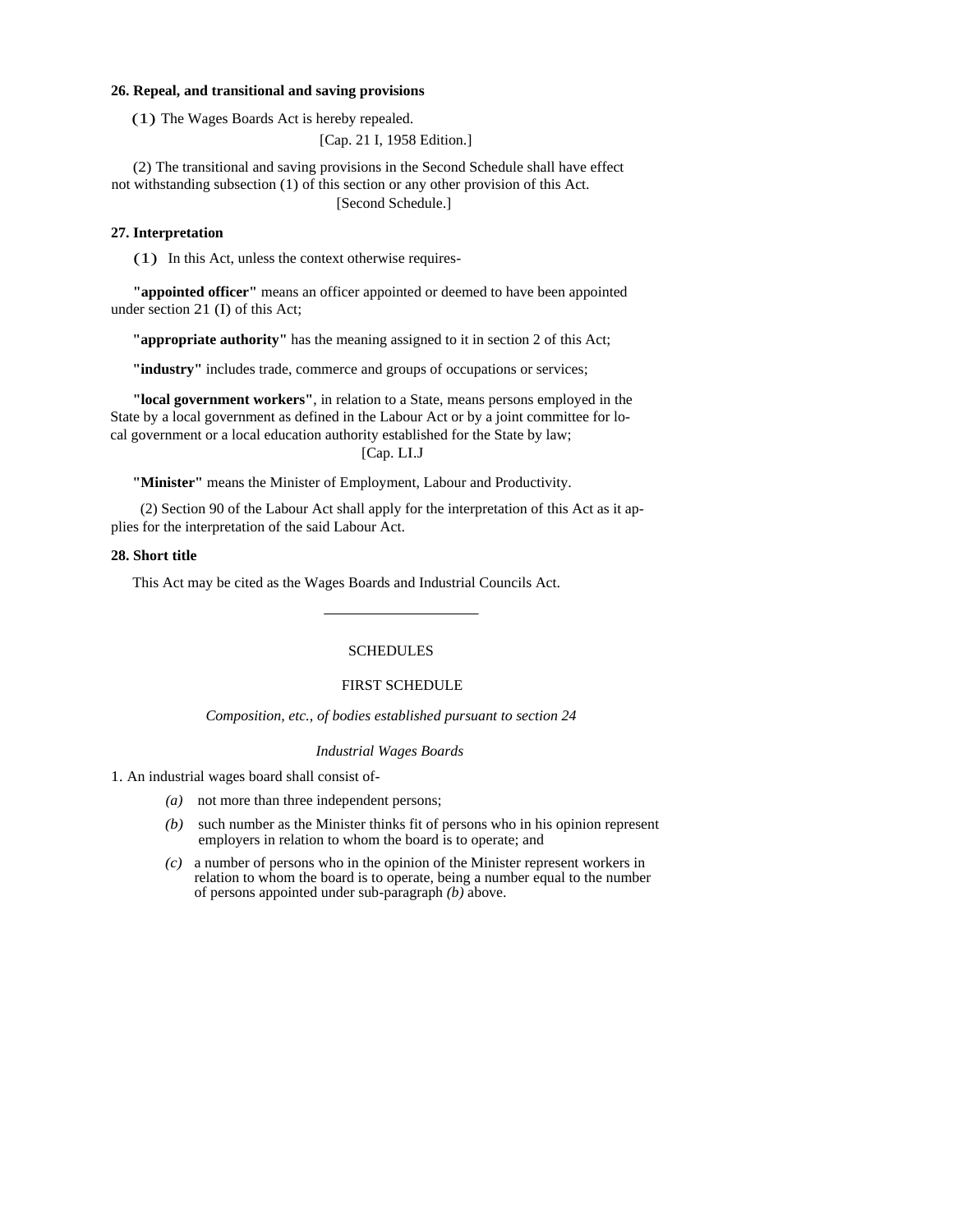**2**. Subject to paragraph 3 of this Schedule, the members of an industrial wages board shall be appointed by the Minister.

**3**. Before appointing a person under paragraph I *(b)* or *(c)* above, the Minister shall consult the organisations, if any, appearing to him to represent the employers or workers directly concerned.

**4**. The Minister shall appoint the chairman of an industrial wages board from among the members appointed under paragraph **I** (*a*) above, and may appoint from among those persons a deputy Chairman to act in the absence of the Chairman, and shall appoint a secretary who shall be a labour officer.

**5**. The members of an industrial wages board shall be paid such remuneration and allowances, if any, as may be approved by the Minister with the concurrence of the Federal Ministry of Finance and, subject to any regulations made under this Act shall otherwise hold office on such conditions as may be determined by the Minister.

## *Commissions of Inquiry*

**6.** A commission of inquiry shall consist o/"-

- *(a)* not more than three independent persons;
- *(b)* not more than two persons chosen by the Minister to represent the employers in relation to whom the commission is to operate; and
- *(c)* a number of persons equal to the number of those appointed under subparagraph  $(b)$  above chosen by the Minister to represent the workers in relation to whom the commission is to operate.

**7**. The Minister shall appoint the chairman of a commission of inquiry, and may appoint a deputy Chairman to act in the absence of the chairman, from among persons appointed under paragraph 6 *(a)* above and shall appoint a secretary who shall be a labour officer.

**8.** Subject to paragraph 9 below, the members of a commission of inquiry shall be appointed by the Minister.

**9.** The members appointed under paragraph 6 *(b)* and *(c)* above shall be appointed after consultation with such organisations representing employers and workers respectively as the Minister thinks fit, and shall be persons who in the opinion of the Minister are not connected with or likely to be affected by the matters to be inquired into by the commission.

**10.** The Minister may appoint such number of persons as he thinks fit as assessors to be available to any commission of inquiry, being persons who in the opinion of the Minister have an expert knowledge of any of the matters with which the commission is concerned.

**11.** An assessor shall not vote or otherwise be a party to any report or recommendation of a commission of inquiry.

**12.** The members of and assessors to a commission of inquiry shall be paid such remuneration and allowances, if any, as may be approved by the Minister with the concurrence of the Federal Ministry of Finance and subject to any regulations made under this Act, shall otherwise hold office upon such conditions as may be determined by the Minister at the time of appointment.

### *National Wages Board*

**13.** The National Wages Board shall consist of-

- *(a)* three persons appointed as being independent persons;
- *(b)* three persons representing the Federal Government as an employer of labour;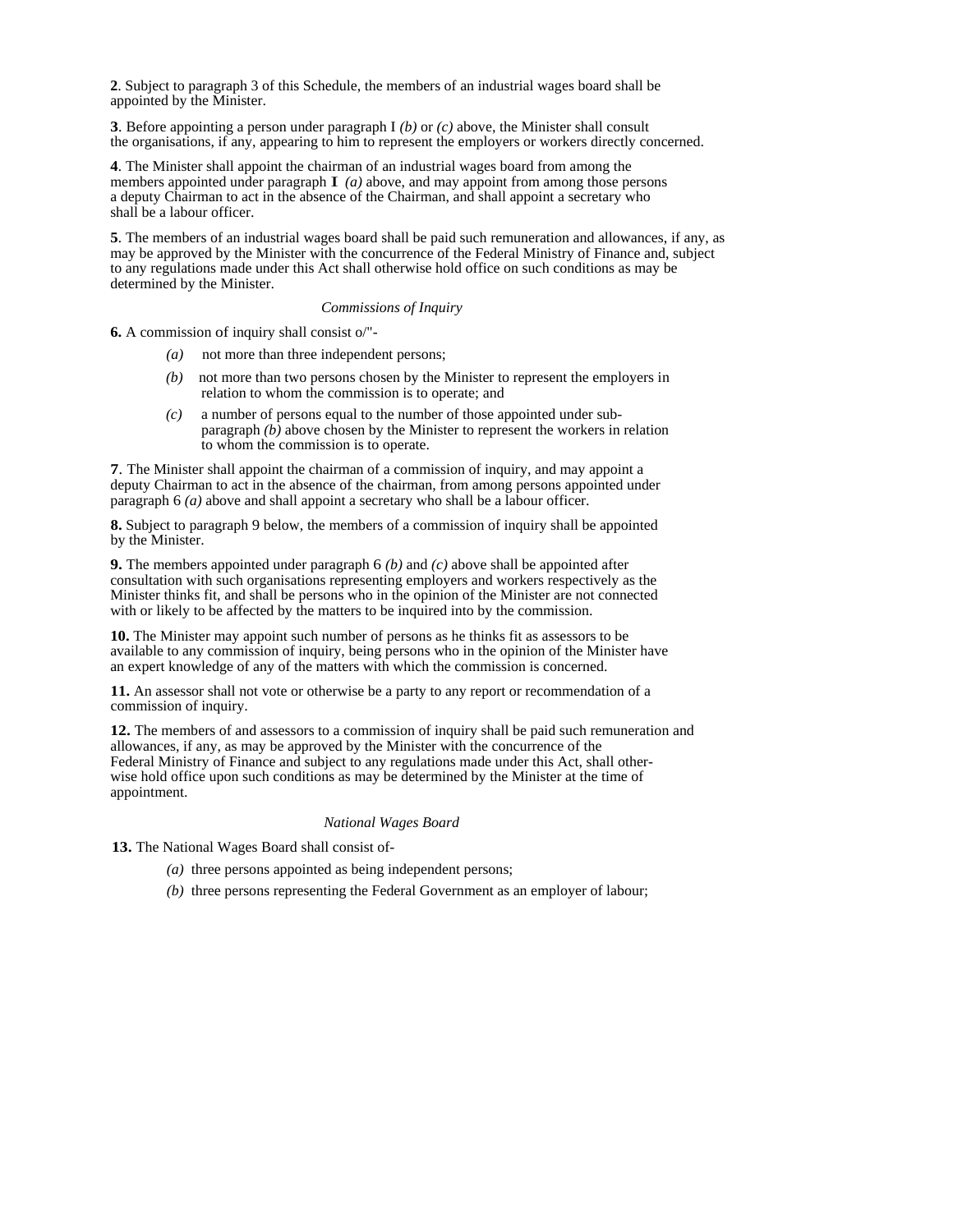- *(*c*)* three persons representing central organisation of employers;
- (*d*) five persons representing central organisations of workers; and
- *(e)* three representatives from each area minimum wages committee, appointed on a tripartite basis as representing governmental employers, private employers and workers respectively.

**14.** Subject to paragraphs 15 and 16 below, the members of the National Wages Board shall be appointed by the Minister.

**15**. Before appointing members under paragraph 13 *(c)* and *(d)* above, the Minister shall consult such central organisations as appear to him to represent the interests of those concerned.

**16**. The members appointed under paragraph 13 *(e)* above shall be appointed from among persons recommended by the area minimum wages committee which they are to represent.

**17**. The Minister shall appoint the chairman of the National Wages Board from among the members appointed under paragraph 13 *(a)* above, and may appoint from among those members a deputy chairman to act in the absence of the chairman, and shall appoint a secretary who shall be a labour officer.

**18.** Members of the National Wages Board shall be paid such remuneration and allowances, if any, as may be approved by the Federal Ministry of Finance and, subject to any regulations made under this Act, shall otherwise hold office on such conditions as may be determined by the Minister at the time of appointment:

Provided that a member of the National Wages Board appointed to represent an area minimum wages committee shall cease to be a member of the National Wages Board if he ceases to be a member of the committee.

#### *Area Minimum Wages Committees*

**19.** An area minimum wages committee shall consist of-

- *(a)* an independent chairman appointed by the Minister after prior consultation with the Governor of the State for which the committee is set up;
- *(b)* three members representing governmental employers (of whom one member shall represent the Federal Government as an employer of labour and the other two members shall represent other governmental employers);
- *(c)* three members representing private employers; and
- *(d)* three members representing the workers.

**20**. An area minimum wages committee may co-opt additional members for any particular purpose, but no such co-opted member shall have the right to vote.

**21.** The members of an area minimum wages committee, other than the chairman, shall be appointed by the Minister after prior consultation with the Governor of the appropriate State.

**22**. The chairman and other members (including co-opted members) of an area minimum wages committee shall be paid such remuneration and allowances, if any, as may be approved by the Minister with the concurrence of the Federal Ministry of Finance.

#### *Interpretation*

**23.** In this Schedule-

**"governmental employers"** in relation to an area minimum wages committee set up for a State, means the Federal Government or the State as an employer of labour and any employer of local government workers in the State;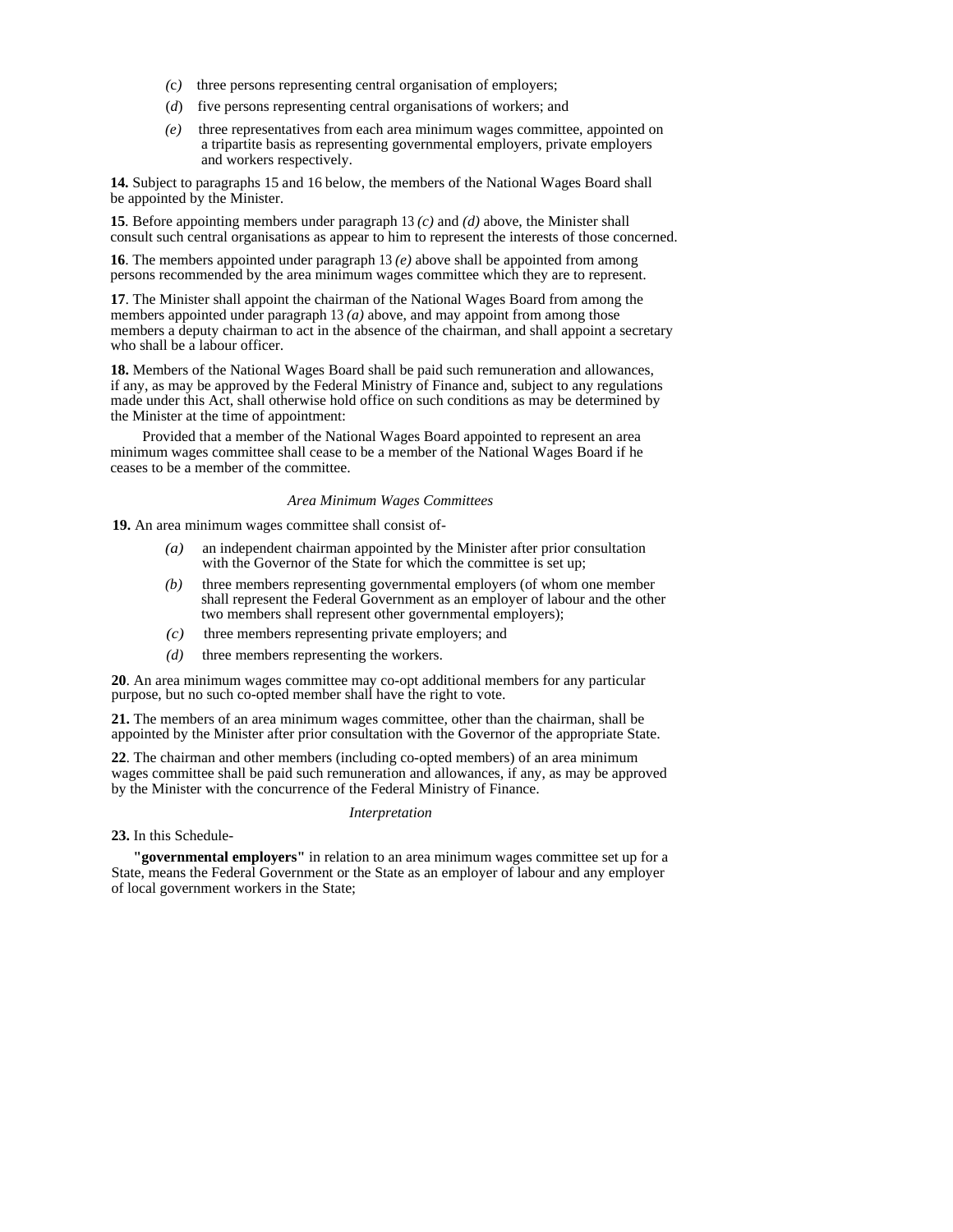**"independent person"** means a person who is-

- *(a)* a retired or self-employed member of the professional classes, or a member of the judiciary, the clergy or the teaching staff of a university; and
- *(b)* in the opinion of the Minister, independent of the representatives of the employers and workers in the relevant industry in as much as he is detached from and has no interest in the industry or in the issues in question.

## SECOND SCHEDULE [Section 26 (2).]

## *Transitional and Saving Provisions*

**1.** The following items of subsidiary legislation, that is to say-

- *(a)* the Wages Board (Publication of Notices) Rules;
- *(b)* orders made under the Wages Boards Act; and
- *(c)* orders in council made under any enactment repealed by that Act which remain in force notwithstanding the repeal of the enactment,

shall, to the extent that they were in force immediately prior to the commencement of this Act, remain in force as if they had been made under this Act and may be amended, added to, varied or revoked accordingly.

**2**. All wages boards appointed under the Wages Boards Act and existing immediately before the commencement of this Act, are hereby dissolved.

**3.** Any labour officer or inspector appointed under section 20 of the Wages Boards Act to act for the purposes of that Act shall, if his appointment was subsisting immediately before the commencement of this Act, be deemed to be an appointed officer within the meaning of this Act.

**4.** Within the twelve months immediately following the commencement of this Act the Minister may, by order in the Federal *Gazette,* make such additional transitional or saving provisions (not inconsistent with this Schedule) as appear to him to be necessary or desirable.

### WAGES BOARDS AND INDUSTRIAL COUNCILS ACT

#### **SUBSIDIARY LEGISLATION**

## *List of Subsidiary Legislation*

**1** Wages Board (Retail and Ancillary Trades) (Lagos) Order.

2. Wages Boards (Publication of Notices) Rules.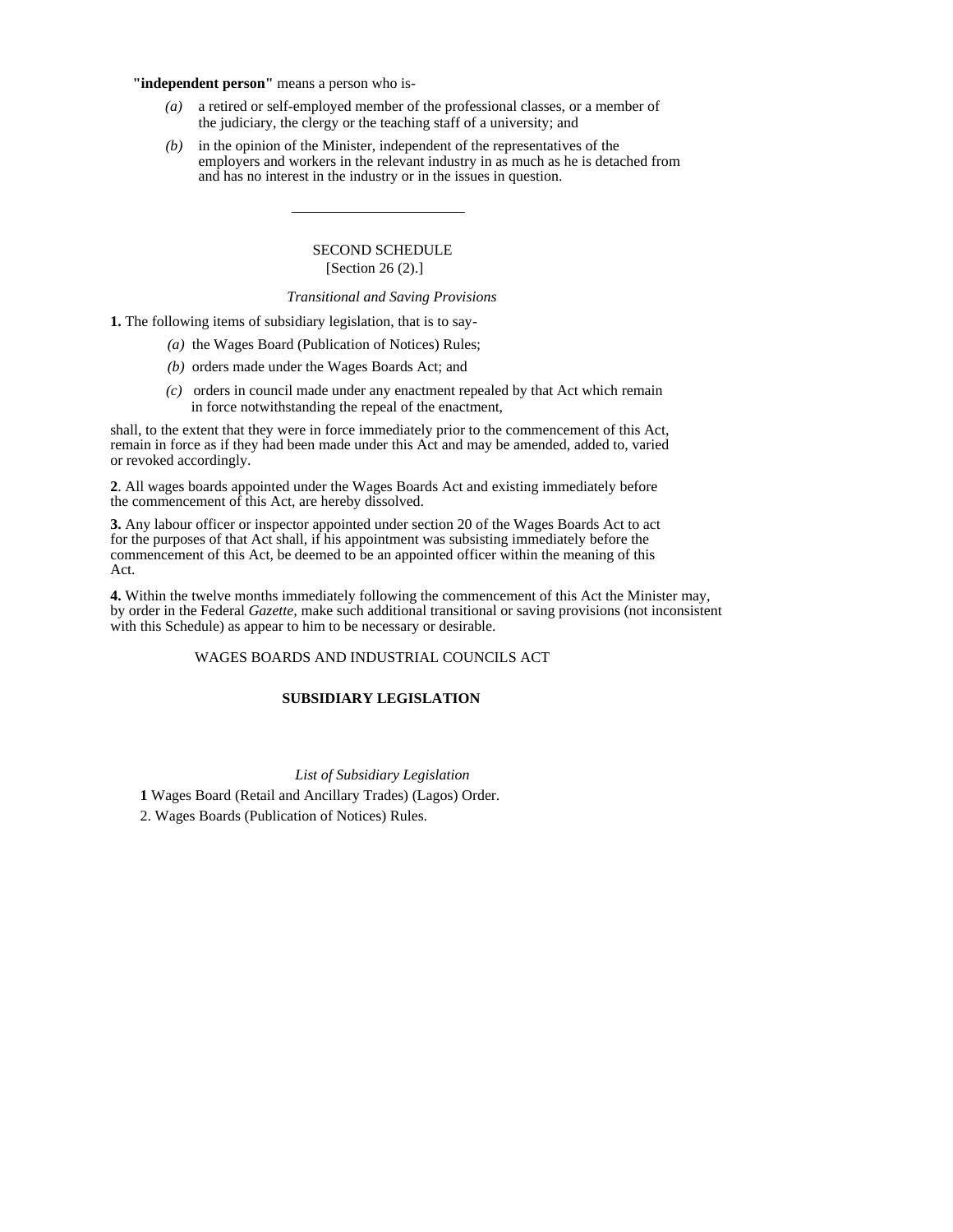### *List of Subsidiary Legislation-continued*

- 3. Conditions of Employment (Tailoring, Shirt-making and Ancillary Trades or Occupations) Order.
- 4. Conditions of Employment (Printing and Allied Trades or Occupations) Order.
- 5. Conditions of Employment (Minesfield) Order.
- 6. Conditions of Employment (Motor Industry Trade and Occupations) (Lagos State) Order.
- 7. Conditions of Employment (Stevedore and Dock Labour in the Port of Lagos) Order.
- 8. Conditions of Employment (Catering Trade) (Lagos State) Order.
- 9. Conditions of Employment (Building and Civil Engineering Industry) (Lagos State) Order.
- 10. Retail and Ancillary Trades (Lagos) Conditions of Employment Order.

# **WAGES BOARD (RETAIL AND ANCILLARY TRADES) (LAGOS) ORDER**

[L.N. 147 of 1957.)

under section 5 (6)

[Cornmencement.]

[7*th November,* 1957]

## **1. Short title**

This Order may be cited as the Wages Board (Retail and Ancillary Trades) (Lagos) Order.

## **2. Direction**

It is hereby directed that there shall be established in respect of the workers described in the Schedule hereto and their employers a wages board to be known as the Retail and Ancillary Trades (Lagos) Wages Board.

### SCHEDULE

*Workers and their Employers in respect of whom a wages board is established* 

All workers employed in Lagos in retail and ancillary trades, that is to say, any trade or business wholly or mainly conducted for the retail sale of goods by any employer who by himself or his agent employs any other person as a worker, except workers employed-

- *(a)* in any trade or business conducted in a market or at any stall in a public place or open space (not being the property of a private owner);
- *(b)* in any trade or business conducted by a street trader;
- *(c)* in any trade or business wholly or mainly concerned with the preparation and sale of meals or refreshments; or
- (d) as drivers engaged in the transportation or distribution of retail goods.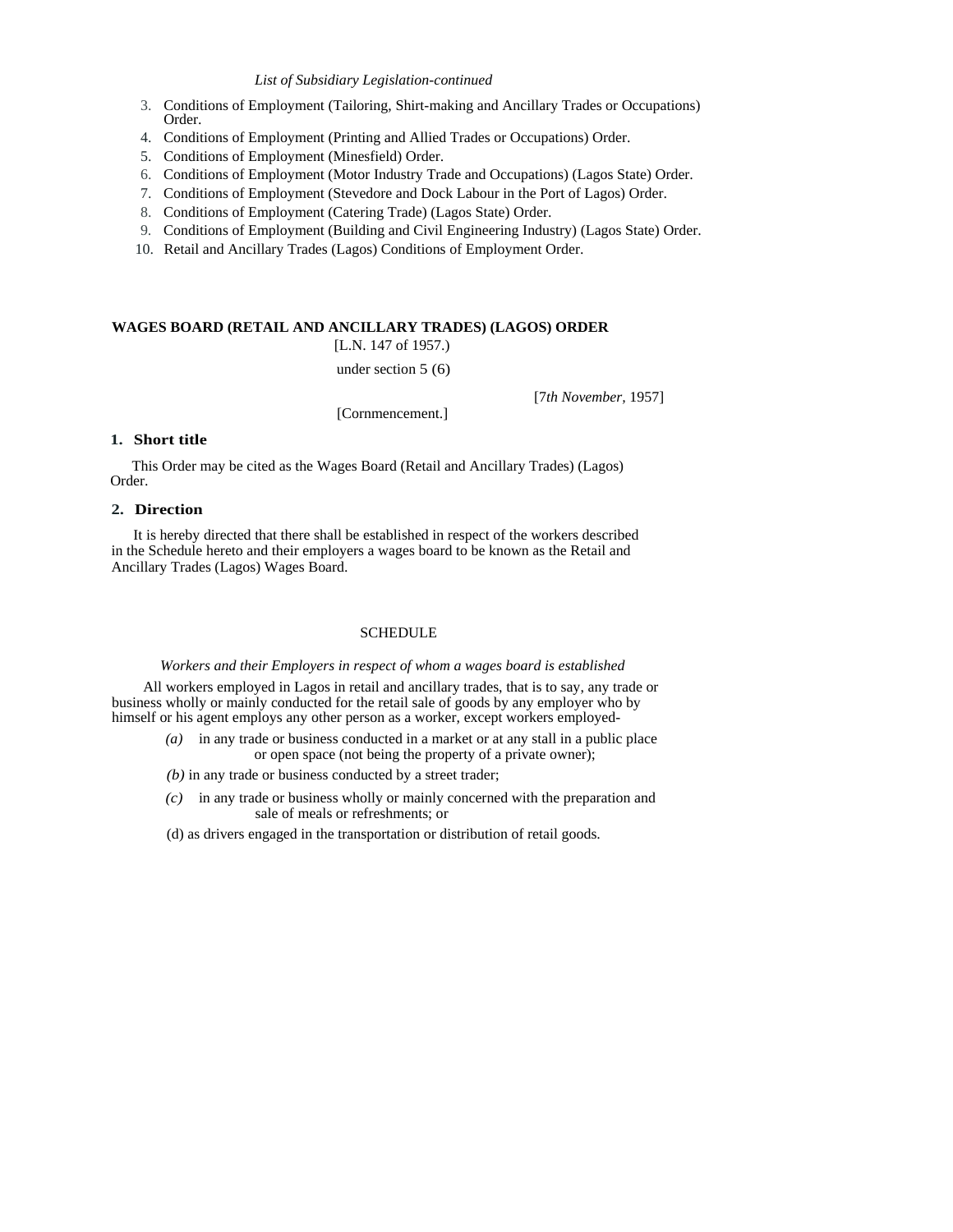## **WAGES BOARDS (PUBLICATION OF NOTICES) RULES**

[L.N. 30 of 1958.]

under section 5 (3)

[20*th February,* 1958]

[Commencernent.]

## **1. Short title**

These Rules may be cited as the Wages Boards (Publication of Notices) Rules.

### **2. Publication of notices and orders**

When any order is made under the provisions of the Act, the person issuing the order shall cause notice of the order to be given as soon as may be in such manner as he thinks necessary to bring it to the notice of persons affected and without prejudice to the foregoing it shall be a sufficient notification of any rule, order, direction or instruction of the Minister or the secretary of a wages board or any person that may be authorised in that behalf, if the same is published in the Federal *Gazette.* 

#### **3. Date of notice**

The date which is to be taken for the purposes of the Act, as the date of publication of a notice published in the Federal *Gazette* shall be the date of such *Gazette.* 

#### **4. Service by post**

A notice to be served on any person for the purposes of any of the provisions of the Act may be served by sending it by post in a letter addressed to that person at his last or usual place of abode or place of business.

#### **5. Posting of notices**

(1) The employer of any worker who is affected by any notice published in the Federal *Gazette* in accordance with rule 3, shall post up and keep posted up a sufficient number of true copies of the notice in prominent positions on his premises or on premises under his control in such a manner as to ensure that the notice shall be brought to the knowledge of, and can conveniently be read by, all the workers employed by him who are affected thereby.

(2) Where any notice to which this rule applies refers to some prior notice or notices in such manner that, properly to be understood, it must be read in conjunction with such prior notice or notices or some part or parts thereof, a sufficient number of true copies of that prior notice or notices shall also be posted up so that they may be read and construed as one notice.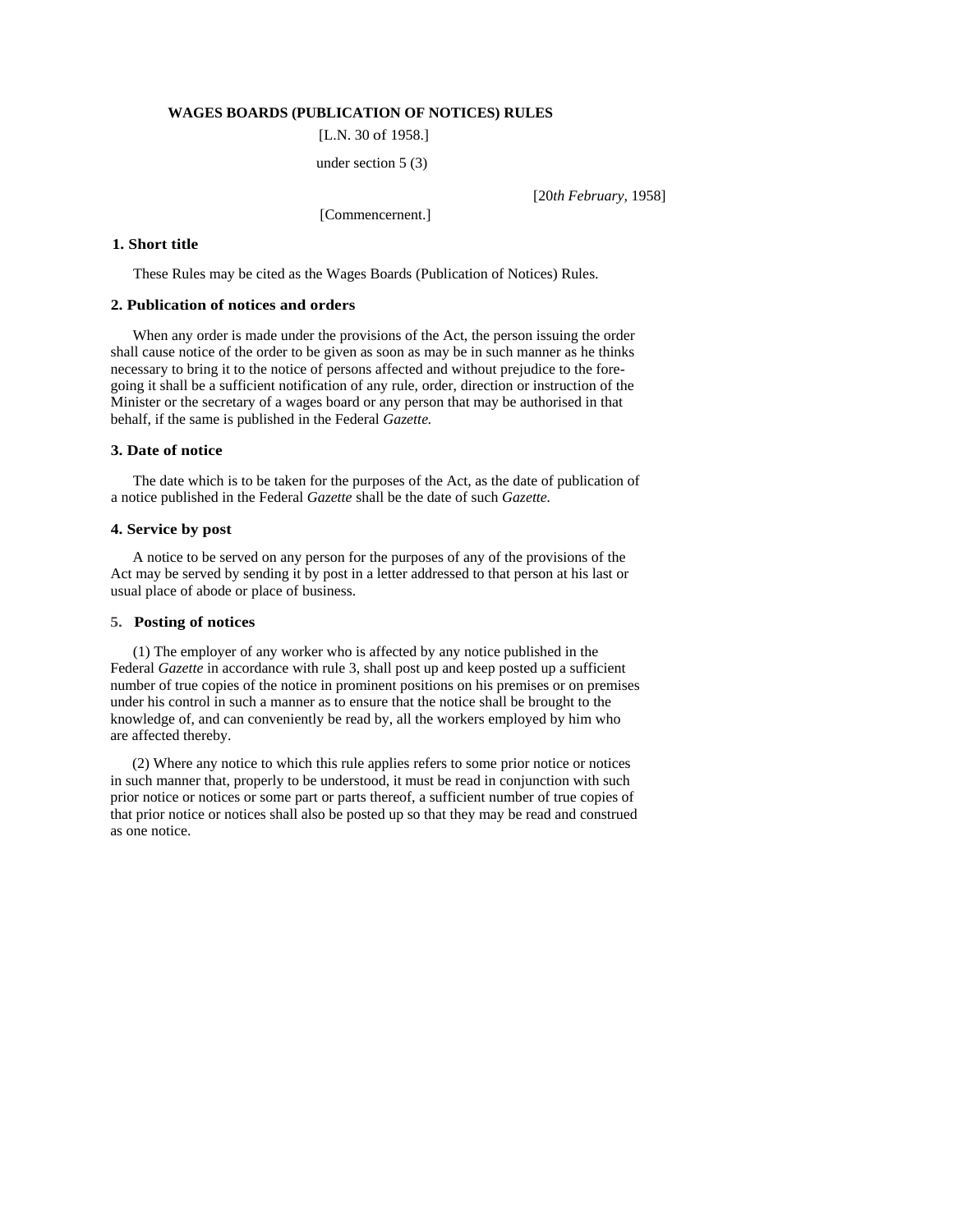## **CONDITIONS OF EMPLOYMENT (TAILORING, SHIRT-MAKING AND ANCILLARY TRADES OR OCCUPATIONS) ORDER**

under section 9

### PART **T**

*Preliminary* 

### **1. Short title**

This Order may be cited as the Conditions of Employment (Tailoring, Shirt-making and Ancillary Trades or Occupations) Order.

[32 of 1944\*. 7 of 1946.]

#### **2. Interpretation**

In this Order, unless the context otherwise requires-

**"adult"** means a person of and above fourteen years of age;

**"casual worker"** means an adult worker employed on piece-work or otherwise on the premises of the employer for a period which amounts to not more than forty hours in a working week of 45 hours with one work-free day in that week;

**"day"** means a period between the hours of 7 a.m. and 6.30 p.m.;

"**general minimum time rate"** means the general minimum time rate fixed under the provisions of the Wage Fixing (Tailoring, Shirt-making and Ancillary Trades or Occupations) Order or any order amending or revoking the same;

[38 of 1947.]

**"shift system"** means any system whereby workers, whether adult or juvenile, carrying out work on the premises of the employer, whether such work be piece-work or otherwise, are employed, in batches or singly in relays or shifts for periods of half a working week of 45 hours with one work-free day in that week;

**"juvenile"** means a person between twelve and fourteen years of age;

**"night"** means the period between the hours of 6.30 p.m. and 7 a.m.;

**"normal working hours"** means working hours other than overtime.

## **3. Age of employment**

No employer shall employ on his premises any person who is under the age of twelve years.

<sup>•</sup> This Order was made under section 15 of the Labour (Wage Fixing and Registration) Act, No. 40 of 1943, which was repealed by No. 54 of 1945, but remains in force by virtue of section 20 of the Interpretation Act.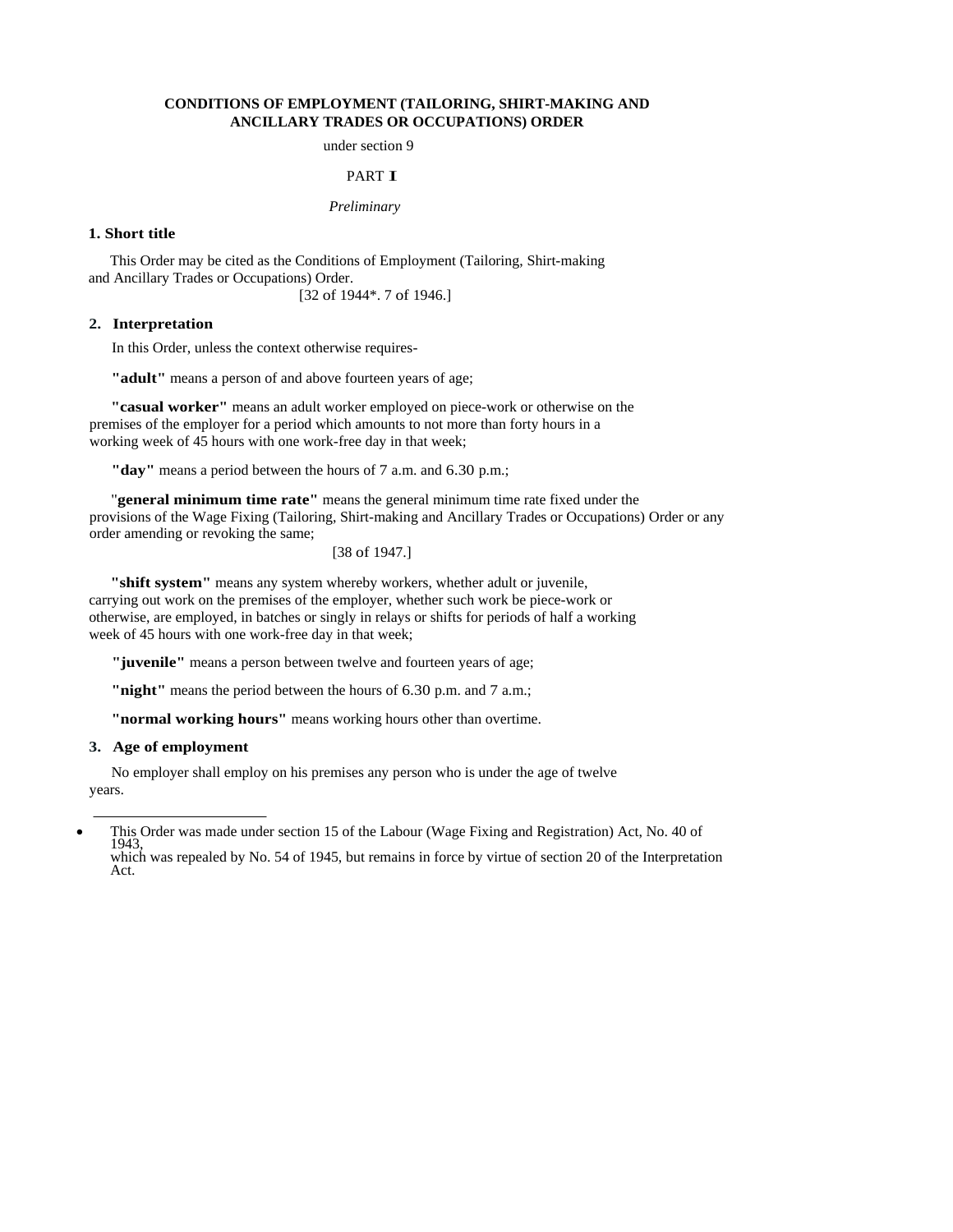#### PART II

#### *Adults*

### **4. Maximum normal working hours**

(I) The maximum normal working hours of any adult worker when employed upon the premises of the employer, whether such employment be on piece-work or otherwise, shall be 45 hours in any period of seven days with one work-free day in that period.

(2) The maximum normal working hours in anyone working day shall be eight hours on any five days of the said period of seven days and five hours on the remaining one working day.

#### **5. Breaks and meals**

In every working day of eight hours every employer shall ensure-

- *(a)* that each adult worker employed on his premises is given a total of one-and-ahalf hours for the purposes of meals and rest of which total at least one complete hour shall be allotted for meals; and
- *(b)* that no such worker is employed continuously for more than five hours at any one time.

#### **6. Overtime**

No employer shall cause any adult worker employed on his premises to work overtime in excess of nine hours in any period of seven days in excess of one-and-a-half hours in anyone day.

## **7. Employment by night**

(I) Except under a certificate granted by the Minister of Employment Labour and Productivity under the provisions of sub-paragraph (2), no employer shall permit any work to be undertaken on his premises during the night.

(2) On application being made to him in writing by any employer, the Minister of Employment Labour and Productivity, being satisfied as to the essentiality of the work and the conditions under which the work will be done, may, in his discretion, issue a certificate permitting the applicant to employ adult workers in the night in such numbers and during such periods and subject to such other conditions as may by specified in the certificate.

(3) In the event of any employer failing to comply with the conditions contained in any certificate issued under the provisions of sub-paragraph (2), the Minister of Employment Labour and Productivity may cancel the said certificate forthwith and such cancellation shall be without prejudice to any other penalty which may be incurred by the employer.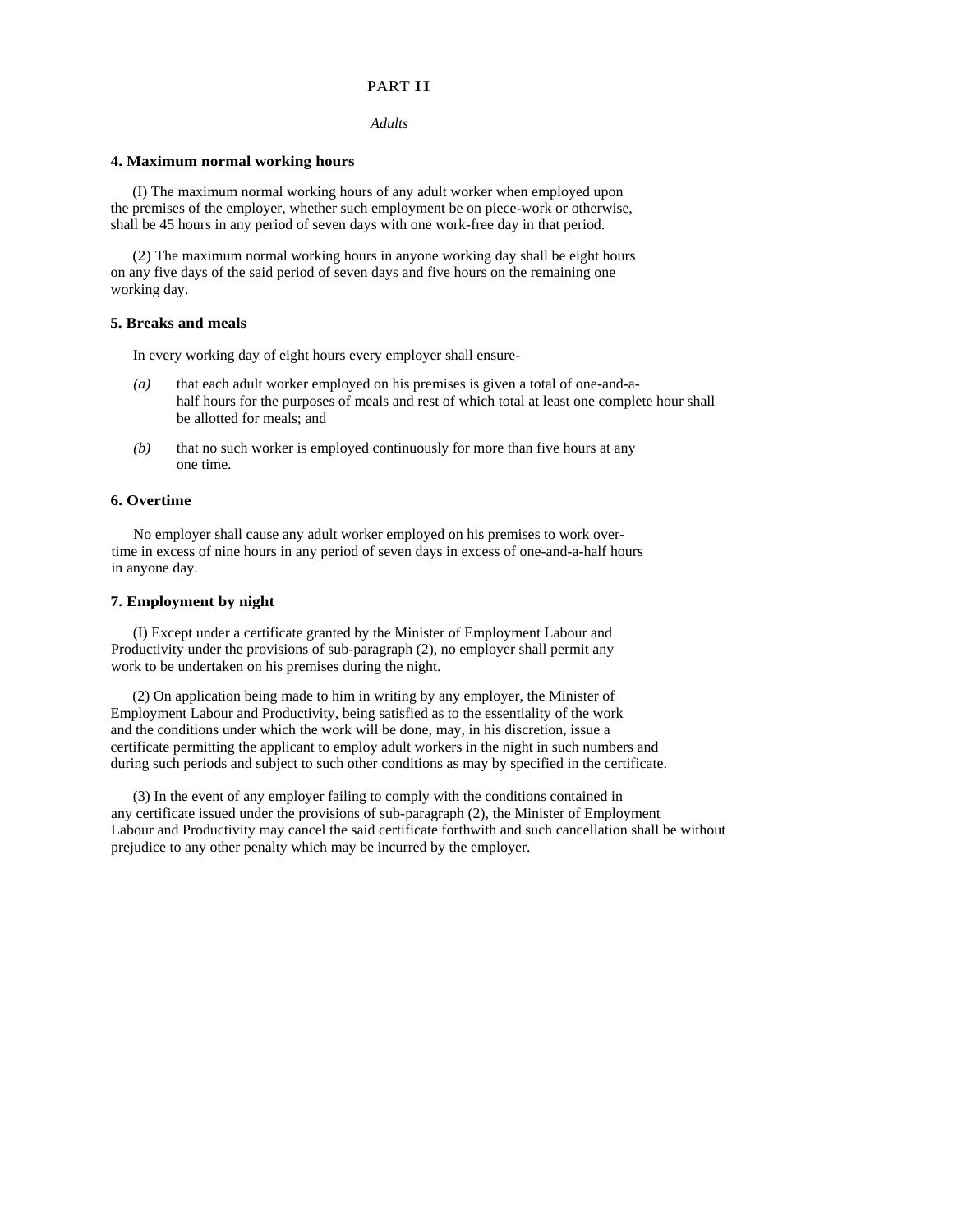## PART III

#### *Juveniles*

#### **8. Maximum working hours**

(I) The maximum normal working hours of any juvenile worker when employed on the premises of the employer, whether such employment be on piece-work or otherwise, shall be thirty hours in any period of seven days with one work-free day in that period.

(2) The maximum working hours in anyone working day shall be five hours on any six days of the said period of seven days and such maximum working hours shall in no case extend beyond the hour of 1.30 p.m. on any day.

## **9. Prohibition of overtime and night work**

No employer shall cause any juvenile on his premises to work overtime or on night work in any circumstances whatsoever.

#### **10. Power driven machines**

(1) No employer shall employ any juvenile to work with, manage or operate any power-driven machine, save in accordance with the specified written permission of the Minister of Employment Labour and Productivity and any conditions contained therein.

(2) For the purposes of this paragraph the expression **"power-driven machine"** means any machine the motive agency for which is other than that obtained by the hands or feet of the worker.

#### PART IV

#### *Apprentices*

## **11. Contracts**

(1) No employer shall employ upon his premises any person as an apprentice unless such person has entered into a contract of apprenticeship in accordance with the provisions of any written law then in force relating to contract of apprenticeship.

(2) Notwithstanding the provisions of any such written law, every contract shall contain all particulars and covenants relating to sick pay, medical treatment and payment thereof, and, where necessary, provisions as to food, accommodation and the general welfare of the apprentice.

#### **12. Minimum period of contract**

The minimum period of apprenticeship which may be entered into shall be five years in the case of a juvenile and four years in the case of an adult.

## **13. Ratio of apprentices**

(1) The maximum ratio of the number of apprentices to the number of unapprenticed adult workers employed upon the premises of any employer shall be two to one, save that this ratio shall not apply in any case where the employer has only one apprentice.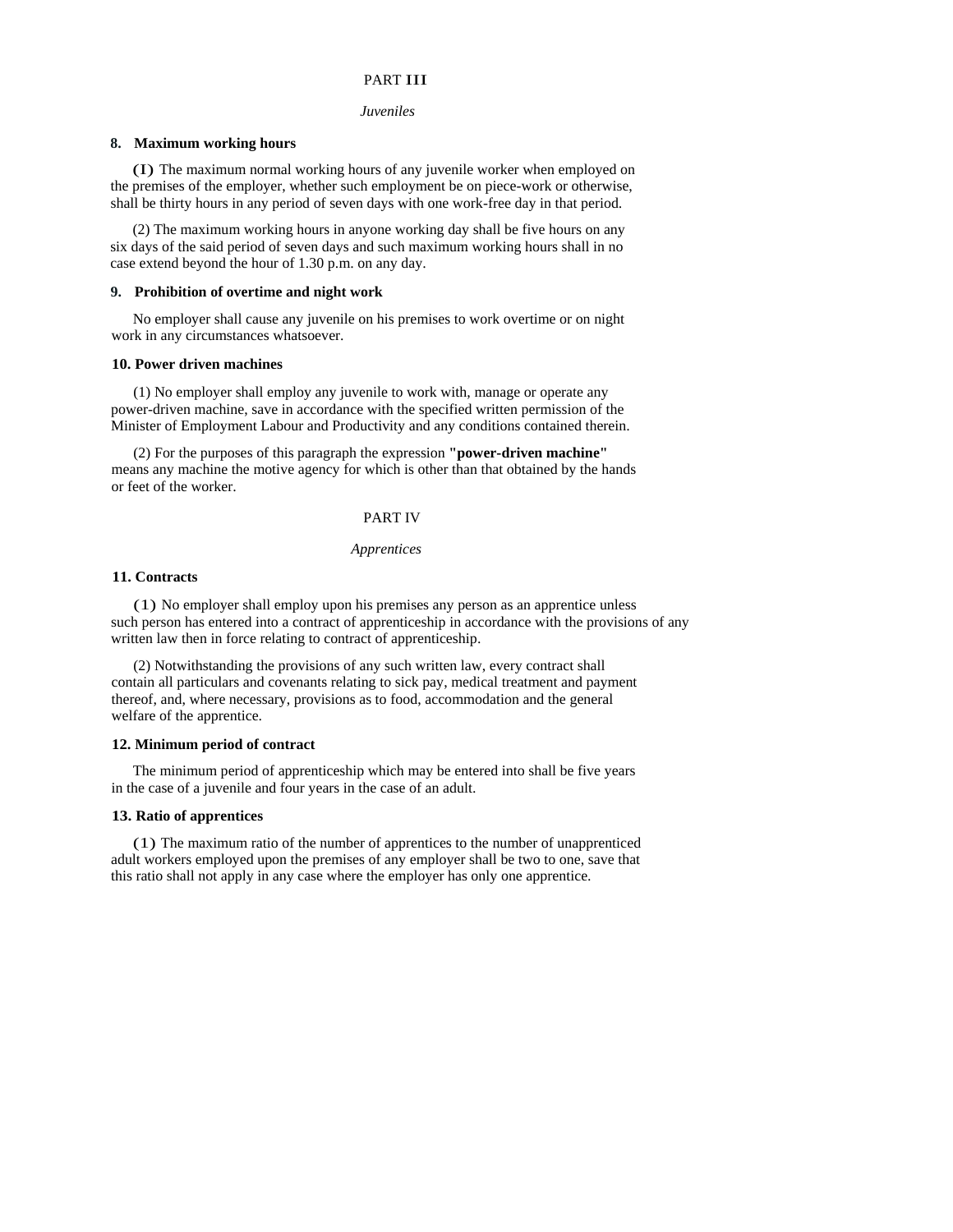(2) In the event of the ratio specified in sub-paragraph (I) not being maintained by reason of the fact that the number of the said unapprenticed adult workers has been reduced during the period of any apprenticeship for a period of more than one month, then the employer shall either arrange for the assignment of the contract of apprenticeship or for the termination of the said contract:

Provided that on application being made in writing, the Minister of Employment Labour and Productivity may in his discretion extend the period of one month for such further period as he may think fit generally or in respect of any particular apprentice or apprentices.

#### **14. Maximum working hours**

Subject to the provisions of paragraph 15, the provisions of paragraphs 4 and 8, relating to the maximum working hours of adults and juveniles respectively, shall apply to apprentices according as to whether such apprentices are adults or juveniles.

### **15. Overtime and night work**

No employer shall cause any apprentice to work overtime or on night work in any circumstances whatsoever.

#### **16. Premiums**

The payment of premiums in respect of contracts of apprenticeship shall be governed by the provisions of section 18 of the Wages Boards Act.

#### PART V

### *General*

## **17. Holidays with pay**

Every adult and juvenile worker, other than a casual worker or piece-worker, continuously employed on the premises of an employer for a period of twelve months, shall be entitled to be allowed holidays for a period of one week with pay at the general minimum time rate, or to be paid the equivalent pay in lieu of such holiday:

Provided that in the event of any such worker ceasing to be employed by an employer after having completed six months continuous employment before he becomes entitled to be allowed a holiday, such worker shall be paid any holiday remuneration which has accrued due to him in respect of that proportion of the twelve months in which he was employed.

## **18. Sick leave with pay**

(I) Every worker, whether adult or juvenile, other than a casual worker, shall on the production to the employer of a medical certificate granted by a qualified medical practitioner, be allowed sick leave with pay at the general minimum time rate of not more than seven days in every twelve months.

(2) Such sick leave shall accrue as from the beginning of the employment and shall be available pro rata on the expiration of six months from such beginning.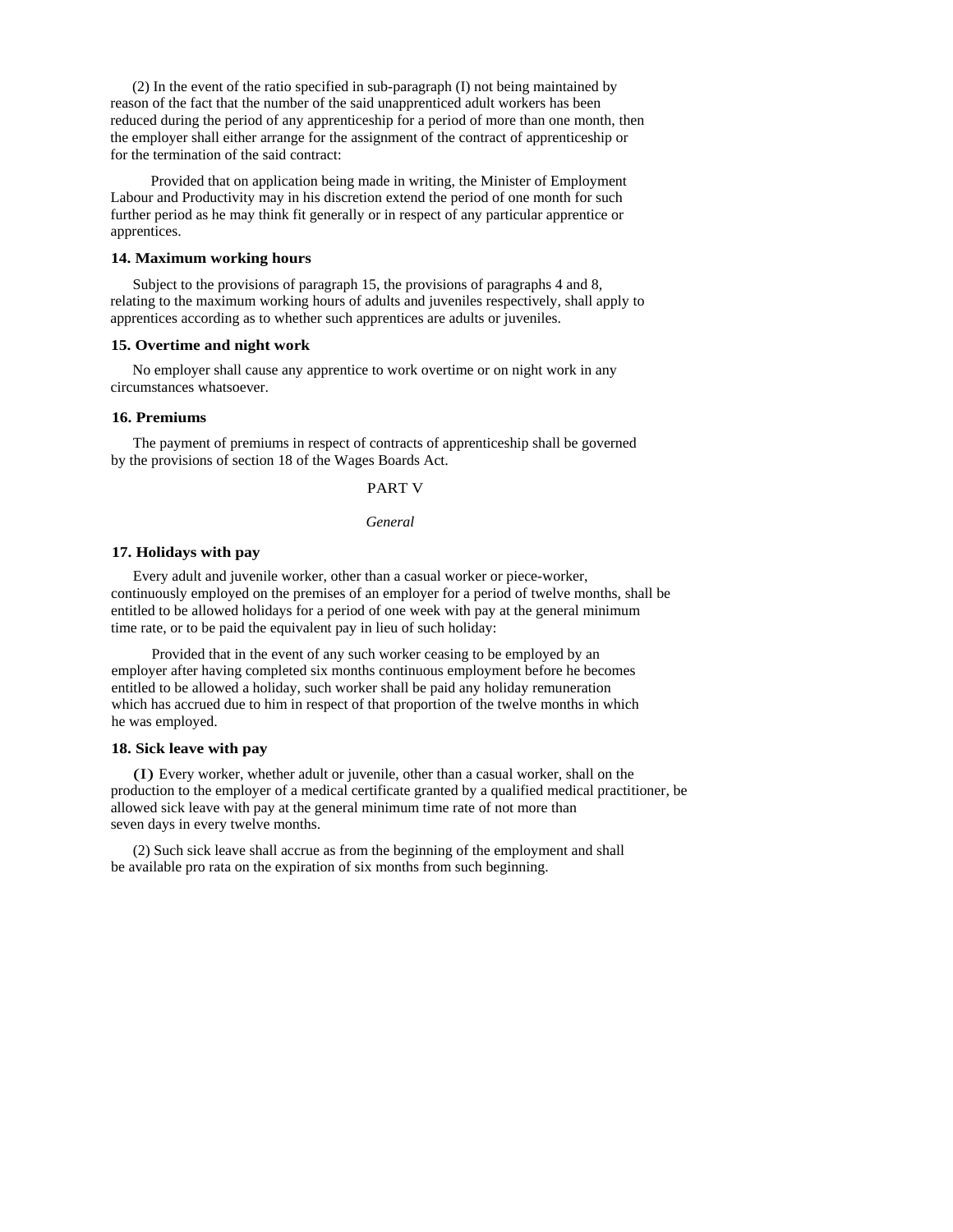(3) The provisions of this section shall be in addition to and not in derogation of the provisions of the Workmen's Compensation Act.

[Cap. W6.]

# **19. Public holidays and Sundays**

No worker shall be compelled to work on any statutory public holiday or, if any worker has any religious scruples in that behalf, upon any Sunday:

Provided that where no work is done by any worker on either a statutory public holiday or a Sunday, such worker shall not be entitled to any remuneration for that holiday or Sunday, as the case may be.

## **20. Shift system**

No employer shall employ any workers on any shift system save with the express permission in writing of the Minister of Employment Labour and Productivity and such permission may be granted subject to such conditions as the Minister of Employment Labour and Productivity may, in his discretion, think fit and shall be subject to cancellation at any time.

#### **21. Hospital expenses**

(1) Hospital expenses shall be paid by an employer in respect of any worker, whether adult or juvenile other than a casual worker, employed on the premises of the employer on piece-work or otherwise in a pro rata proportion of three weekends in any period of twelve months.

(2) The provisions of sub-paragraph (I) shall be in addition to and not in derogation of the provisions of the Workmen's Compensation Act.

## [Cap. W6.]

# **22. Transfer**

In any case where a worker, whether adult or juvenile, other than a casual worker, employed on the premises on piece-work or otherwise is transferred from one branch of the employer's business to another, the employer shall pay the expenses of transport and subsistence and also wages at the general minimum time rate in respect of the period for the journey.

#### **23. Records**

( 1) Every employer shall keep records of-

- *(a)* the names of all workers and apprentices;
- *(b)* the number of days worked by and the rate of pay of each worker and the total amount paid to him in each month; and
- *(c)* the number of hours of overtime worked by each worker, the days on which such overtime took place and the remuneration made therefor.

(2) Such records shall be made available for inspection by the Minister of Employment Labour and Productivity or any duly authorised labour officer at all reasonable times.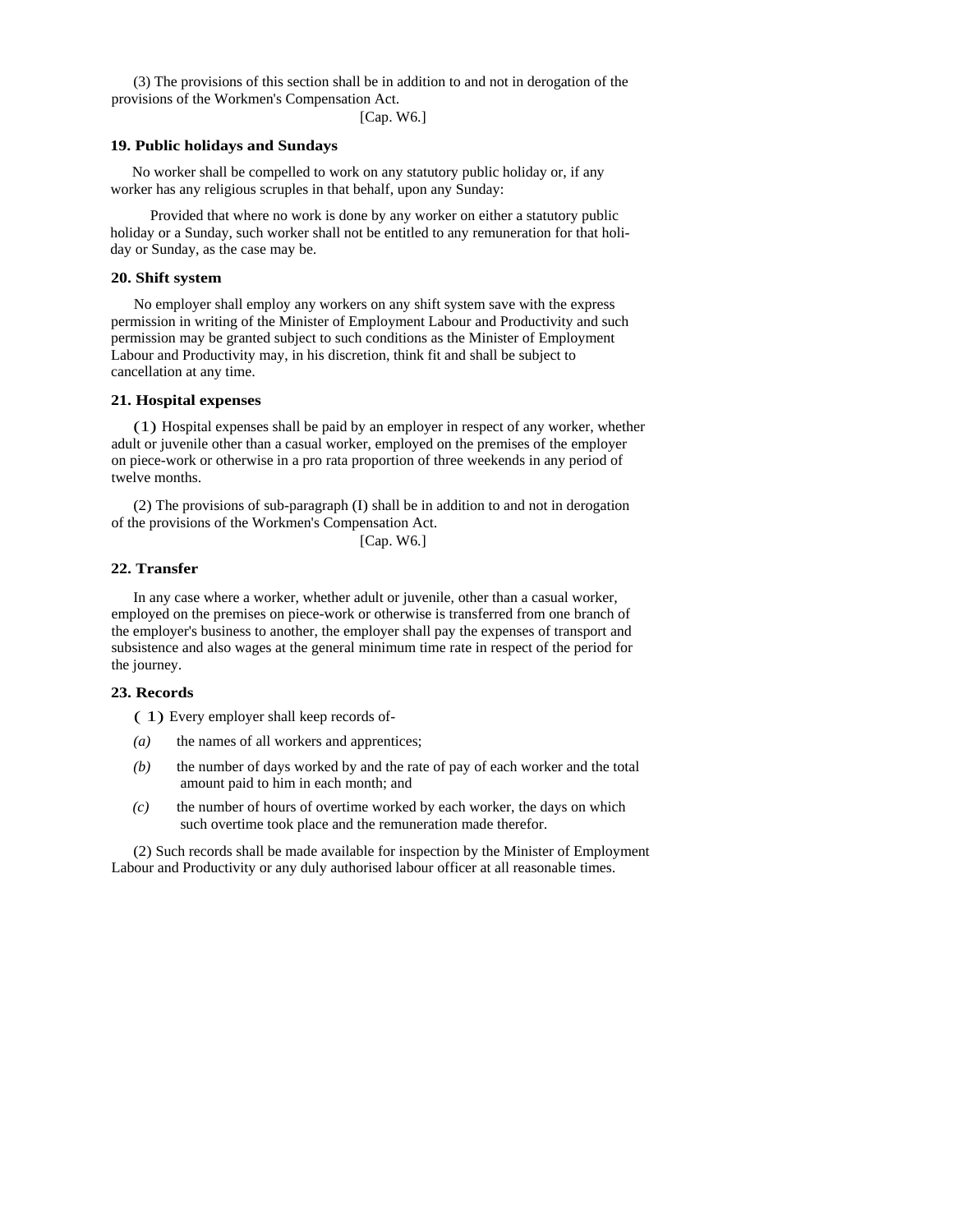## **24. Notices of hours of work**

Every employer shall make and keep posted in a conspicuous part of his premises a timetable of hours of work and breaks for meals and rest in respect of all workers employed on his premises.

## **25. Domestic service**

No worker, whether adult or juvenile, other than a casual worker, employed on the premises of the employer on piece-work or otherwise, and no apprentice, shall perform any kind of domestic service for the employer unless such worker or apprentice is lodged and fed by the employer by mutual arrangement and such domestic service shall then only be such as would normally be performed by the family of the employer.

### **26. Conditions of premises**

Every premises in which workers and apprentices are employed, shall have a number of exits therefrom and sanitary accommodation in proportion to the numbers of persons employed as may be approved by the Minister of Employment Labour and Productivity.

## **CONDITIONS OF EMPLOYMENT (PRINTING AND ALLIED TRADES OR OCCUPATIONS) ORDER**

under section 9

### PART I

#### *Preliminary*

## **1. Short title**

This order may be cited as the Conditions of Employment (Printing and Allied Trades or Occupations) Order.

### **2. Interpretation**

In this Order, unless the context otherwise requires-

"**adult"** means a person of or above eighteen years of age;

**"assistant foreman"** or "assistant chargehand" means an employee who is responsible to a foreman or chargehand for the proper allocation of duties to, the carrying out of the work of, and the supervision of, the staff under his control;

**"casual worker"** means a foreman, chargehand, assistant foreman, assistant chargehand, journeyman, proof reader or checker employed on time work for any period which amounts to not more than fifteen days in any calendar month;

"**day"** means the period between the hours of7 a.m. and 6.30 p.m.;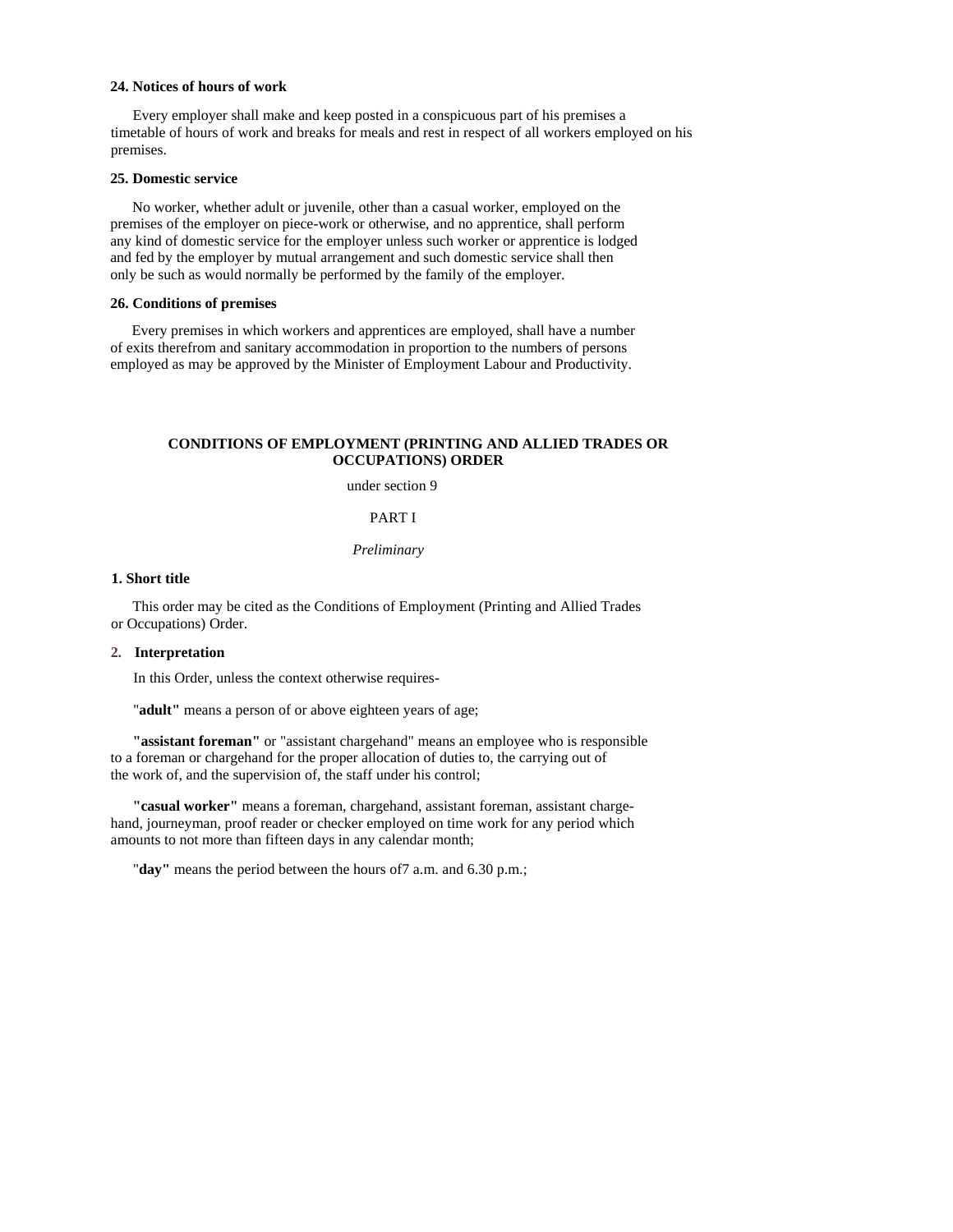"**foreman"** or "chargehand" means an employee in charge of an establishment, or department thereof, who gives out work to employees under his control, maintains discipline among and supervises them, and who is generally responsible to the employer for the efficiency of the establishment or department;

**"general minimum time rate"** means the general minimum time rate fixed under the provisions of the Wage Fixing (Printing and Allied Trades or Occupations) Order, amending or revoking the same;

[33 of 1946. *(supra).]* 

**"journeyman"** includes-s-

- *(a)* compositor, chaseman, type-composing machine operator, stereotyper and any employee other than an apprentice, who is concerned with the setting up, locking up, duplication or breaking down of type;
- *(b)* machinist, composing or type-casting machine attendant, ruler, roller caster, and any employee, other than an apprentice, who is concerned with the minding and feeding of printing, binding or other machinery;
- *(c)* binder, assistant binder, folder, trimmer, and any employee, other than an apprentice, who is concerned with the cutting, numbering, assembling and bind-ing of books and pamphlets, of paper or like material substituted therefor, whether printed or not;

"**juvenile"** means a person under the age of sixteen years but over the age of twelve years;

**"night"** means the period between the hours of 6.30 p.m. and 7 a.m.;

"**normal working hours"** means working hours other than overtime;

**"proof reader" or "checker**" includes any employee, other than an apprentice, who is concerned with the checking of preliminary printing;

**"shift system"** means any system whereby workers, whether adults, young persons or juveniles carrying out work, whether such work be piece-work or otherwise, are employed in batches or singly in relays or shifts;

**"young person**" means a person of or above the age of sixteen years, but under the age of eighteen years.

## PART II

*Adults* 

#### **3. Maximum normal working hours**

(1) The maximum normal working hours of any adult worker or young person, whether employed as a piece-worker or otherwise, shall be forty hours in any period of seven days with one work-free day in that period.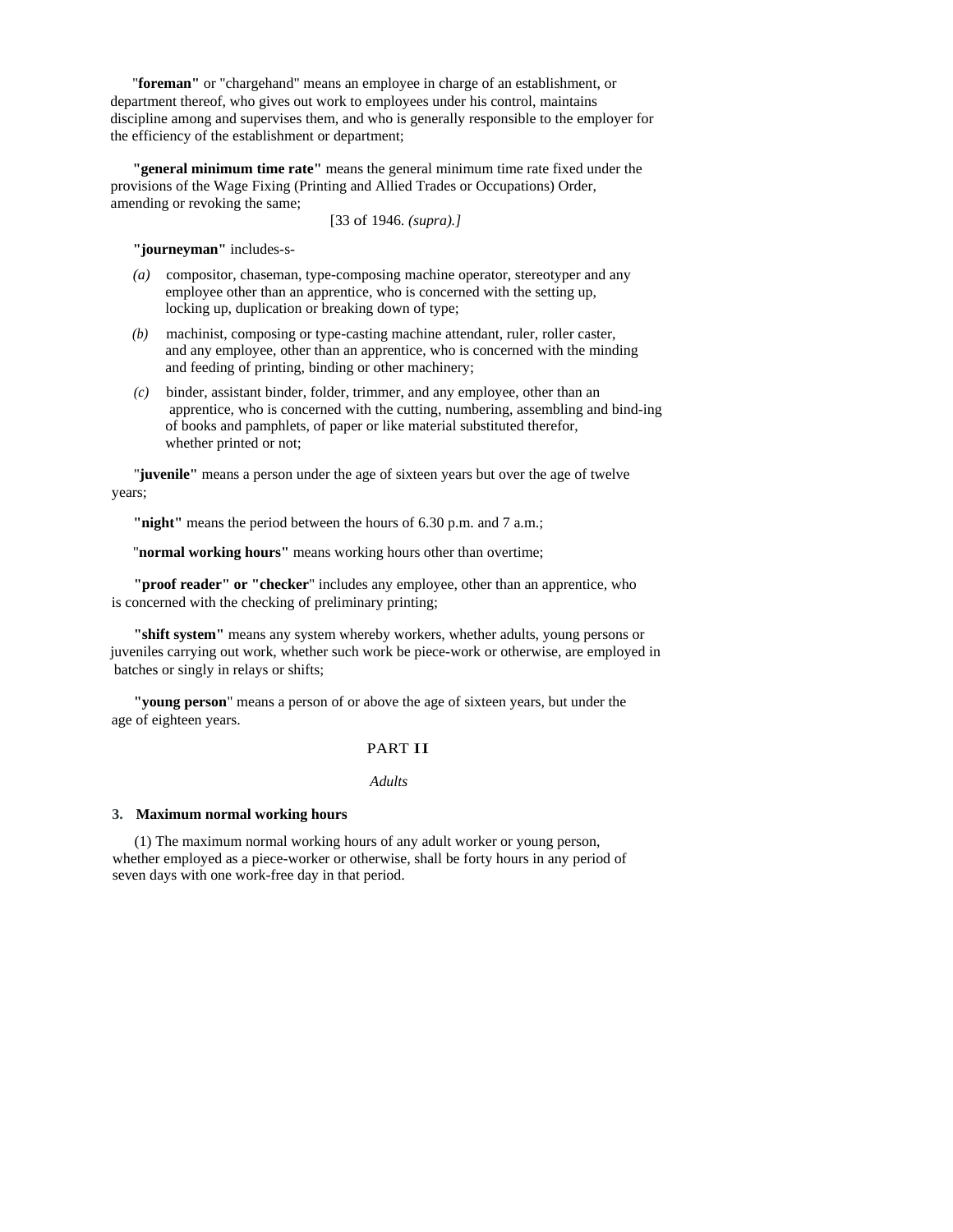(2) The maximum normal working hours in anyone working day shall be seven hours on any five days of the said period of seven days and five hours on the remaining one working day.

#### **4. Women and young persons: Breaks and meals**

A woman or young person shall not be employed continuously for a spell of more than four-and-a-half hours without an interval of at least half-an-hour for a meal or rest, so, however, that where an interval of not less than ten minutes is allowed in the course of a spell, the spell may be increased to five hours.

*[Order in Council* 28 of 1949.]

### **5. Overtime**

No employer shall cause any adult worker to work overtime in excess of twelve hours in any period of seven days and in excess of two hours in anyone day:

Provided that the Minister of Employment Labour and Productivity may, in his discretion and subject to such limitations as he may think fit to impose, authorise by writing under his hand the working of overtime in excess of the hours prescribed by this section.

## 6. **Employment by night**

(I) No night shift shall exceed six working hours and there shall be a break of at least half-an-hour after not less than three hours or more than four-and-a-half hours continuous work; and

(2) The maximum working hours of any adult worker or young person employed on night work in any period of seven days shall not exceed 36.

## PART III

#### *Juveniles*

#### **7. Maximum working hours**

(1) The maximum normal working hours of any juvenile shall not exceed 27 in any period of seven days with one work-free day in that period.

(2) The maximum working hours in anyone working day shall not exceed four-anda-half and shall in no case extend beyond 1.30 p.m. on any day.

(3) No juvenile shall be permitted to work overtime or on night work.

(4) No juvenile shall be employed other than as an apprentice.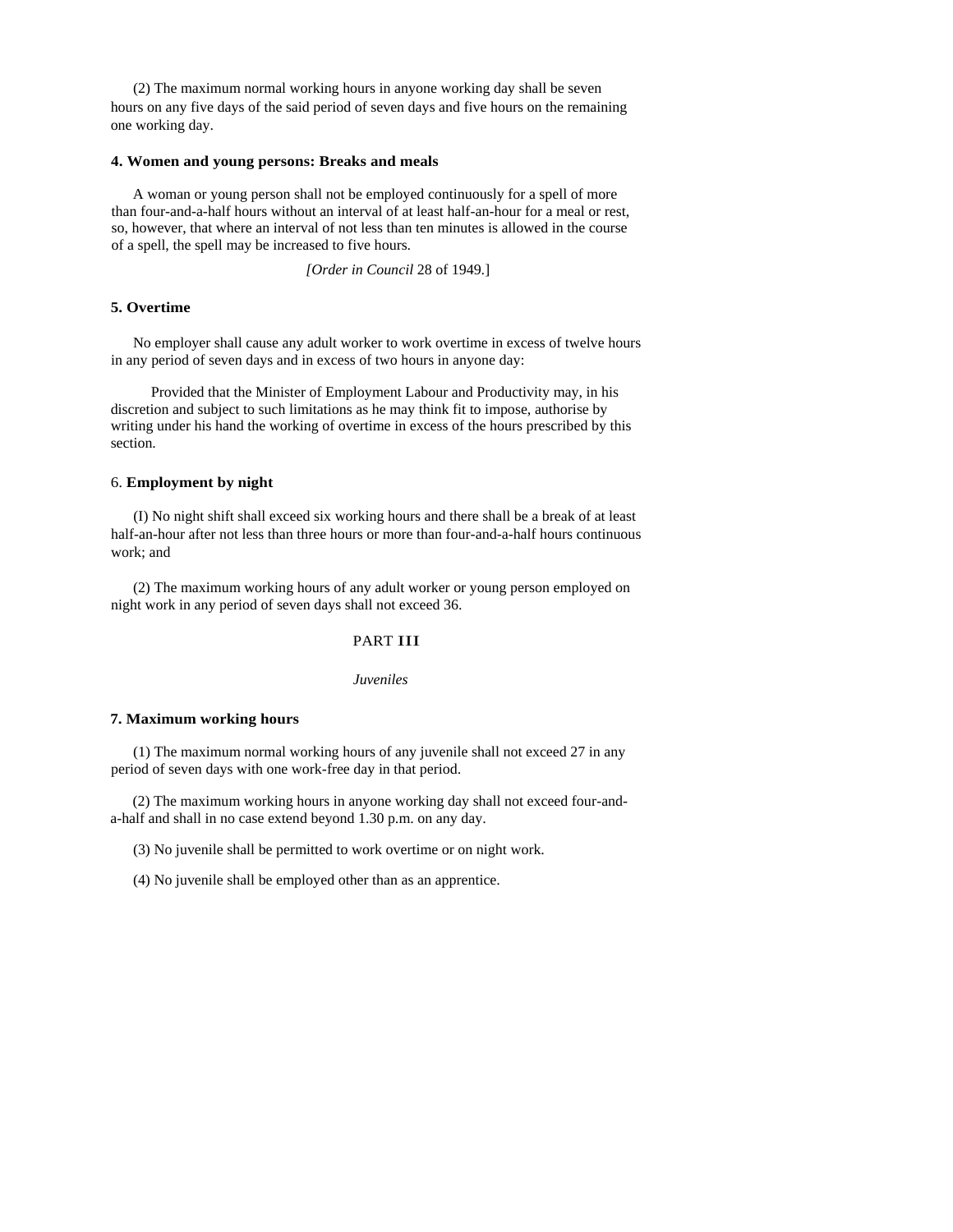### PARTIV

### *Apprentices*

# **8. Contracts**

(1) No employer shall employ any person as an apprentice unless such person has entered into a written contract of apprenticeship in accordance with the provisions of any written law then in force relating to contracts of apprenticeship.

(2) Upon completion of the period of apprenticeship, the employer shall endorse the contract as follows-

| not completed his apprenticeship to my/our satisfaction. |  |
|----------------------------------------------------------|--|
|                                                          |  |
|                                                          |  |



and the employer shall thereupon deliver the contract so endorsed to the apprentice.

### **9. Minimum period of contract**

The minimum period of apprenticeship which may be entered into shall be five years.

#### **10. Ratio of apprentices**

( 1) The maxi mum ratio of the number of apprentices to the number of journeymen shall be-

- *(a)* where not more than fourteen journeymen are employed, one to two provided that the total number of apprentices shall not exceed four, and provided that this ratio shall not apply if the employer has only one apprentice;
- *(b)* where not less than fifteen and not more than twenty journeymen are employed, one to three provided that the total number of apprentices shall not exceed five;
- *(c)* where the number of journeymen employed exceeds twenty, one to four provided that not more than twelve apprentices shall be employed without the approval in writing of the Minister of Employment Labour and Productivity.

(2) In the event of the ratio specified in sub-paragraph (1) not being maintained, by reason of the fact that the number of the said journeymen has been reduced during the period of any apprenticeship for a period of more than one month, then the employer shall either arrange for the assignment of the contract of apprenticeship or for the termination of the said contract:

Provided that on application being made in writing the Minister of Employment Labour and Productivity may in his discretion extend the period of one month for such further period as he may think fit generally or in respect of any particular apprentice or apprentices.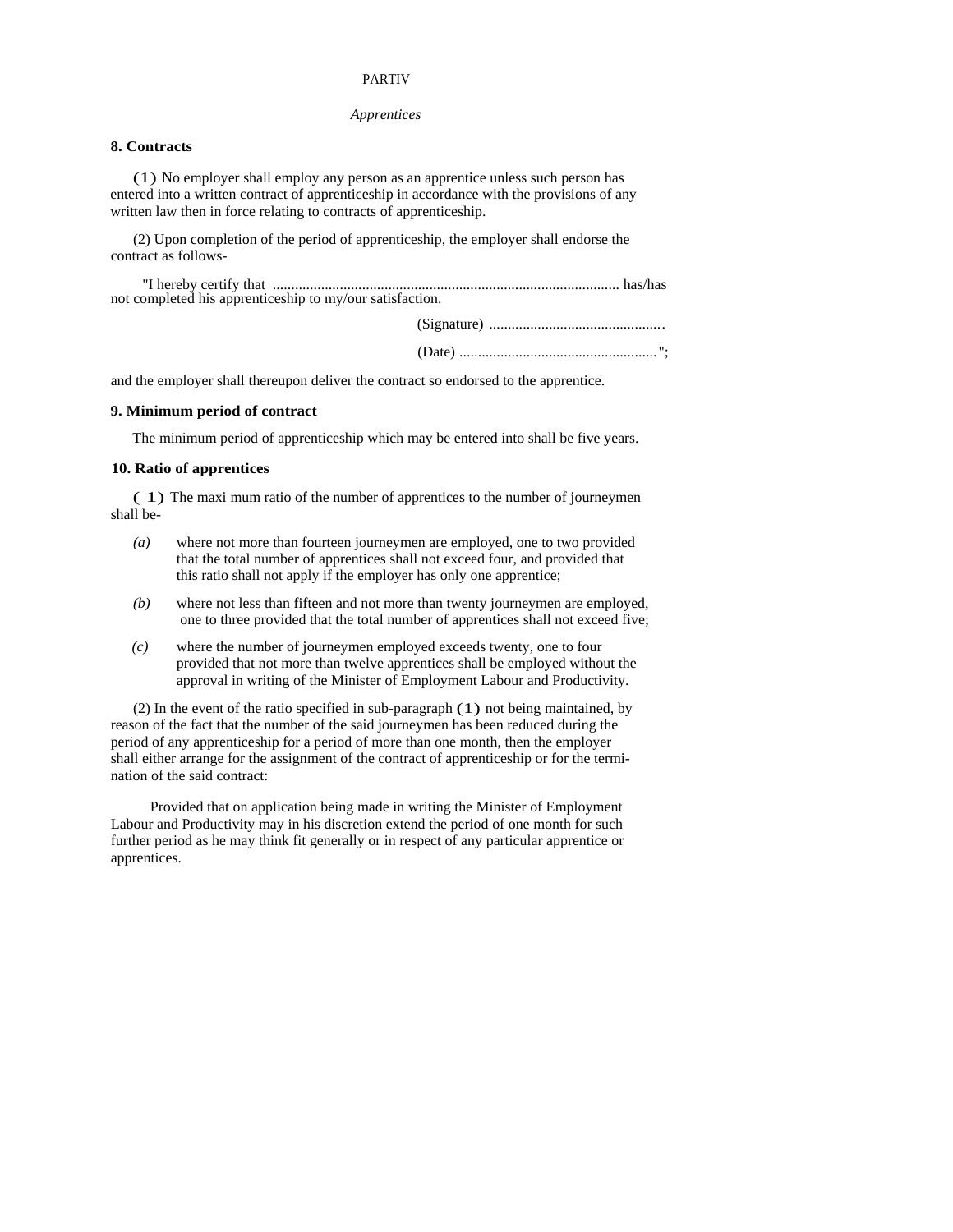### **11. Maximum working hours**

Subject to the provisions of paragraph 12, the provisions of paragraphs 3 and 7 relating to the maximum working hours of adults, young persons and juveniles respectively, shall apply to apprentices according as to whether such apprentices are adults, young persons or juveniles.

### **12. Overtime**

No employer shall cause any young person or juvenile to work overtime in any circumstances whatsoever.

#### **13. Premiums**

The payment of premiums in respect of contracts of apprenticeship shall be governed by the provisions of section 18 of the Wages Boards and Industrial Councils Act.

[Cap. W1.]

## **14. Educational standard**

The minimum educational qualification of an apprentice shall be a Grade II Middle or an Elementary Standard VI Certificate recognised by the Education Authority.

PART V

*General* 

### **15. No piece-work off employer's premises**

No journeyman employed upon piece-work shall be permitted to work other than upon the premises of the employer.

#### **16. Foremen or chargehands**

An employer shall employ a foreman or chargehand when the total number of journeymen employed by him reaches eight, except where it can be proved to the satisfaction of the Minister of Employment Labour and Productivity that the employer himself undertakes the duties of foreman or chargehand, and for every additional eight journeymen employed he shall employ an assistant foreman or assistant chargehand.

### **17. Leave with pay**

An employer shall grant not less than seven consecutive days' leave on full pay at his normal rate in respect of each leave-earning period of twelve months, to all employees and apprentices, other than casual workers or piece-workers, who have been continuously employed for a period of more than one year. An employer shall be held personally responsible for ensuring that such leave shall be taken, and it shall not be permissible to grant wages in lieu thereof:

Provided that in the event of any such worker ceasing to be employed after having completed six months' continuous employment before he becomes entitled to leave, such worker shall be paid any leave pay which has accrued to him in respect of that proportion of the twelve months in which he was employed.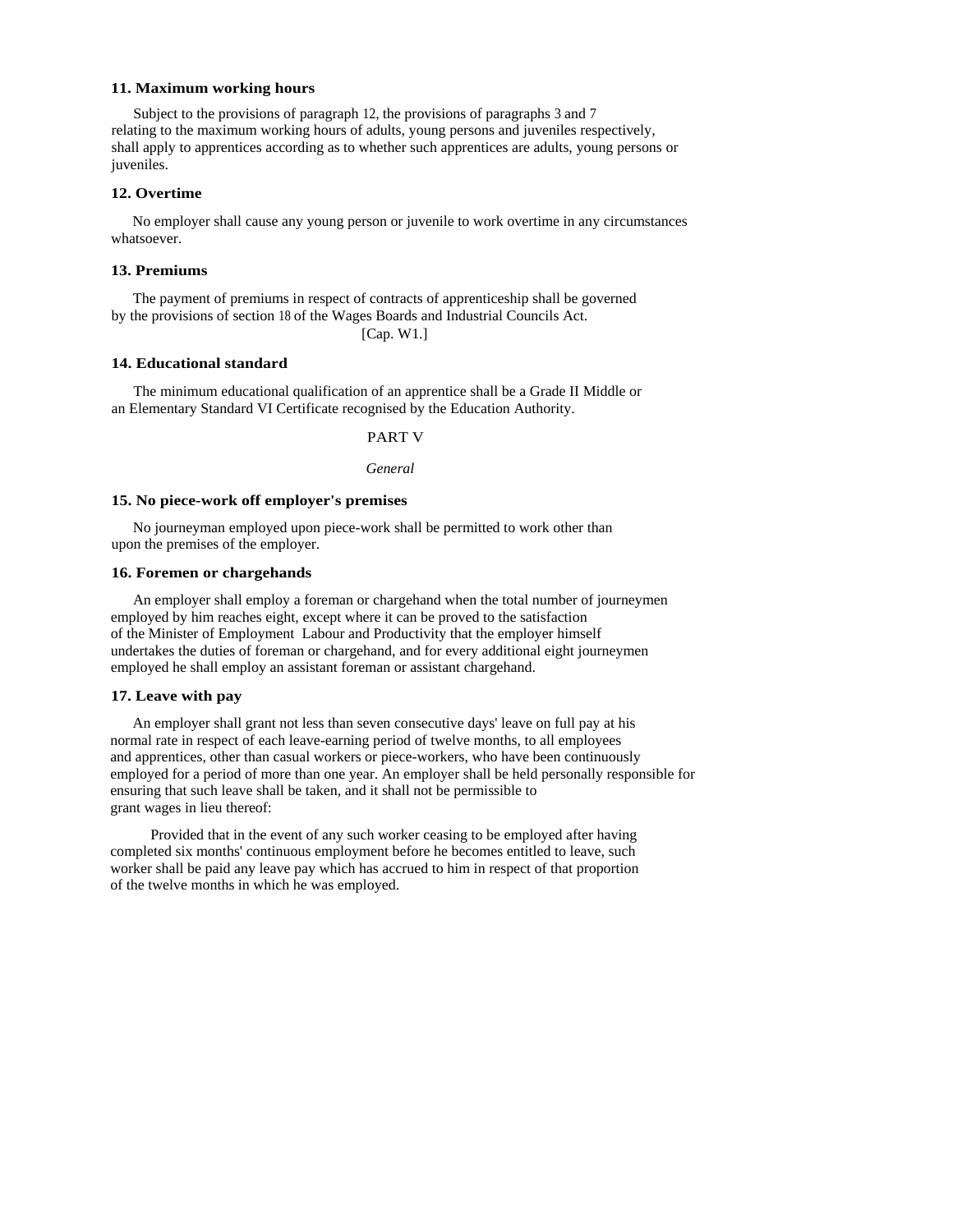#### **18. Sick leave with pay**

(1) Every worker and apprentice, whether adult, young person or juvenile, other than a casual worker, shall, subject to the satisfaction of the employer, or on the production to the employer of a medical certificate granted by a qualified medical practitioner who shall be nominated by the employer if the employer so desires, be allowed sick leave, with pay at his normal rate, of not more than seven days in every twelve months.

(2) Such sick leave shall accrue as from the beginning of the employment and shall be available pro rata on the expiry of six months from such beginning.

(3) The provisions of this section shall be in addition to and not in derogation of the provisions of the Workmen's Compensation Act.

[Cap. W6. ]

#### **19. Sundays**

No employee shall be compelled to work upon any Sunday, if he has any religious scruples in that behalf:

Provided that in all cases in which a worker agrees to perform work upon a Sunday that day shall be regarded as a normal working day and provided that he shall not be permitted to work for more than six consecutive days without a work-free day in lieu thereof.

### **20. Public holidays**

A statutory public holiday shall be deemed a work-free day with pay:

Provided that where an employee is called upon to perform work thereon he shall receive one full day's pay in addition to his normal wages.

#### **21. Medical expenses**

(1) The cost of medical attention by a qualified medical practitioner approved by the employer and of hospital expenses shall be paid by the employer in respect of any worker, other than a casual worker, whether adult, young person or juvenile and whether employed on piece-work or otherwise in a pro rata proportion of three weeks in any period of twelve months.

(2) The provisions of sub-paragraph (I) shall be in addition to and not in derogation of the provisions of the Workmen's Compensation Act. [Cap. W6.]

$$
\Box
$$

#### **22. Transfer**

An employer shall be responsible for the payment of transfer expenses in respect of any employee who is transferred from one branch of the employer's business to another, and in addition for the payment of full pay at his normal rate during the period required for the journey.

### **23. Allowance when travelling**

Any employee when travelling within the scope of his employment, including travel on transfer, outside the boundaries of the town of Lagos and which necessitates his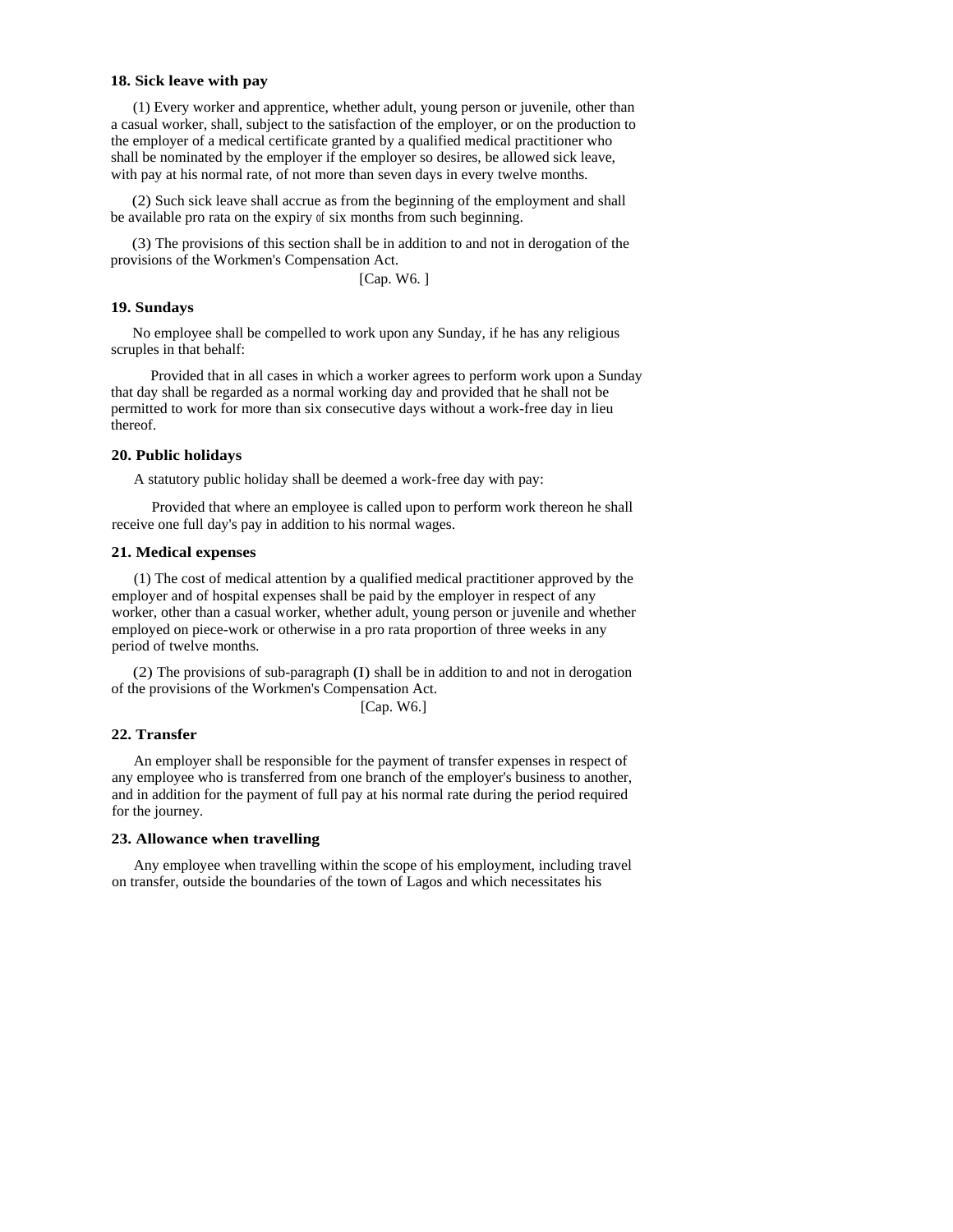absence from his normal place of residence for one or more full nights shall receive a reasonable lodging and subsistence allowance in addition to his wages.

### **24. Time of payment**

Wages and amounts due on account of piece-work in respect of any calendar month shall be paid not later than the last day of that month or on the first working day thereafter or at such lesser intervals as may be agreed upon:

Provided that all such sums owed to a worker by an employer shall be paid to him on the date of the termination of his contract.

## **25. Records**

(1) Every employer shall in addition to the requirements of section 15 of the Wages Boards and Industrial Council Act keep such records as are necessary to show details of work performed on Sundays and particulars of work-free days granted in lieu thereof. [Cap. W1.]

(2) Such records shall be made available for inspection by the Minister of Employment Labour and Productivity or any duly authorised labour officer or inspector at all reasonable times.

### **26. Notices of hours of work**

Every employer shall make and keep posted in a conspicuous part of his premises a timetable of hours of work and breaks for meals and rest in respect of all workers and apprentices employed on his premises.

### **27. Domestic service**

No employee, whether adult, young person or juvenile, shall be permitted to perform any kind of domestic service for the employer for whom he works unless such employee is lodged and fed by his employer by mutual arrangement and such domestic service shall then only be such as would normally be performed by a member of the employer's family.

#### 28**. Safety devices**

Adequate guards shall be provided for all moving parts of machinery, and free passageways shall be maintained around all power operated machines; and it shall be the duty of an employer to ensure that all possible precautions are taken to protect his employees from accidents due to the machines with which they may come into contact during the course of their work.

### **29. Conditions of premises**

On all premises in which workers and apprentices are employed-

- *(a)* all doors shall be constructed so as to open outwards; and while any person is employed in any part of the establishment such doors shall not be fastened so that they cannot easily be opened from the inside;
- *(b)* adequate tire-fighting appliances shall be available at all times;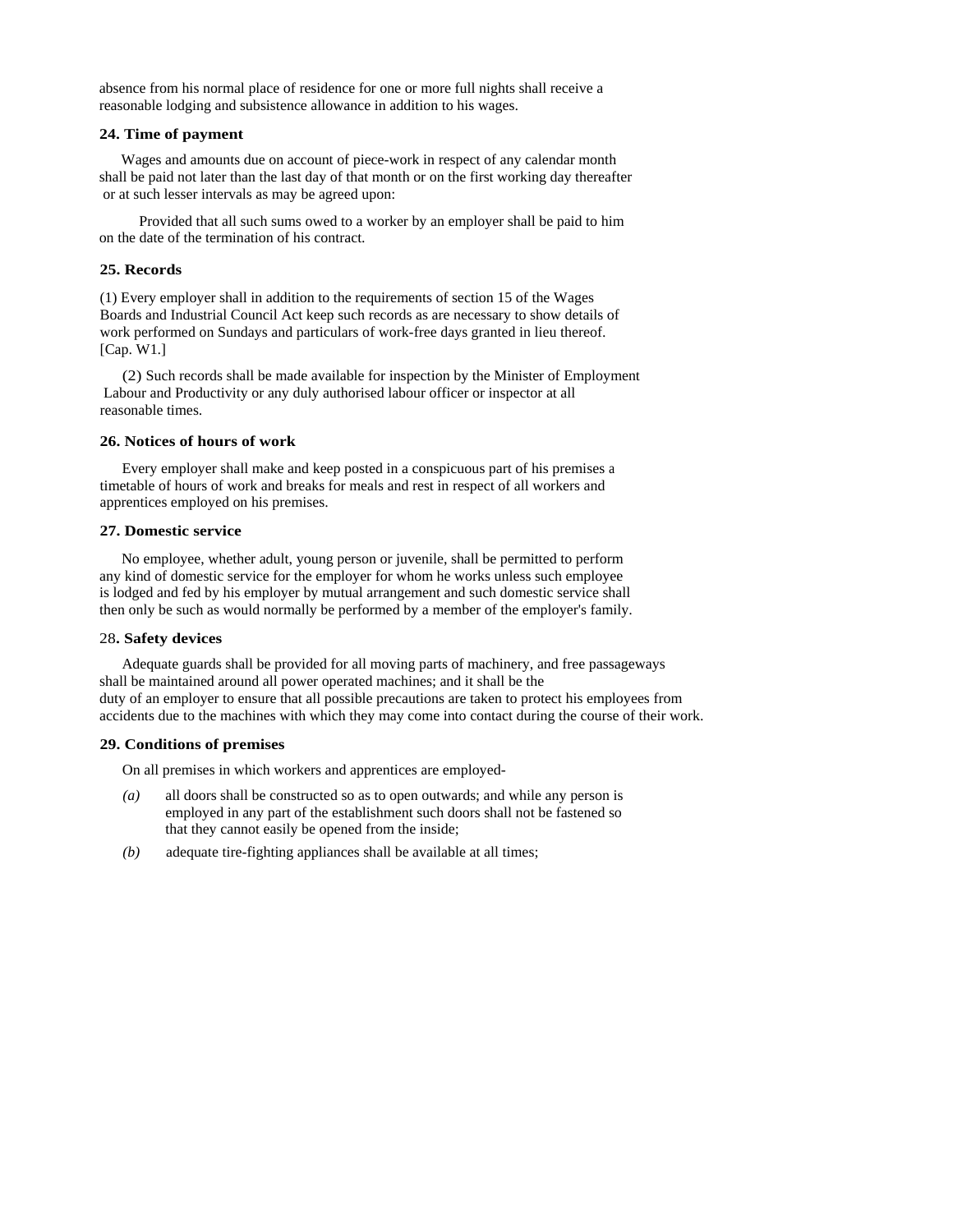- *(c)* no latrine or water closet shall communicate directly by door, window or other opening, with any room used for work connected with the industry;
- *(d)* notices shall be prominently displayed in all workrooms, advising employees of the danger of lead poisoning, and of the means whereby it may be avoided;
- *(e)* employers shall provide employees with proper washing facilities on their premises, which shall include the supply of soap and clean towels, and separate space shall be set aside as a cloakroom; and latrines and lavatories to the satisfaction of the health authorities shall be provided;
- (*f*) an employer shall be responsible for the provision of overalls of a type to be approved by a health officer, and the adequate laundering of the same, to the following categories of employees:

Type-composing or type-casting machine attendants (not operators); rollerand metal-casters; press-room assistants, and compositors:

Provided that aprons only may be supplied to compositors in place of overalls;

- *(g)* an adequate supply of wholesome drinking water shall be installed, and the containers for use when drinking shall be of a type approved by the health authority;
- *(h)* no food shall be introduced into, prepared, or consumed in any workroom;
- (*i*) proper ventilation shall be provided in all workrooms, which shall include the provision of funnels or blowers when considered necessary by the health authorities;
- (j) all passageways, exits and other means of approach shall be kept free from obstructions and provided with adequate illumination;
- *(k)* adequate lighting shall be provided in all workrooms.

## **CONDITIONS OF EMPLOYMENT (MINES FIELD) ORDER**

*[Orders in Council* 10 of 1948. 47 of 1951. 15 of 1953. L.N. 22 of 1956.]

under section 9

#### **1. Short title**

This Order may be cited as the Conditions of Employment (Minesfield) Order.

## **2. Interpretation**

In this Order, unless the context otherwise requires-

**"casual worker"** means an unskilled labourer employed for any period which amounts to not more than fifteen days in any calendar month;

**"day"** means the period between the hours of 6.30 a.m. and 6.30 p.m.;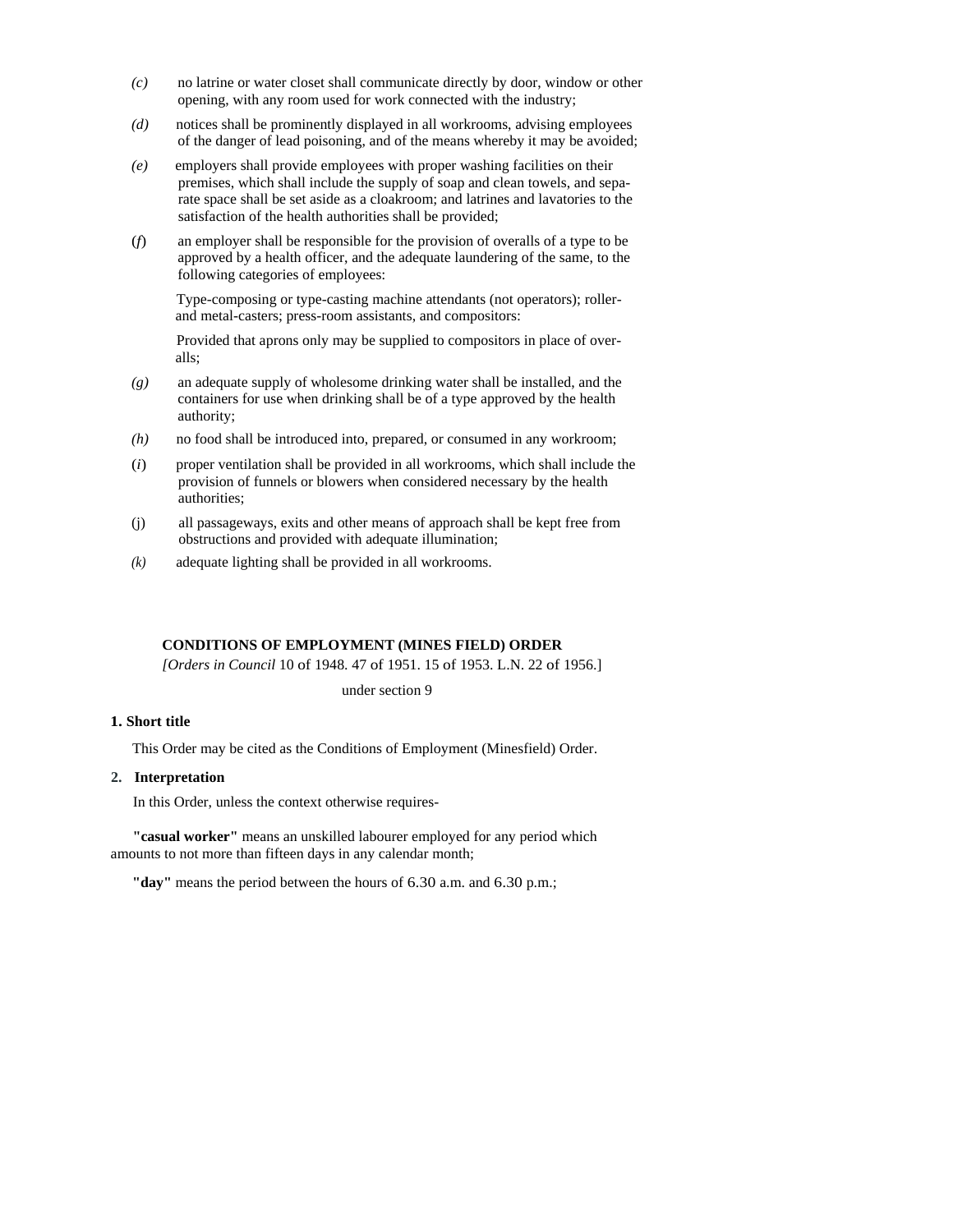**"employer"** means any person who by himself or his agent employs any other person as an unskilled labourer or as a task worker, and may include any such agent; *[Order in Council* 47 of 1951.]

**"indigenous worker"** means a native of the Minesfield whose employment as a time worker, task worker, or tributer is for a period not exceeding six months in any year;

**"Minesfield"** means the mining areas comprising-

- *(a)* the local government areas of Jos, North-Sura, South Sura, Gindiri, Sha-Daffo, Monguna, Ron in West Pankshin, and Jerna'a in Plateau State;
- *(b)* the local government areas of Ningi, Burra, Lame, Toro and Lere in Bauchi State;
- *(c)* the local government areas lying East of Minna-Kano railway line in Kaduna Stale;
- *(d)* the local government areas of Nassarawa and Lafia in Nassarawa State; and
- *(e)* the local government areas of Tudun Wada in Kano State;

**"night"** means the period between the hours of 6.30 p.m. and 6.30 a.m.;

**"task work"** means work performed by a task worker;

**"task worker"** means any worker, other than a time worker or a tributer, who works with a pick, shovel, fork, crowbar, head pan, or other implement, and whose work is calculated by quantity of such work performed, and is remunerated on that basis;

**"time worker"** means a worker employed on a daily rated time basis;

**"tributer"** means a person who, directly or indirectly, is permitted to win minerals, receiving in return remuneration in accordance with the quantity and quality of the minerals so won paid directly or indirectly by the person permitting him to win the minerals, and whose mining is of an indiscriminate nature, and who may choose his own working place;

**"unskilled labourer"** includes the following-

- *(a)* pick and shovel man;
- *(b)* head panner;
- $(c)$  dam boy;
- *(d)* leat boy;
- *(e)* sluice box boy;
- *if*) sump boy;
- *(g)* handpump attendant;
- *(h)* camp cleaner and sanitary labourer;
- (i) road labourer;
- *(j)* watchman,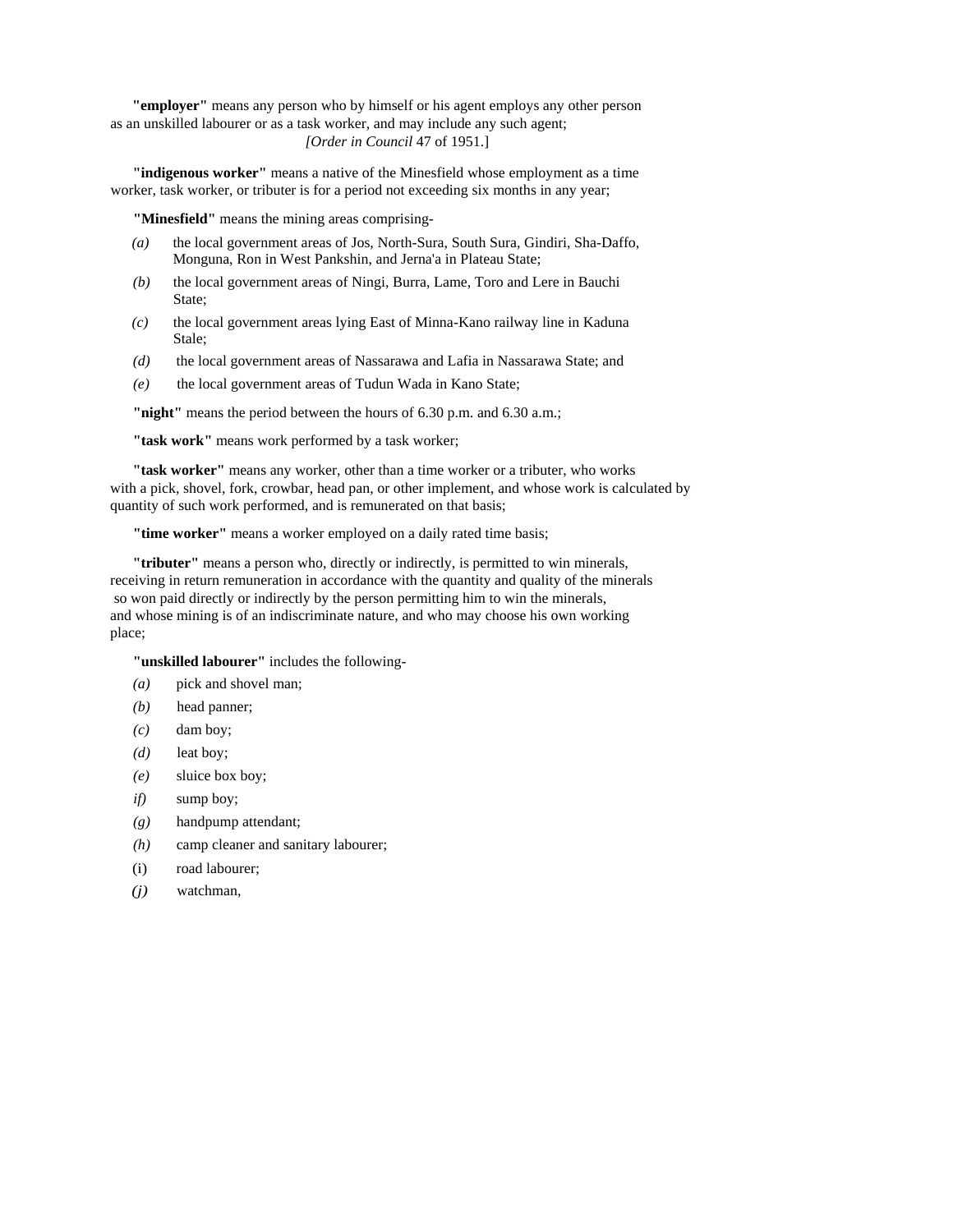and any other worker, other than a tributer, whose emoluments are not higher than those of the above and who is engaged in operations for or incidental to mining or obtaining minerals;

**"worker"** means any time worker, task worker, or casual worker, who is engaged in operations for or incidental to mining or obtaining minerals.

*[Order in Council Al* of 1951.]

### PART I

## *Children and young persons*

#### **3. Age of employment**

No employer shall employ on the Minesfield in any capacity any person who is under the age of sixteen years.

## PART II

## *Adults*

### **4. Maximum normal working hours**

(1) The maximum normal working hours of any worker, other than a watchman, shall be 48 hours in any period of seven days, with one work-free day in that period.

(2) The maximum normal working hours in anyone working day shall be eight hours.

### **5. Breaks and meals**

(**1**) A worker, other than a task worker or a watchman, shall not be employed

continuously for a spell of more than five hours without an interval of at least one hour for a meal or rest.

*[Order in Council* 47 of 1951.]

(2) For the purposes of this article employment shall be deemed to be continuous unless interrupted by an interval of at least half an hour.

#### **6. Overtime**

No employer shall cause any worker, other than a task worker or a watchman, to work overtime in excess of twelve hours in any period of seven days, and in excess of two hours in anyone day.

### **7. Employment by night**

No night shift shall exceed eight working hours for any worker, other than a watchman. *[Order in Council* 47 of 1951.]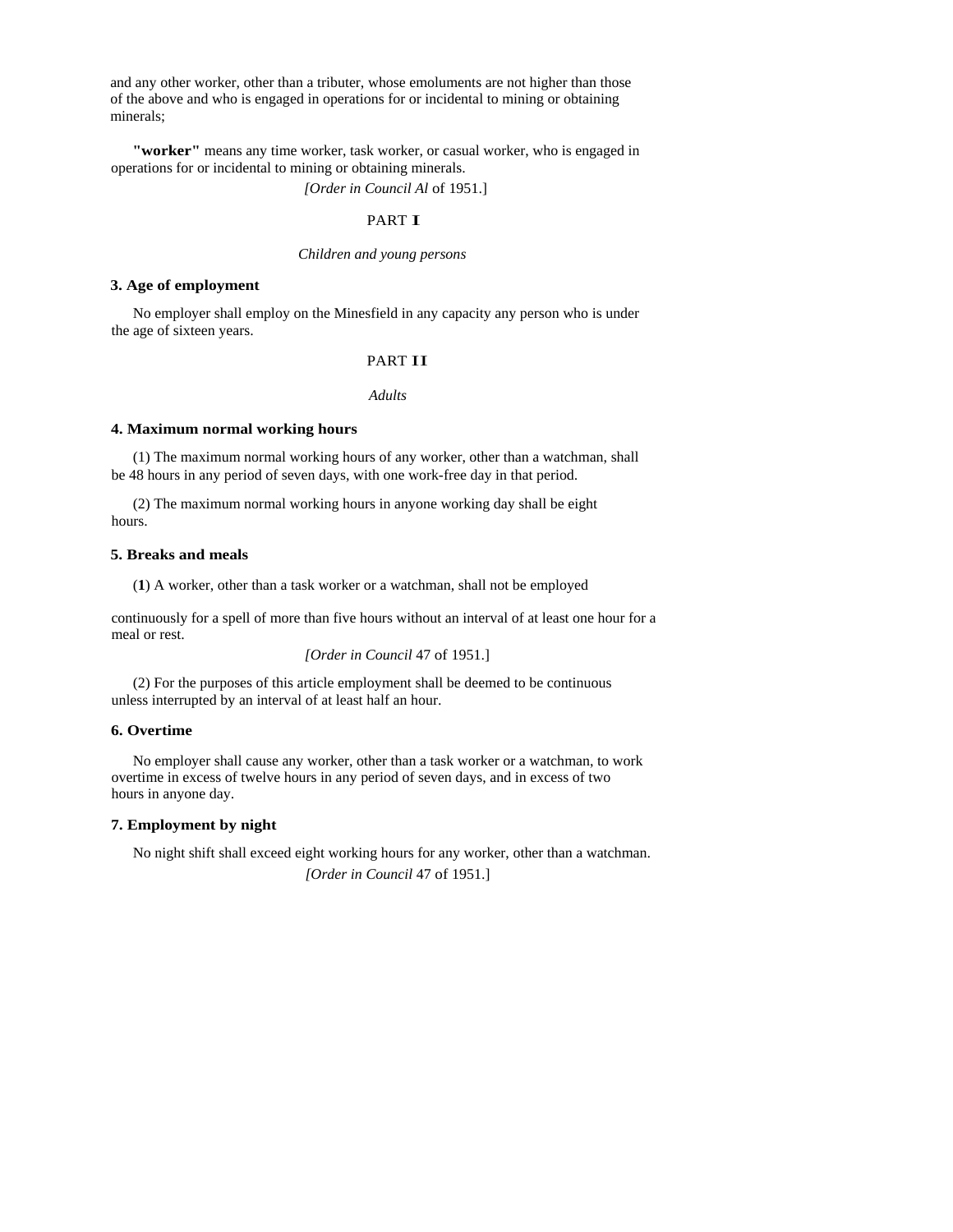## PART III

#### *Watchmen*

#### **8. Watchmen**

(1) The maximum normal working hours of any watchman shall be twelve hours in any period of 24 hours.

(2) No employer shall cause any watchman, during the period of his duty, to perform any manual labour or any other kind of work which does not normally form part of the duties of a watchman and no watchman shall be called upon to work overtime.

# PART IV

#### *General*

## **9. Holidays with pay**

(1) A worker, after a period of twelve months in the continuous employment of an employer, shall be given a holiday of one week and an additional two days of travelling time with full pay at his normal rate, and shall be given a similar holiday with respect to every such period thereafter.

*[Order in Council* 47 of 1951.]

(2) Any holiday required to be given in pursuance of this article or any part thereof may, by agreement between the worker and the employer, be deferred and, similarly, may be taken separately or conjointly with any other such holiday or part thereof.

# *[Order in Council A]* of 1951.]

(3) A worker who ceases to be employed after having completed-

*[Order in Council Al* of 1951.]

- *(a)* less than twelve but not less than six months in the continuous employment of an employer; or
- *(b)* not less than six months in the continuous employment of an employer since he last qualified for holidays in accordance with sub-paragraph (I) shall, with respect to such period of employment, be paid an amount which shall bear the same proportion to full pay for one week at his normal rate as the said period shall bear to twelve months.

### **10. Sick leave with pay**

(1) Every worker shall, on the production to the employer of a certificate from a qualified medical practitioner stating that in consequence of illness he is unfit for work, be allowed sick leave with full pay for fourteen days, and thereafter with half pay for fourteen days in every period of twelve months.

(2) Such sick leave shall accrue as from the beginning of the employment, and shall be available *pro rata* on the expiration of six months from such beginning.

(3) In the case of time workers **"full pay"** and **"half pay"** shall be taken to mean respectively full pay and half pay at the current rate of pay of the worker, exclusive of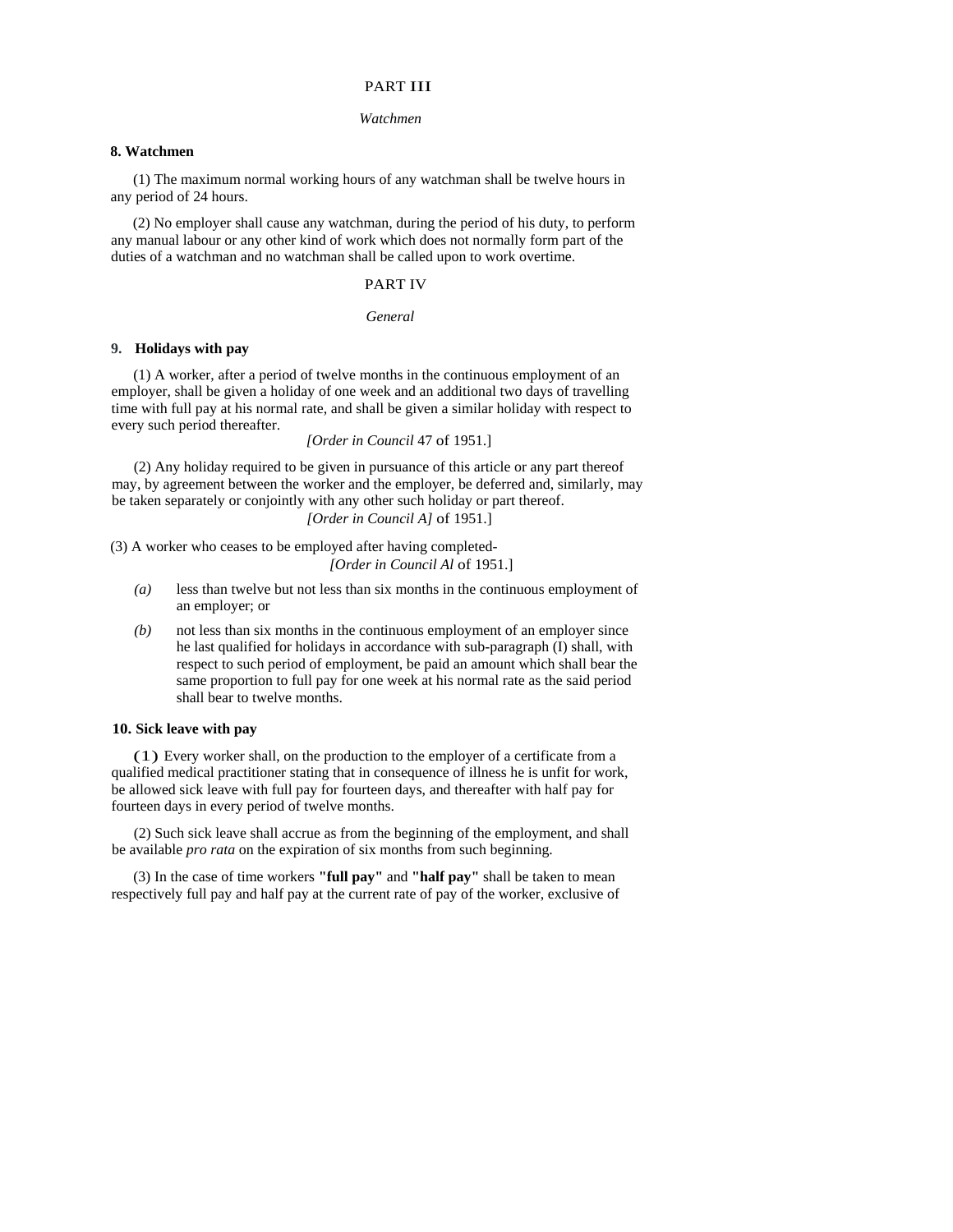Sundays and such full pay and half pay shall be respectively at a rate not less than the minimum daily rate and half the minimum daily rate laid down, exclusive of Sundays.

(4) In the case of task workers **"full pay"** and **"half pay"** shall be taken to mean, respectively, full pay and half pay at the minimum rate for task workers, exclusive of Sundays.

### **11. Sunday work**

A worker shall not be required against his will to work on a Sunday. *[Order in Council* 47 of 1951.]

### **12. Public holidays**

The following statutory public holidays shall be observed, and any work performed on these days shall be remunerated at the rate of double time:

Good Friday, Easter Monday, Christmas Day, Boxing Day, Id el Fitr, Id el Kabir and Moulud Nubijyi.

### **13. Medical attention**

Every worker shall be entitled to medical attention and hospital expenses as laid down in the Labour Health Areas Regulations.

[Regulation 14 of 1948.]

### **14. Savings**

The provisions of paragraphs 10 and 13 shall be in addition to, and not in derogation of, the provisions of the Workmen's Compensation Act.

[Cap. W6.]

### **15. Records**

Every employer shall, in addition to the requirements of section 19 of the Wages Boards and Industrial Councils Act, keep such records as may be required by the Minister of Employment Labour and Productivity.

[Cap. W1.]

#### **16. Safety devices**

Adequate guards shall be provided for all moving parts of machinery, and free passageways shall be maintained around all power operated machines. It shall be the duty of an employer to ensure that all possible precautions are taken to protect his workers from accidents due to machines with which they may come in contact during the cause of their work, or from any other working conditions, to the satisfaction of a labour officer or other inspector authorised in that behalf.

### **17. Housing**

Housing shall be provided for workers as laid down in the Labour Health Areas Regulations.

[Regulation 14 of 1948.]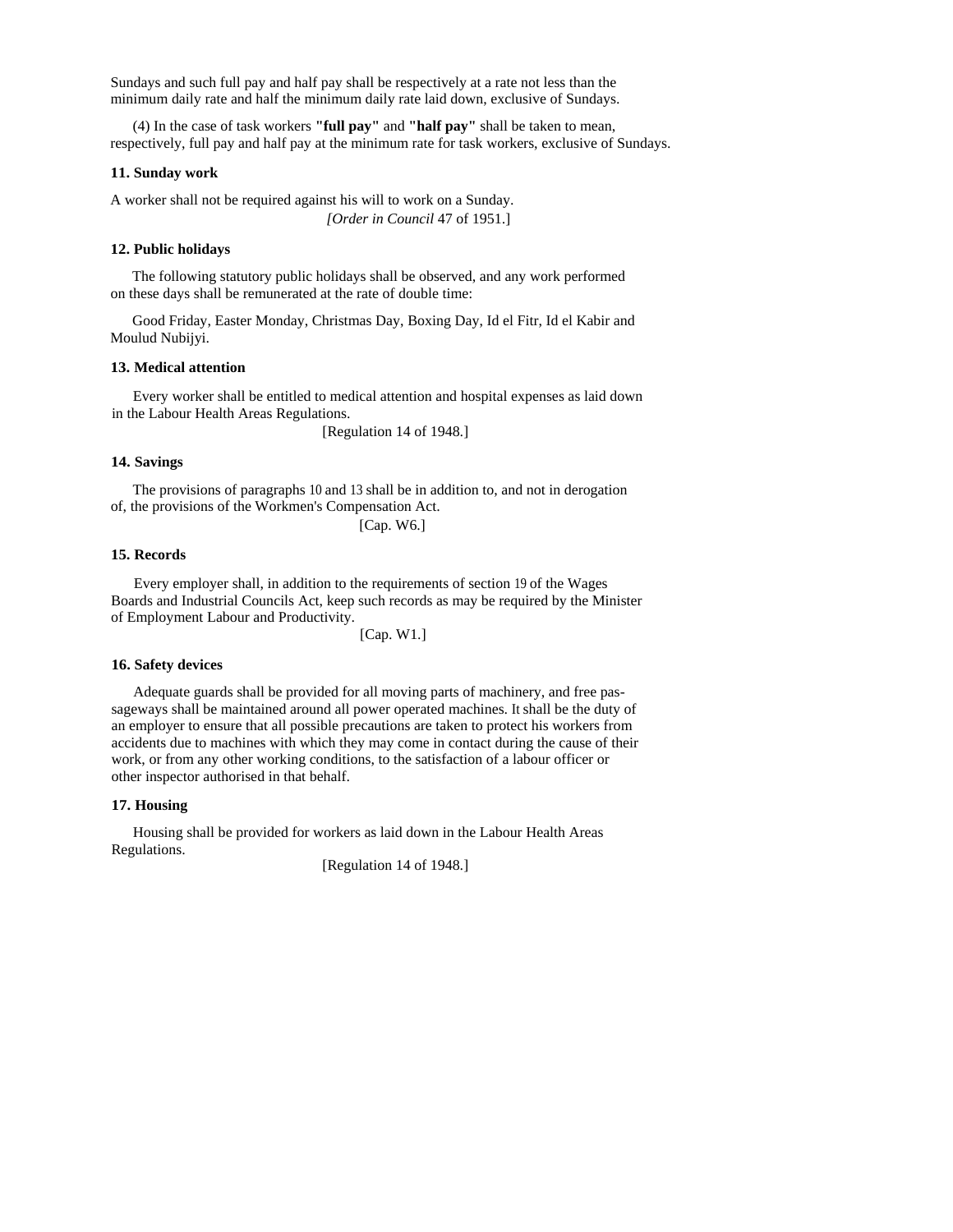## **18. Firewood**

Every employer in Jos district and in the five western districts of Pankshin district shall make reasonable arrangements to the satisfaction of a labour officer, or Inspector authorised in that behalf, to make available supplies of firewood to his workers. On a date to be notified by the Minister of Employment, Labour and Productivity every employer in Jos district and in the five western districts of Pankshin district shall make arrangements to the satisfaction of a labour officer or inspector authorised in that behalf to make available to his workers supplies of firewood at the rate of one-and-a-half cords per worker per annum at a reasonable cost.

### **19. Supplies of grain**

(l) Every employer shall, unless it is not reasonably practicable having regard to the availability of supplies and the state of communications to obtain such supplies, make arrangements to have supplies of grain available at intervals of time of not more than one week, and at a distance of not more than two miles from the place of work or camp of his workers, so that time workers, task workers and tributers may voluntarily purchase such grain in the following quantities and at a price not exceeding the local retail market price-

*[Order in Council* 15 of 1953. L.N. 22 of 1956.]

- *(a)* for a time worker or a task worker, other than an indigenous worker #24 in a week;
- $(b)$  for a tributer other than an indigenous worker-
	- (i) in respect of any week in which such tributer's earnings amount to not less than  $\overrightarrow{M}$  1,  $\overrightarrow{M}$  24;
	- (ii) in respect of any week in which such tributer's earnings amount to less than  $\overline{N1}$  but not less than 4k, such quantity as shall bear the same proportion to  $N$  24 as the said earnings shall bear to  $N$  1;
- *(c)* for an indigenous time worker, task worker or tributer a quantity not less than one fifth of the quantity provided for a non-indigenous worker in accordance with sub-paragraphs *(a)* and *(b).*

(2) Duty shall be paid at the rate in force at the time when the worts are collected in the collecting vessel.

*[Order in Council* 15 of 1953.]

### **20. Tributers**

With the exception of paragraphs 3 and 19 nothing in this Order shall apply to tributers,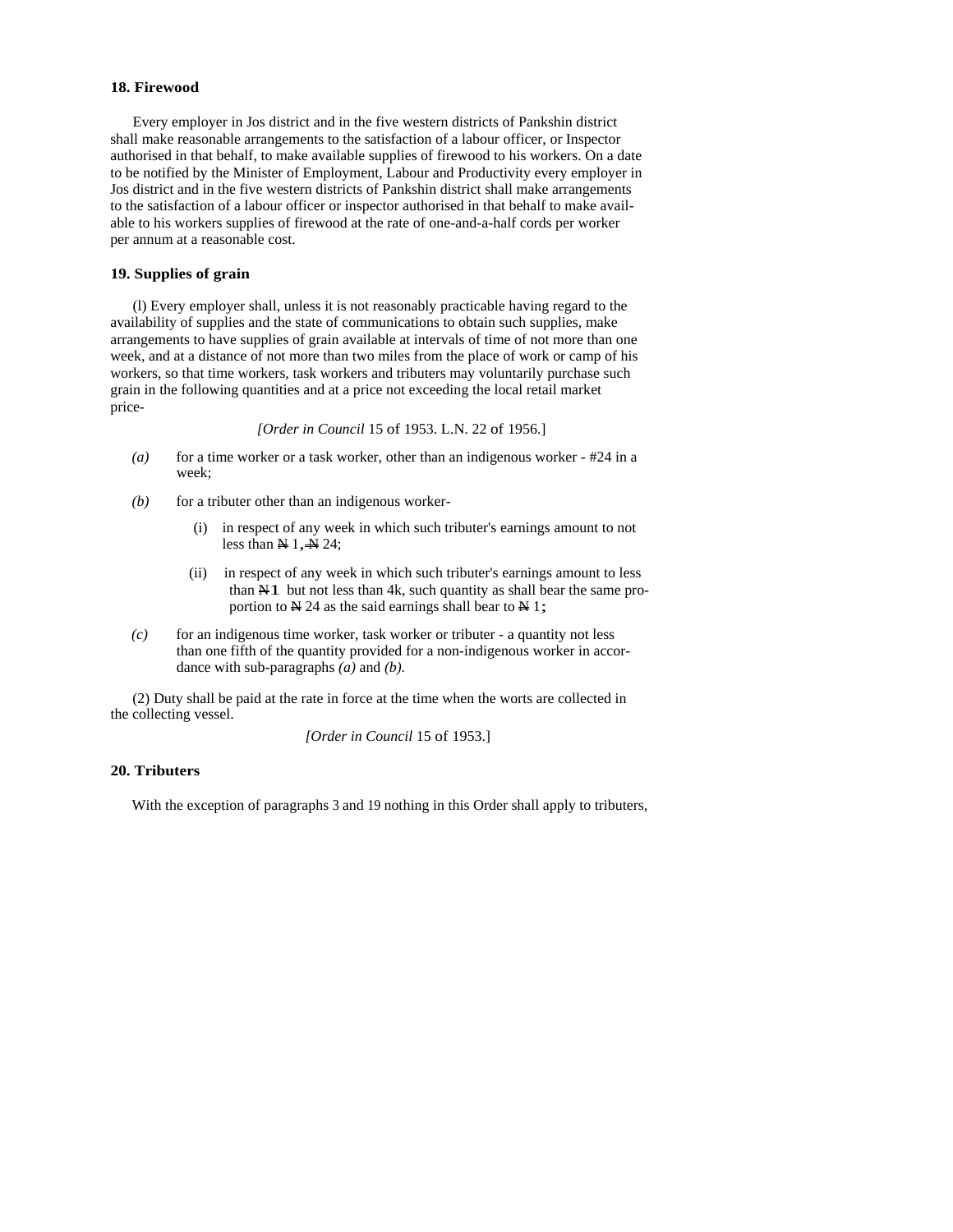## **CONDITIONS OF EMPLOYMENT (MOTOR INDUSTRY TRADE AND OCCUPATIONS) (LAGOS STATE) ORDER**

under section 9

#### PARTI

# *Preliminary*

### **1. Short title**

This Order may be cited as the Conditions of Employment (Motor Industry Trades and Occupations, Lagos State) Order.

## **2. Interpretation**

In this Order, unless the context otherwise requires-

**"adult**" means a person of or above the age of eighteen years;

**"apprentice"** means an employee who is serving a period of five years' apprenticeship in the motor industry;

**"casual worker" means** a chargeman or journeyman who is employed for not more than six consecutive days in anyone period and for not more than an aggregate of fifteen days in any calendar month;

**"charge man**" means a journeyman who is able to take full charge of anyone or more of the operations set forth in classifications *(a), (b)* and *(c)* of the definition of the expression "journeyman" and who is responsible for maintaining discipline among the mechanics under his control, for the allocation and supervision of normal routine jobs, and for the general standard of efficiency of the work as set by his employer or manager or engineer;

**"day"** means the period between the hours of7.00 a.m. and 6.30 p.m.;

**"five years"** apprenticeship in the motor industry;

**"journeyman**" means an employee who has completed a five years' apprenticeship or other course of training approved by the Minister of Employment Labour and Productivity in any of the occupations in the following groups or classifications-

- *(a) Bodywork.-*acetylene or electric welding, blacksmith or spring maker, bodymaker, coach and carriage trimmer, coach painter or sprayer, coachsmith, motor panel beater or sheet metal worker;
- *(b) Mechanical.-*injection pump tester and calibrator on diesel and other engines, motor fitter and turner, motor mechanic or turner and tester, motor vehicle instrument maker or repairer, motor vehicle assembler, radiator assembler, chassis repairer, straightener and aligner, wheelwright, tyre builder, buffer, and vulcaniser;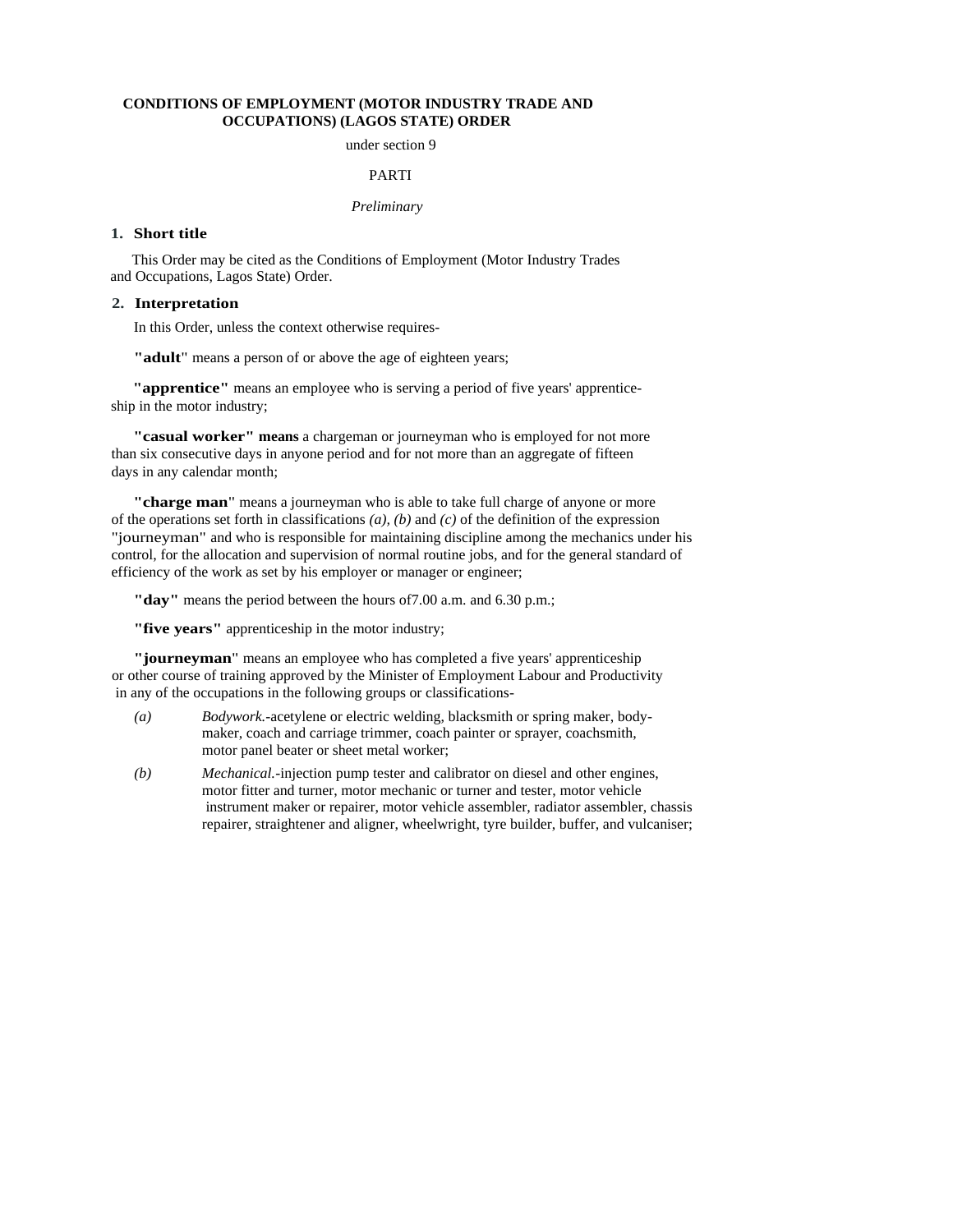*(c) Electrical*.-motor vehicle electrician, including electrical fitter or armature winder, magnet winder, electrical wiremen or cable jointer, motor vehicle battery assembler or battery mechanic;

"**motor industry**" means the trade or business concerned with the buying, selling, servicing, repairing, re-conditioning, hiring or garaging of any motor vehicle for profit or reward;

"**motor vehicle**" means any mechanically propelled vehicle intended or adapted for use on roads;

**"night"** means the period between the hours of 6.30 p.m. and 7.00 a.m.;

**"omnibus"** means any motor vehicle used or intended to be used for carrying eight or more passengers for hire or reward, the passengers paying separate and distinct fares or at the rate of separate or distinct fares for the separate places;

**"piece-work"** means work paid for not by the number of hours worked but by the quantity of work performed.

### **3. Age of employment**

No employer shall employ in the motor industry any person in any capacity who is under the age of fourteen years.

## PART II

#### *Adults*

### **4. Maximum normal working hours**

(1) The maximum normal working hours of any employee, other than a driver, when employed on work for an employer, whether such employment be on piece-work or otherwise, shall be 45 hours in any period of seven days with one work-free day in that period.

(2) The maximum normal working hours for any employee, other than a driver, in anyone working day shall be eight hours on any five days of the said period of seven days and five hours on the remaining one working day.

### **5. Breaks and meals**

In every working day every employer shall ensure that each worker, other than a driver, employed on work for such employer shall-

- *(a)* be given not less than one hour for the purposes of meals and rest; and
- *(b)* not be continuously employed for more than five hours at anyone time.

### **6. Overtime**

No employer shall permit any employee, other than a driver, to work overtime on behalf of such employer in excess of nine hours in any period of seven days or in excess of one-and-a-half hours in anyone day.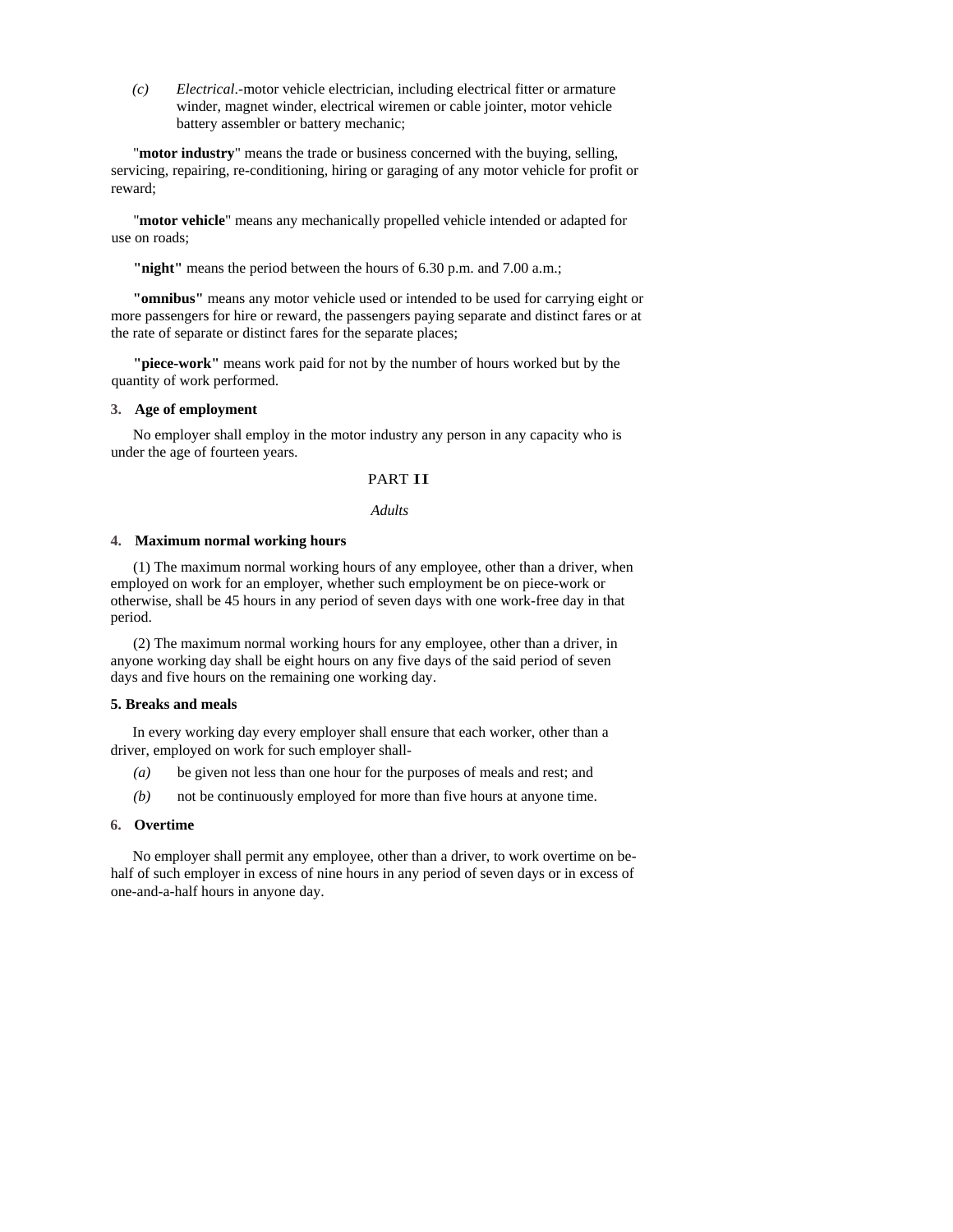#### **7. Employment by night**

(1) No night shift shall exceed six working hours for any employee other than a driver, and there shall be a break of at least half an hour in every such shift of six hours.

(2) Every employer shall be responsible for providing a break of at least eighteen hours before any employee shall revert from night shift to day shift or *vice versa.* 

## PART lII

#### *Drivers*

### **8. Hours of driving**

(1) No driver shall drive or be employed to drive-

- $(a)$  for more than six days in every period of seven days;
- *(b)* for any continuous period of more than five and one-half hours; or
- *(c)* for periods amounting in the aggregate to more than ten and one-half hours in any period of 24 hours commencing two hours after midnight; or
- *(d)* so that the driver has not at least eight consecutive hours for rest in any period of 24 hours calculated from the commencement of any period of driving.

(2) Where in any such period of 24 hours one period of duty only is worked not exceeding eight hours in length, then such period may be worked instead of the period specified in sub-paragraph (1) *(b):* 

Provided that the driver is allowed intervals of rest and time for refreshment of not less than forty minutes in the aggregate and one of such intervals is not less than twenty minutes, to be taken not earlier than two hours after the beginning nor later than five hours after the beginning of the eight-hours period of duty.

(3) Where it is necessary for a driver to conclude a long-distance journey the period specified in *(c)* of sub-paragraph (I) may be extended to a period which shall not exceed twelve and one-half hours in all.

(4) All time worked by a driver in excess of nine hours on any working day shall be regarded as overtime.

## **9. Continuous period**

Any two or more periods of driving time shall be deemed to be a continuous period unless separated by an interval of not less than thirty minutes:

Provided that in the case of an omnibus operating wholly within the town of Lagos and a distance not exceeding 32 kilometres beyond the boundaries of the town of Lagos such interval shall be of fifteen minutes exclusive of any stops occasioned by the timetable of the vehicle being driven.

#### **10. Fire brigade vehicles and ambulances**

This Part shall not apply to drivers of fire brigade vehicles or ambulances.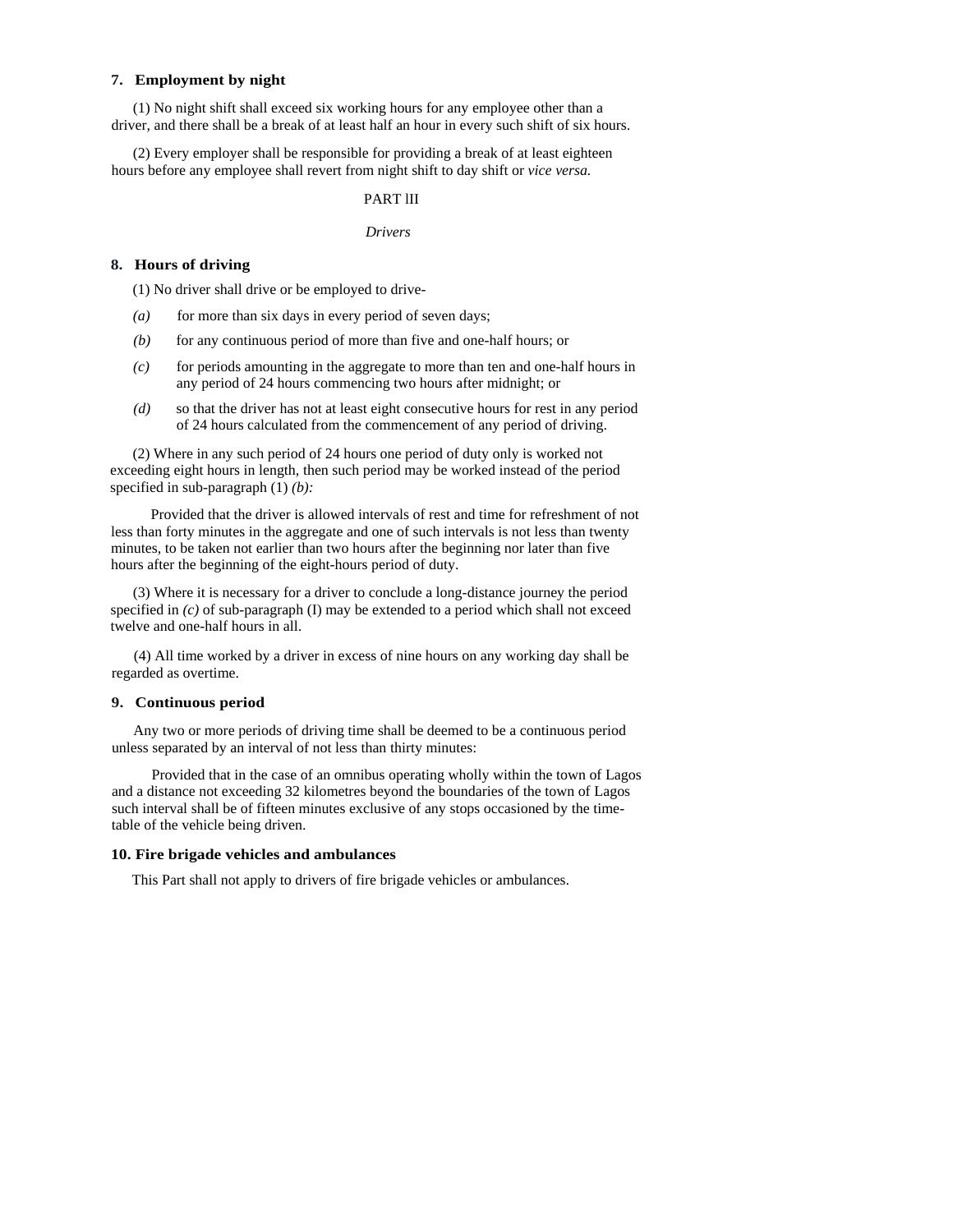## PART IV

#### *Apprentices*

# **11. Minimum period of contract**

(1) The minimum period of apprenticeship shall be five years.

### **Ratio of apprentices**

(2) The maximum ratio of the number of apprentices to the number of journeymen employed on work for an employer shall be one apprentice to one journeyman.

## **Restrictions on driving**

(3) No apprentice shall be permitted to accompany any driver for the purpose of receiving tuition in driving while such driver is engaged in the normal course of his duties: Provided that the provisions of this sub-paragraph shall not apply where a vehicle is set aside for the purpose of instruction and as long as members of the public are not at the same time carried in such vehicle.

#### PART V

#### *General*

### **12. Holidays with pay**

(1) Every adult and apprentice employee, other than a piece-worker or a casual worker employed within the limits of the definitions of the expressions "piece-work" and "casual worker", shall, if continuously employed on work for an employer for a period of twelve months, be entitled to holidays for seven consecutive days with full pay in respect of each such period of twelve months.

(2) Holidays accruing may be accumulated if an employer and an employee both agree to such accumulation, but wages in lieu of holidays shall not be granted, and an employer shall be held personally responsible for insisting that holidays be taken.

(3) In the event of any such employee ceasing to be employed by an employer after having completed six months' continuous employment before he becomes entitled to a holiday, such employee shall be paid any holiday remuneration which has accrued to him in respect of that proportion of the twelve months in which he was employed.

### **13. Sick leave with pay**

(l) Every adult and apprentice employee, other than a casual worker, shall, on the production to the employer of a medical certificate granted by a qualified medical practitioner, be allowed sick leave with pay at the general minimum time rate of not less than seven days in every twelve months.

(2) Such sick leave shall accrue as from the beginning of he employment and shall be available pro rata on the expiration of six months from such beginning.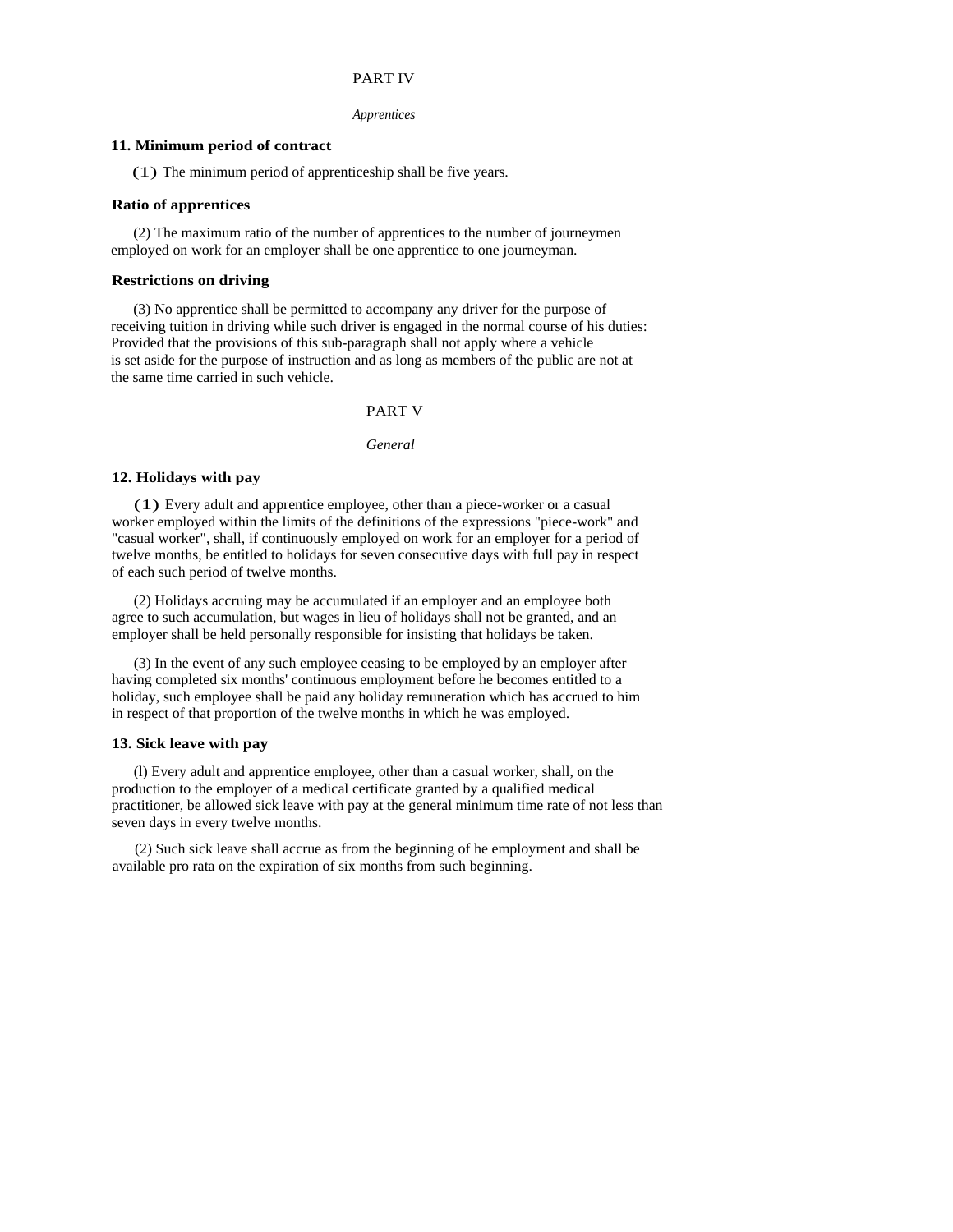#### **14. Medical attention**

Every adult and apprentice employee other than a casual worker shall be entitled within any period of twelve months to medical attention by a qualified medical practitioner approved by the employer and to hospital treatment, at the expense of the employer, in the ratio of six weeks to 52 weeks:

Provided that the disability of such employee has not been brought about by his own misconduct.

#### **15. Saving of Cap. W6**

The provisions of paragraphs 13 and 14 shall be in addition to and not in derogation of the provisions of the Workmen's Compensation Act.

[Cap. W6.]

### **16. Sunday work**

Work may be performed on Sundays provided that one work-free day during the week is granted to any employee who may be required so to work:

Provided that where in the opinion of the Minister of Employment Labour and Productivity it is impracticable to grant a work-free day in lieu of a Sunday this paragraph may be relaxed.

#### **17. Piece-work**

Piece-work shall be permitted provided that the remuneration of the employee engaged on such piece-work is not less than the fixed minimum rate for the class of work involved, and that the piece-work is such as could normally be completed within the prescribed working hours.

#### **18. Allowances on transfer and when travelling**

(1) Any employer shall be responsible for the payment of transfer expenses in respect of an employee who proceeds on transfer from one branch of such employer's business to another branch, and for the payment of full wages to such employee in respect of the period of time required for the journey.

(2) An employee, when travelling within the scope of his employment, including travel on transfer, beyond the boundaries of the town of Lagos, which necessitates his absence from his normal place of residence for one or more full nights, shall receive a reasonable lodging and subsistence allowance in addition to his wages.

#### **19. Records**

Every employer shall, in addition to the requirements of section 15 of the Wages Boards and Industrial Councils Act, keep such records as are necessary to show that the provisions of these Regulations are being complied with.

[Cap. W1.]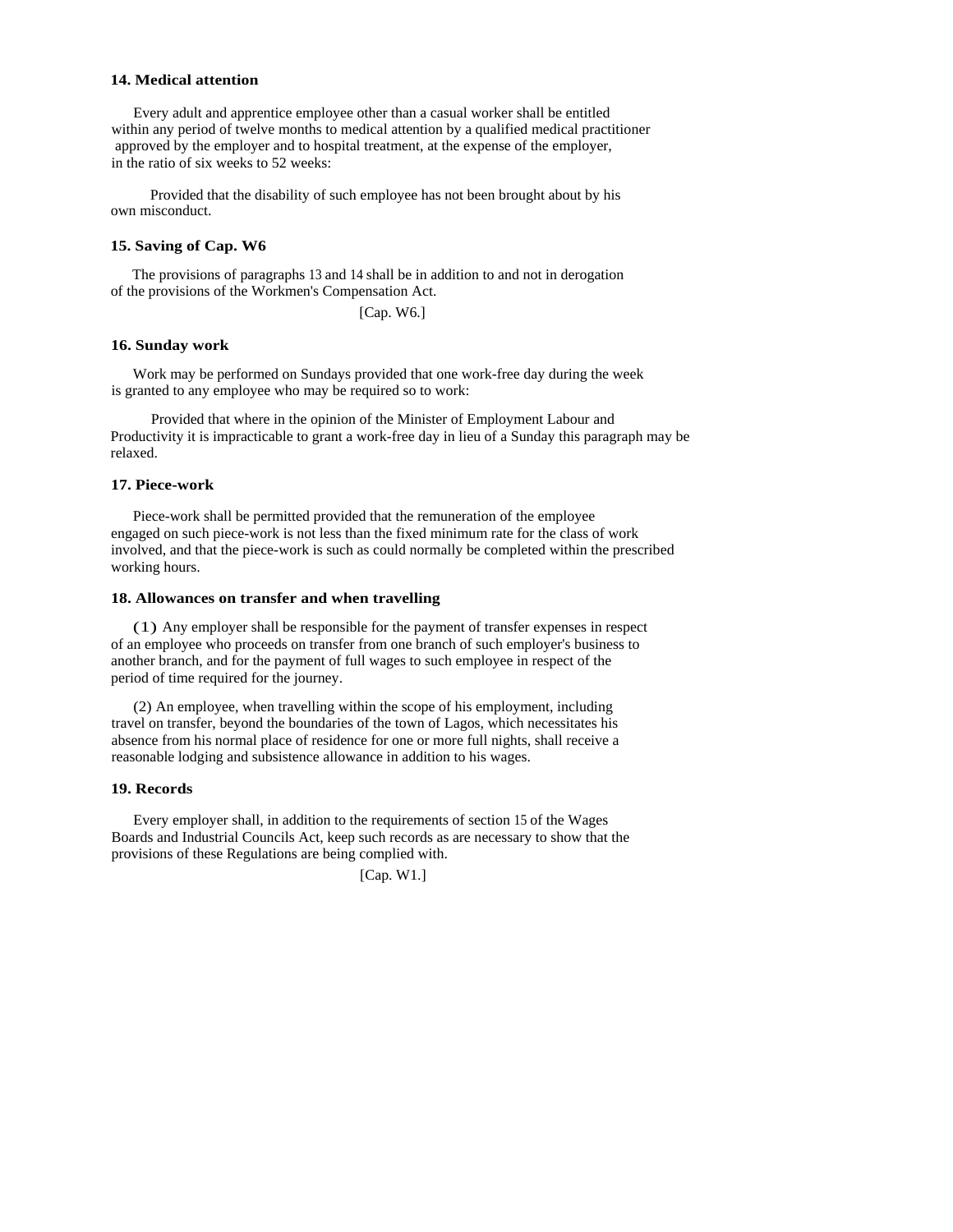#### **20. Notice of hours of work**

Every employer shall make and keep posted in a conspicuous part of his premises a timetable of hours of work and breaks for meals and rest in respect of all adult and apprentice employees employed on his premises.

## **21. Safety devices**

Adequate guards for all moving pans and other suitable safety devices shall be provided by an employer in respect of all machinery on his premises, and free passageways shall be maintained around all mechanically operated machines.

### **22. Condition of premises**

- (1) On all premises in which employees and apprentices are employed-
- *(a)* adequate arrangements for the prevention of fire and a sufficiency of firefighting appliances shall be available at all times;
- *(b)* employees shall be provided with proper washing facilities;
- *(c)* adequate lighting and ventilation shall be provided;
- *(d)* suitable first-aid equipment shall be provided for the immediate treatment of cuts, burns, and other minor injuries.

(2) A separate workroom shall be set aside for spray painting where this is carried out.

# **CONDITIONS OF EMPLOYMENT (STEVEDORE AND DOCK LABOUR IN THE PORT OF LAGOS) ORDER**

[27 of 1949.]

under section 9

#### **1. Short title**

This Order may be cited as the Conditions of Employment (Stevedore and Dock Labour in the Port of Lagos) Order.

### **2. Interpretation**

In this Order, unless the context otherwise requires-

"**dock worker"** means any person employed as a dock worker within the area of the Port of Lagos, and includes any crane driver, dock labourer, dock labourer headman, lighterman, longshoreman, luggage porter, quay-side worker, stevedore, stevedore gang wayman, stevedore headman, stevedore winchman, water-front shed porter, and winch- man who is so employed, but does not include any worker engaged in operations incidental to the transport of goods or passengers by road or rail;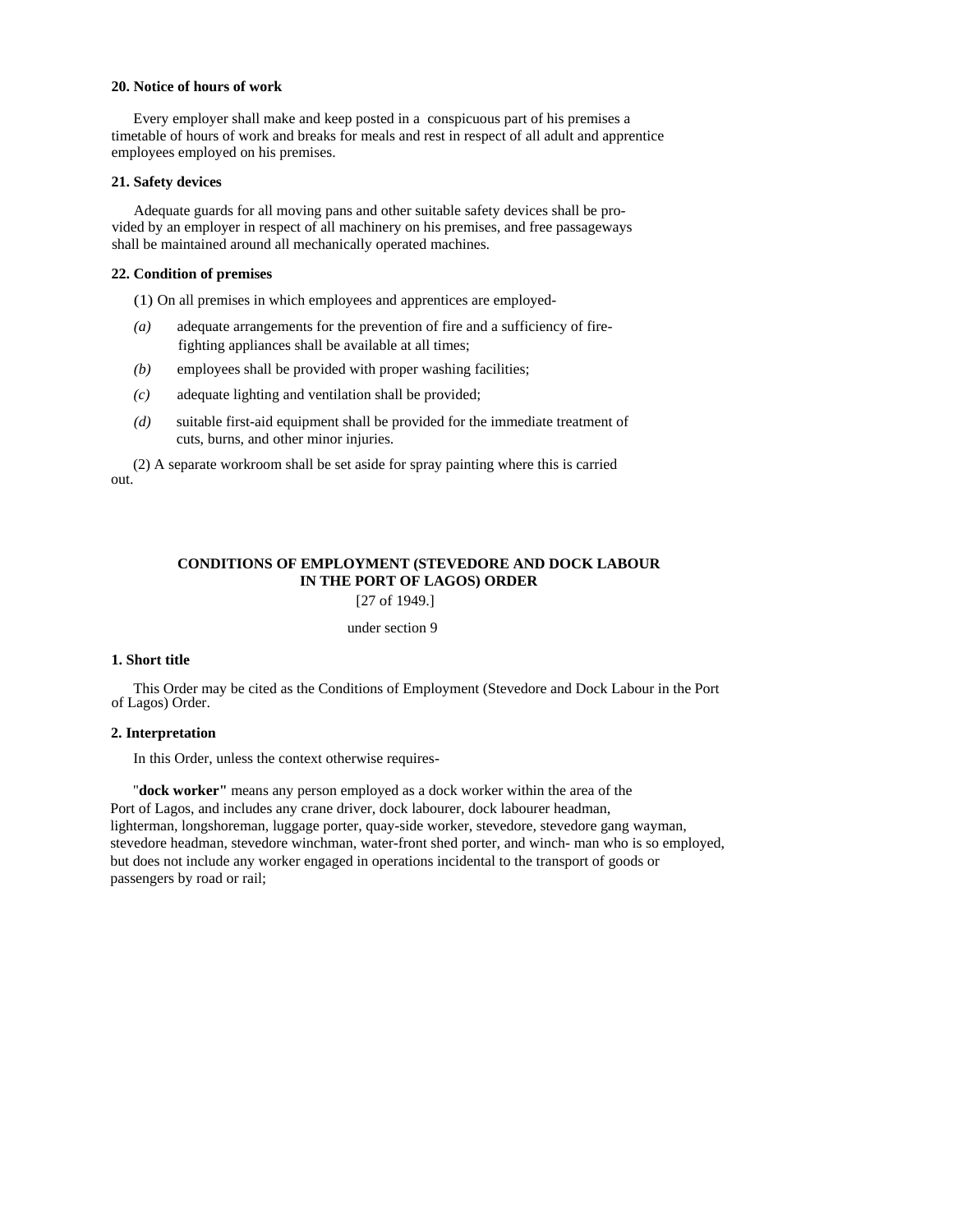**"employer"** includes any person who by himself or his agent employs any dock worker within the area of the Port of Lagos, and any owner, agent, master or mate of any ship or lighter, any superintendent or manager of any quay or wharf or water-front shed on which any dock worker is so employed;

**"Port of Lagos"** means the area containing all the harbourage and docks, wharves and jetties, in Lagos Lagoon from the entrance mole up to and including Yaba Canal from east of its entrance to Porto Novo Creek to west of the Macgregor Canal;

**"week"** means a continuous period of seven days.

## **3. Age of employment**

A person who has not attained the age of eighteen years shall not be employed as a dock worker.

## **4. Maximum normal working hours**

(1) The normal hours of work of a dock worker, exclusive of intervals for meals and rest, shall not exceed-

- *(a)* 45 hours in any week;
- *(b)* eight hours in any day from Monday to Friday inclusive; and
- *(c)* five hours on Saturday.

(2) The total hours of work of any dock worker, exclusive of intervals allowed for meals and rest but inclusive of overtime, shall not exceed 66 hours in any week.

### **5. Intervals for meals and rest**

(1) A dock worker shall not be employed continuously for a spell of more than five hours without an interval of at least one hour for a meal or rest.

(2) For the purposes of this paragraph, employment shall be deemed to be continuous unless interrupted by an interval of at least half an hour.

## **6. Holidays with pay**

(1) A dock worker, after a period of twelve months in the continuous employment of an employer, shall be given a holiday of one week with full pay at his normal rate, and shall be given a similar holiday with respect to every successive such period.

(2) Any holiday required to be given in pursuance of this section, or any part thereof may, by agreement between the dock worker and the employer, be deferred and, similarly may be taken separately or conjointly with any other such holiday or part thereof.

(3) A dock worker who ceases to be employed after having completed-

- *(a)* less than twelve but not less than six months in the continuous employment of an employer; or
- *(b)* not less than six months in the continuous employment of an employer since he last qualified for holidays in accordance with sub-paragraph (I),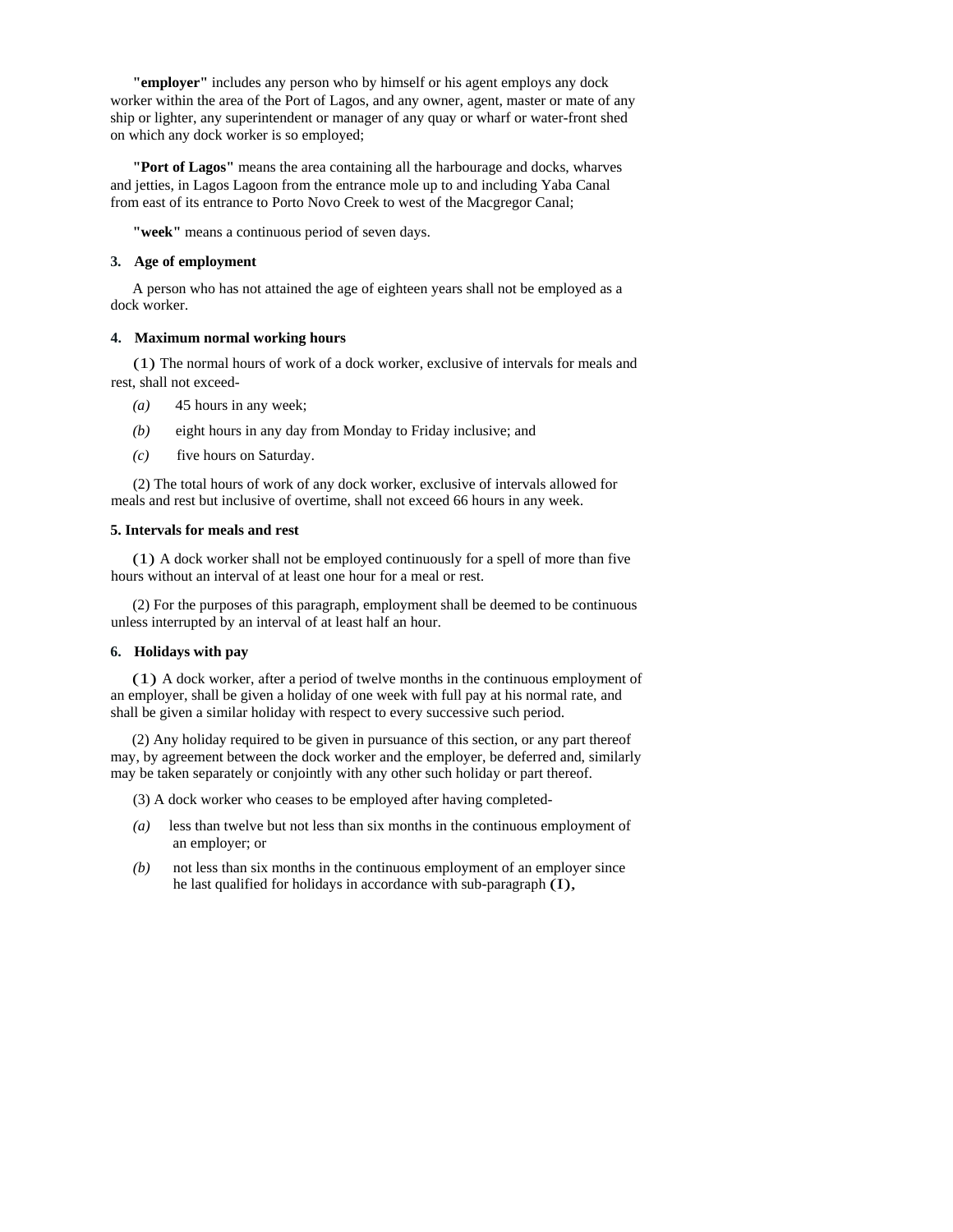shall, with respect to such period of employment, be paid an amount which shall bear the same proportion to full pay for one week at his normal rate as the said period shall bear to twelve months.

## **7. Sick leave with pay**

(l) A dock worker, after a period of six months in the continuous employment of an employer, shall, on the production to the employer of a certificate from a qualified medical practitioner stating that in consequence of illness he is unfit for work, be allowed sick leave with half his normal pay.

(2) Sick leave allowable in accordance with sub-paragraph (1)-

- (i) shall not be less than twelve days in any period of twelve months' continuous employment; and
- (ii) shall accrue from the beginning of the period of employment at the rate of not less than one day for each completed month of employment, so, how ever, that it shall not be accumulated over a period exceeding twelve months.

### **8. Medical attention**

A dock worker, after a period of six months in the continuous employment of an employer, shall be entitled to receive, at the expense of the employer, medical attention from a qualified medical practitioner approved by the employer and hospital treatment, as and when such attention and such treatment are required:

Provided that-

- *(a)* the employer shall be liable for the expenses of such periods of medical attention and of hospital treatment as shall not exceed in the aggregate six weeks in any period of twelve months' continuous employment; and
- *(b)* the disability of the dock worker is not attributable to his own neglect or fault.

#### **9. Meaning of continuous employment**

For the purposes of paragraphs 6, 7 and 8, a dock worker shall be deemed to be in the continuous employment of an employer for any period during which he is employed by the said employer on each successive normal working day without interruption otherwise than by way of public holidays, holidays with pay, sick leave, and any periods of medical attention and hospital treatment allowed in accordance with this Order, or any other absence approved by the employer.

## **10. Saving of Cap. W6**

The provisions of paragraphs 7 and 8 shall be in addition to and not in derogation of the provisions of the Workmen's Compensation Act.

[Cap. W6.]

## **11. Sunday work**

A dock worker shall not be required against his will to work on a Sunday.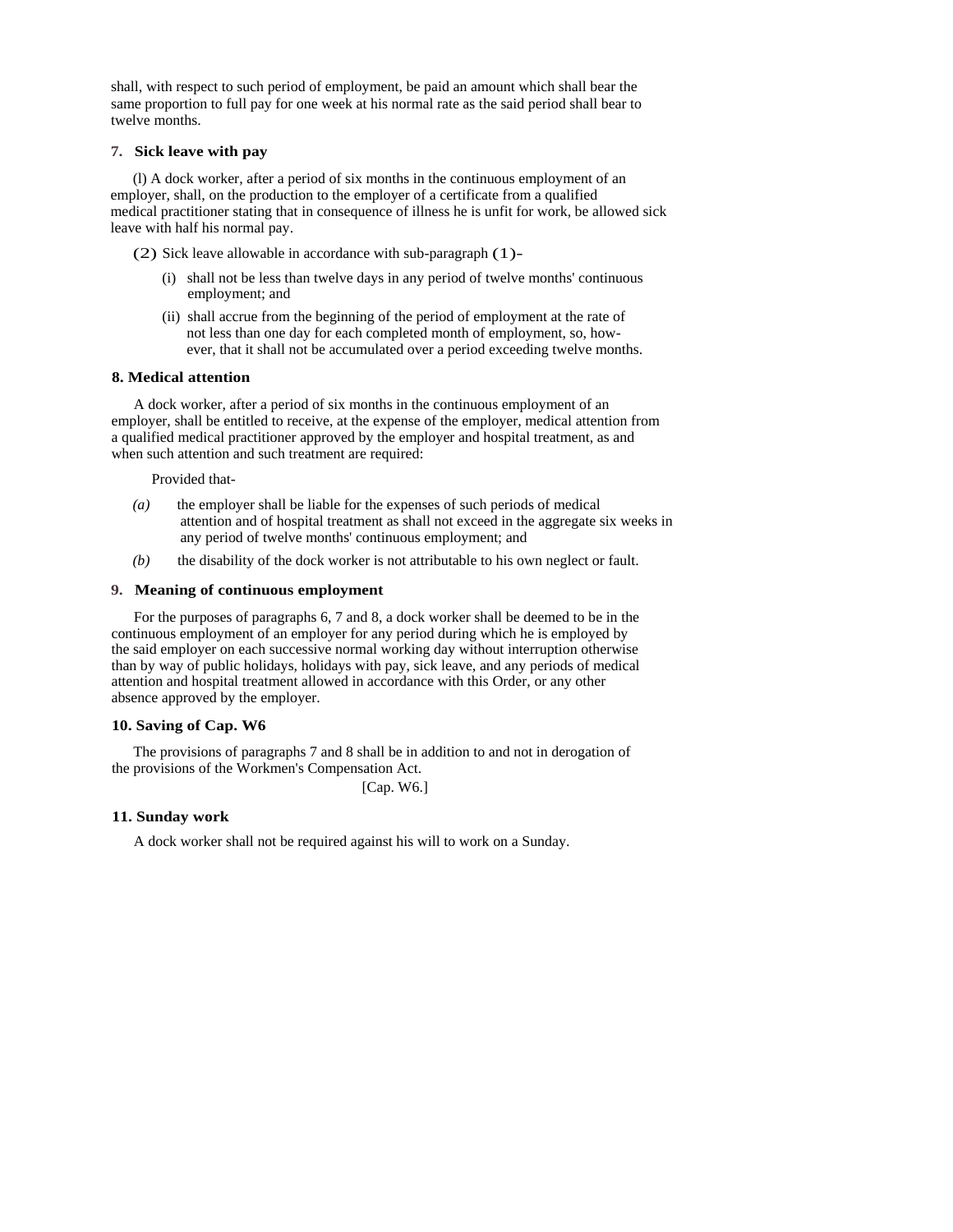## CONDITIONS OF EMPLOYMENT (CATERING TRADE) (LAGOS STATE) ORDER

[1*st April,* 1950]

under section 9

[Commencement.]

#### **1. Short title and commencement**

This Order may be cited as the Conditions of Employment (Catering Trade) (Lagos State) Order in Council, and shall come into operation on the 1st April, 1950.

## **2. Interpretation**

In this Order, unless the context otherwise requires-

**"catering trade"** includes the trade carried on (whether for profit or not) in any undertaking or any part of an undertaking, other than a private household, wholly or mainly engaged in one or more of the following activities, that is to say, the supply of food or drink for immediate consumption, the provision of living accommodation for guests or lodgers and any other activity so far as it is incidental or ancillary to any such activity as aforesaid or the undertaking:

Provided that the expression shall not include-

- *(a)* any trade carried on in a market or at any stall or table in a public place or open space (not being the property of a private owner);
- *(b)* any trade carried on by a street trader;

**"employed"** means employed within the area of Lagos State in the catering trade;

**"employer"** means any person who by himself or his agent employs any other person in the catering trade, and may include any such agent;

**"week"** means a continuous period of seven days.

## **3. Age of employment**

No employer shall employ on his premises any person who has not attained the age of fourteen years.

#### **4. Maximum normal working hours**

(I) The normal hours of work of any employed person, other than a watchman, who has attained the age of sixteen, exclusive of intervals for meals and rest, shall not exceed-

- *(a)* 54 hours in any week; and
- *(b)* nine hours in any day.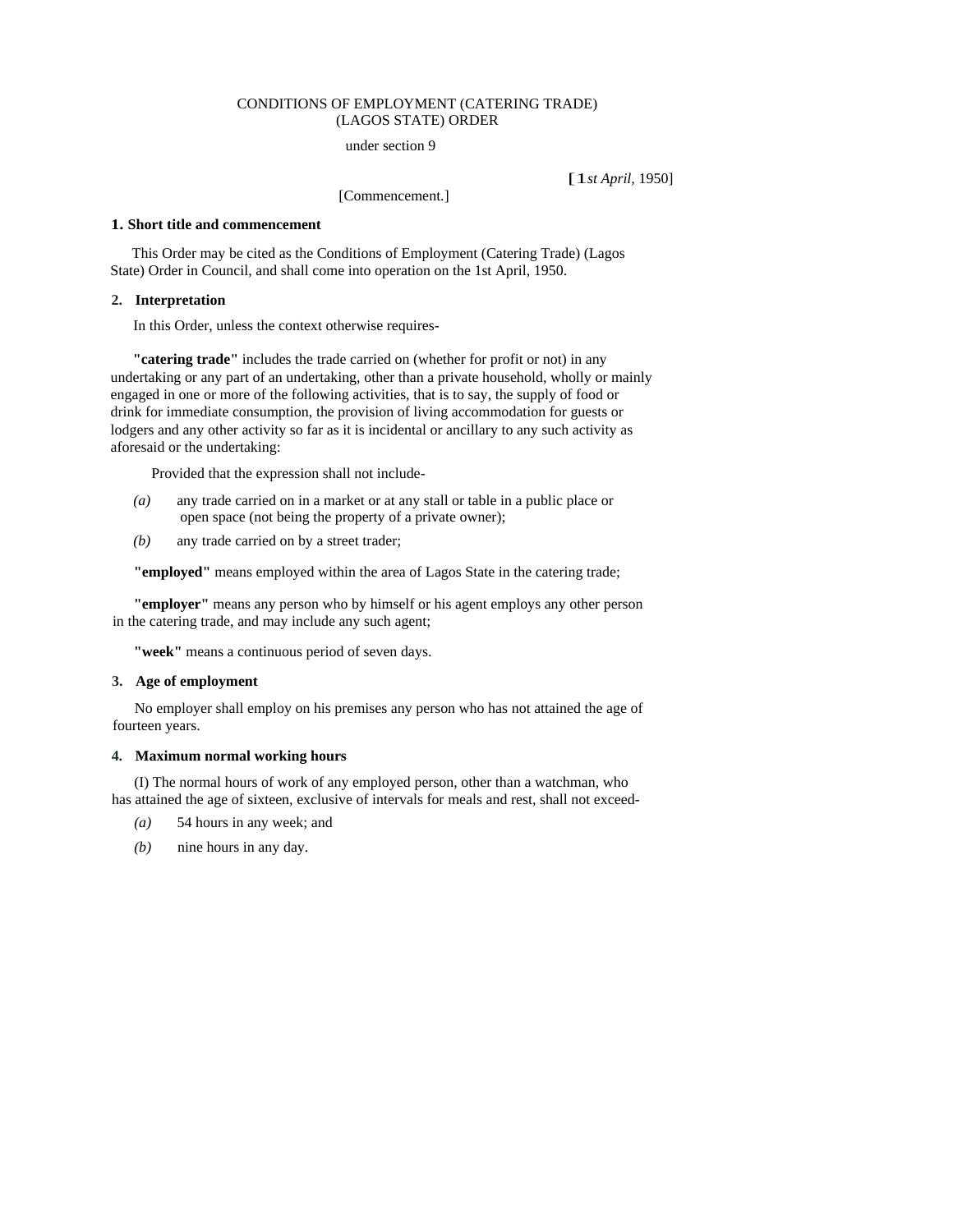(2) The total hours of work of any employed person who has not attained the age of sixteen, exclusive of intervals for meals and rest, shall not exceed-

- *(a)* 48 hours in any week; and
- *(b)* eight hours in any day.

(3) The normal daily hours of work of any employed person shall be completed within a period of not more than sixteen hours.

(4) The total hours of work of any employed person, other than a watchman, who has attained the age of sixteen, exclusive of intervals allowed for meals and rest but inclusive of overtime, shall not exceed 62 hours in any week.

(5) The hours of work of a watchman shall be deemed to include the whole of the time during which the watchman is required to be on or about the premises to be watched and shall normally not exceed 72 hours in any week.

### **5. Intervals for meals and rest**

(1) A person who has attained the age of sixteen shall not be employed continuously for a spell of more than five hours without an interval of at least one hour for a meal or rest.

(2) A person who has not attained the age of sixteen shall not be employed continuously for a spell of more than four hours without an interval of at least one hour for a meal or rest.

(3) For the purposes of this paragraph, employment shall be deemed to be continuous unless interrupted by an interval of at least half an hour.

### **6. Weekly day of rest**

(1) On one day in each week an employed person shall not normally be employed about the business of an employer.

(2) The employer shall fix, and shall specify in a notice in the prescribed form, the day of the week on which persons employed by him shall not normally be employed about his business, and may fix different such days for different such persons.

(3) The notice required in accordance with the last preceding sub-paragraph shall be kept constantly affixed in a position where it may be readily seen and read by any person whom it affects, and shall be renewed whenever it becomes defaced or otherwise ceases to be clearly legible.

(4) The notice shall be affixed before the persons to whom it relates cease work on the Saturday preceding the week during which it is to have effect.

### **7. Holidays with pay**

(I) An employed person, after a period of twelve months in the continuous employment of an employer, shall be given a holiday of one week with full pay at his normal rate, and shall be given a similar holiday with respect to every successive such period.

(2) Any holiday required to be given in pursuance of this paragraph, or any part thereof may, by agreement between the employed person and the employer, be deferred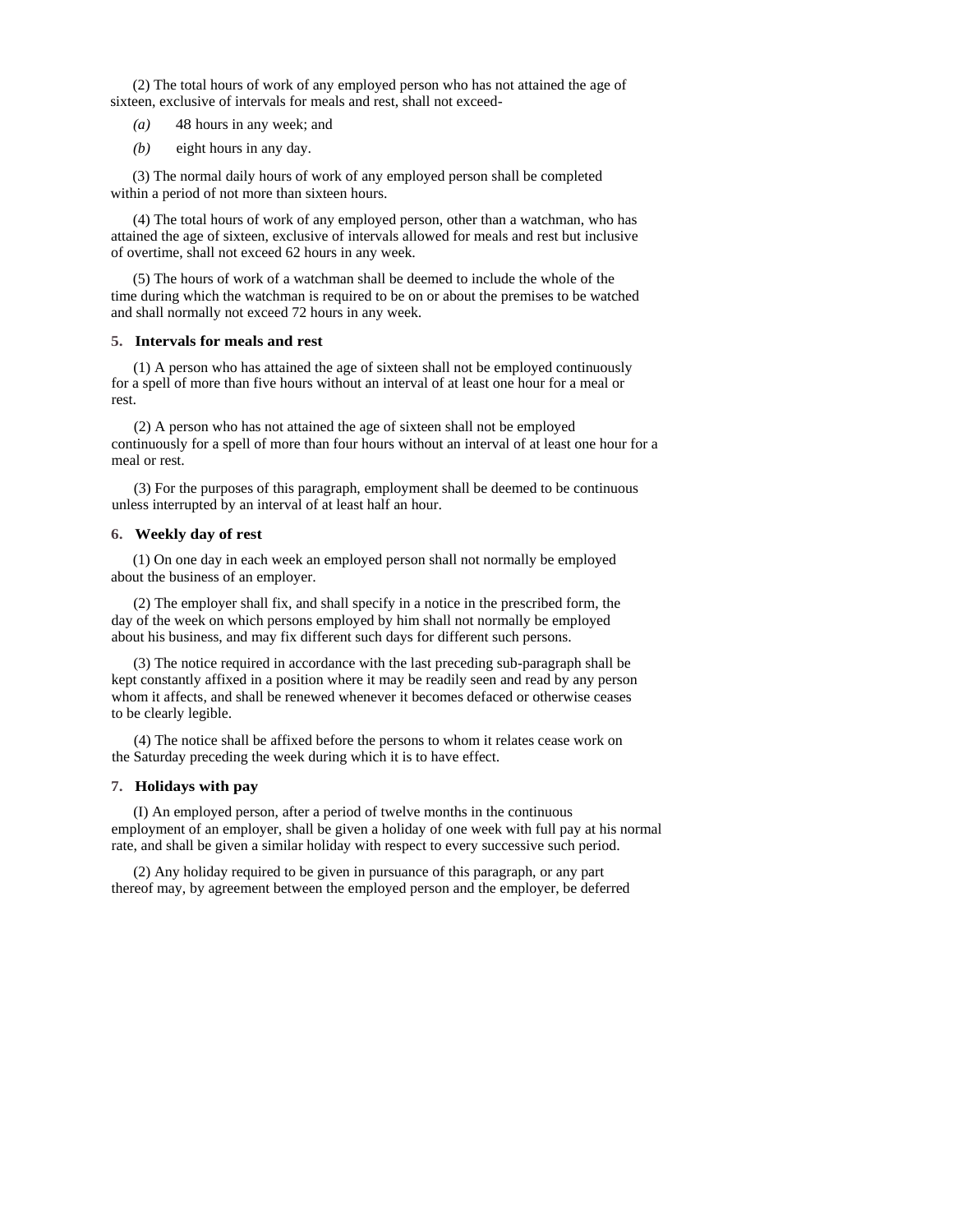and, similarly, may be taken separately or conjointly with any other such holiday or part thereof.

- (3) A person who ceases to be employed after having completed-
- *(a)* less than twelve but not less than six months in the continuous employment of an employer; or
- *(b)* not less than six months in the continuous employment of an employer since he last qualified for holidays in accordance with sub-paragraph (I),

shall, with respect to such period of employment, be paid an amount which shall bear the same proportion to full pay for one week at his normal rate as the said period shall bear to twelve months.

#### **8. Sick leave with pay**

(I) An employed person, after a period of six months in the continuous employment of an employer, shall, on the production to the employer of a certificate from a qualified medical practitioner stating that in consequence of illness he is unfit for work, be allowed sick leave with full pay at his normal rate.

(2) Sick leave allowable in accordance with sub-paragraph (1)-

- *(a)* shall not be less than seven days in any period of twelve months' continuous employment; and
- *(b)* shall accrue from the beginning of the period of employment at the rate of not less than seven twelfths of one day for each completed month of employment, so however, that it shall not be accumulated over a period exceeding twelve months.

### **9. Medical attention**

An employed person after a period of six months in the continuous employment of an employer, shall be entitled to receive, at the expense of the employer, medical attention from a qualified medical practitioner approved by the employer and hospital treatment, as and when such attention and such treatment are required:

Provided that-

- *(a)* the employer shall be liable only for the expenses of such periods of medical attention and of hospital treatment as shall not exceed in the aggregate four weeks in any period of twelve months' continuous employment; and
- *(b)* the disability of the person is not attributable to his own neglect or fault.

#### **10. Meaning of continuous employment**

For the purposes of paragraphs 7, 8 and 9, a person shall be deemed to be in the continuous employment of an employer for any period during which he is employed by the said employer on each successive normal working day without interruption otherwise than by way of public holidays, holidays with pay, sick leave and any periods of medical attention and hospital treatment allowed in accordance with this Order, or any other absence approved by the employ

### **11. Saving of Cap. W6**

The provisions of paragraphs 8 and 9 shall be in addition to and not in derogation of the provisions of the Workmen's Compensation Act.

[Cap. W6.J

#### **12. Washing facilities**

As far as is reasonably practicable there shall be provided and maintained for the use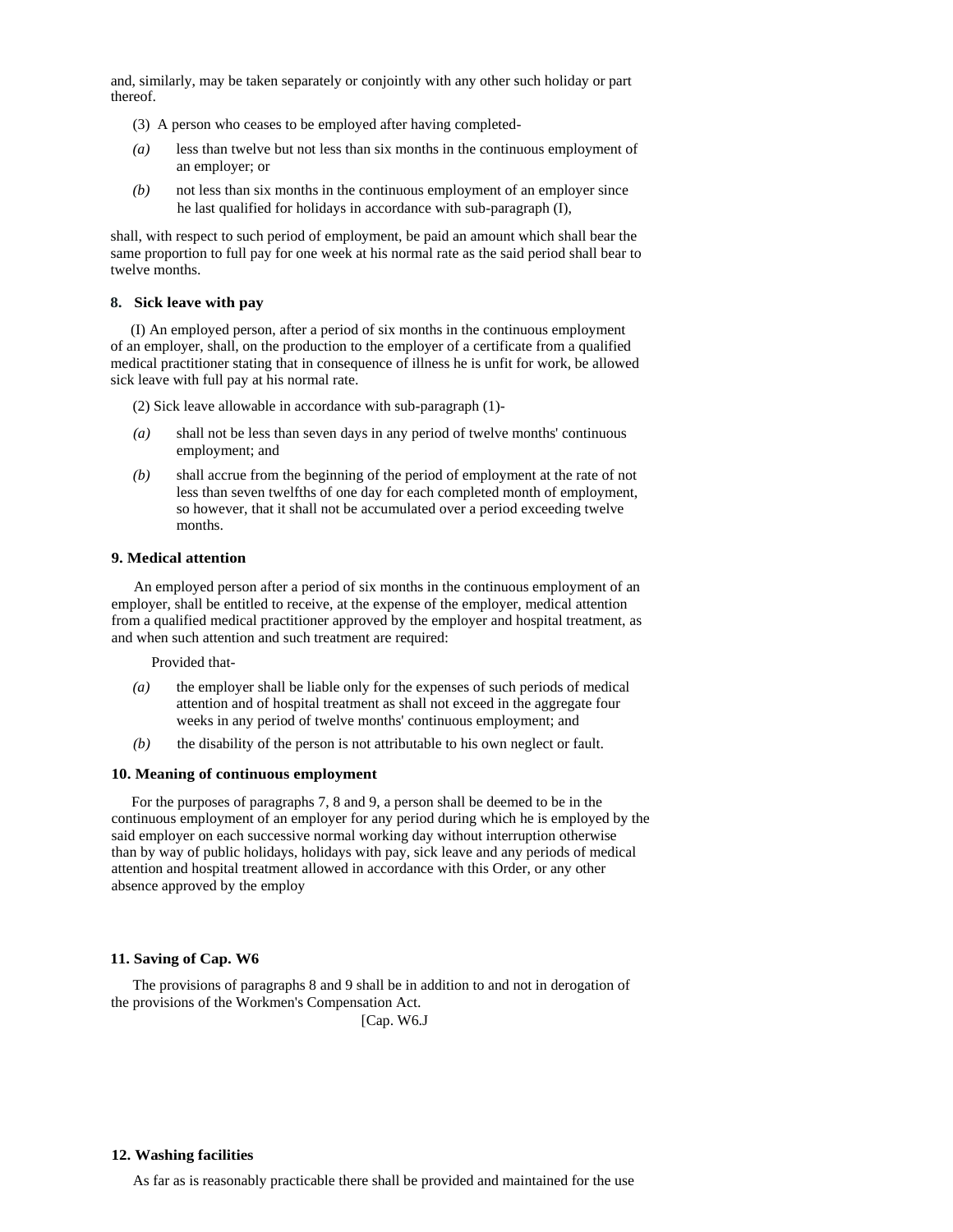of employed persons adequate and suitable facilities for washing which shall include soap and clean towels or other suitable means of cleaning or drying, and the facilities shall be conveniently accessible and shall be kept in a clean and orderly condition.

#### SCHEDULE

## PRESCRIBED FORM OF NOTICE AS TO THE WEEKLY DAY OF REST OF EMPLOYED PERSONS

*Conditions of Employment (Catering Trade) (Lagos State) Order*  [Paragraph 6.]

*Prescribed form of notice as to the weekly day of rest of employed persons* 

I HEREBY GIVE NOTICE that the persons employed in this undertaking will not normally be employed about my business on the day named below in the week following the date of this notice and until further notice. \*

| Names of employed persons | Day of the week on which persons will not<br>normally be employed |
|---------------------------|-------------------------------------------------------------------|
|                           |                                                                   |

\*Strike out the words "until further notice" if the notice is intended to apply only to one week.

If the same day is fixed for all employed persons, the word "All" only need be inserted in this column.

*................................................................*

 *Signature of employer or agent* 

Date ..................................................................... .

This notice must be kept constantly affixed in a position where it may be readily seen and read by any person whom it affects, and must be renewed whenever it becomes defaced or otherwise ceases to be clearly legible.

The notice must be affixed before the employed persons to whom it relates cease work on the Saturday preceding the week during which it is to have effect.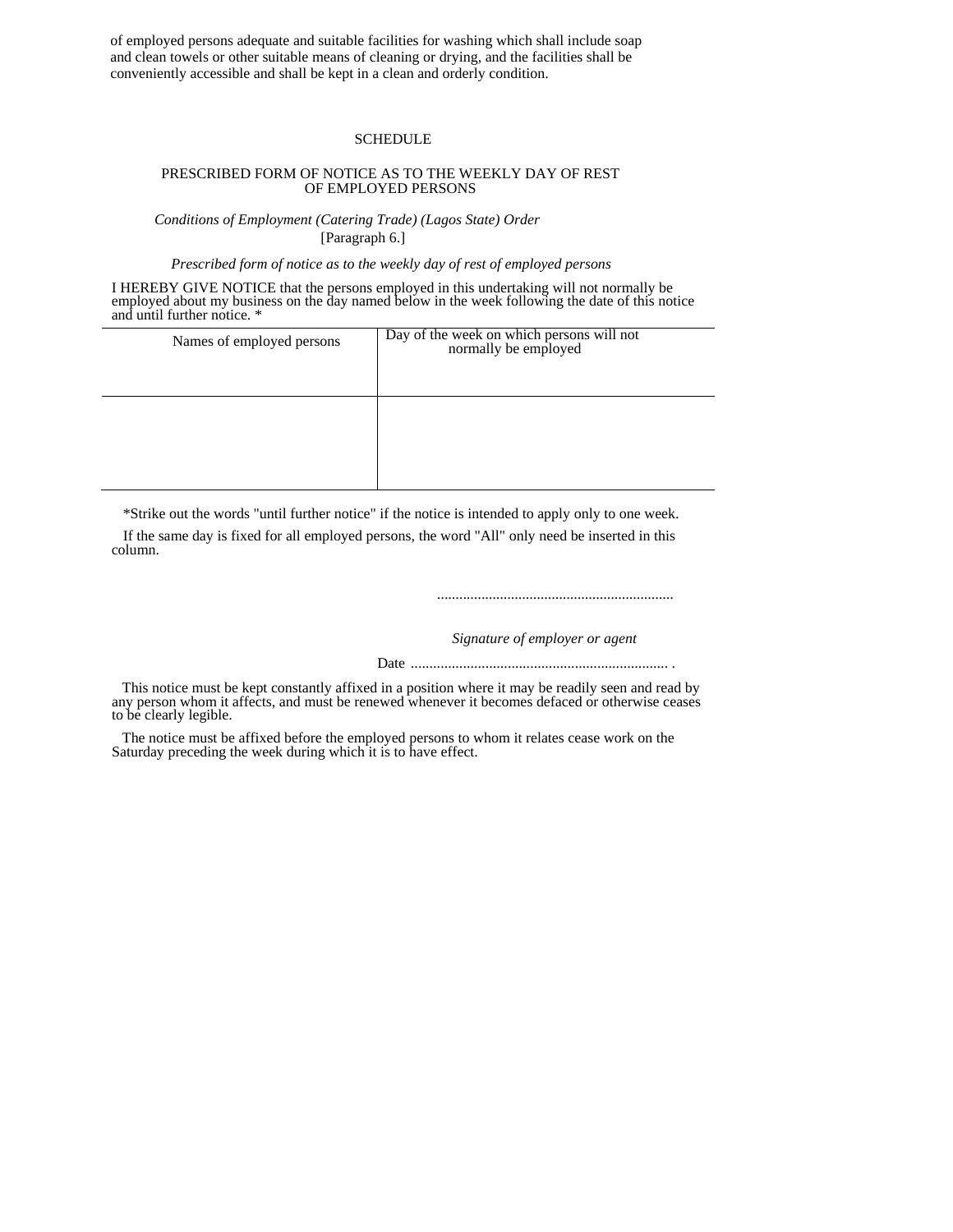## **CONDITIONS OF EMPLOYMENT (BUILDING AND CIVIL ENGINEERING INDUSTRY) (LAGOS STATE) ORDER**

*[Order in Council* 35 of 1951.]

under section 9

[1*st November,* 1951]

# **1. Short title**

This Order may be cited as the Conditions of Employment (Building and Civil Engineering Industry) (Lagos State) Order, and shall apply to the employment of all persons employed in the building and civil engineering industry within Lagos State, other than persons directly employed by Government, the Town Councilor a local government.

[Commencement.]

## **2. Interpretation**

In this Order, unless the context otherwise requires-

**"apprentice"** means an employed person serving under a written contract of apprenticeship;

**"building and civil engineering industry"** means, without in any way limiting the ordinary meaning of the expression, the industry in which the employer and employed person are associated for the purpose of erecting, renovating (including painting, redecorating and painting), repairing, maintaining, or altering buildings or structures, or making articles for use in the erection, completion or alteration of buildings and structures, whether the work is performed, the material prepared or the necessary articles are made on the sites of the buildings or structures or elsewhere, and of carrying out all work performed by persons employed in such industry who are engaged in the following trades or subdivisions thereof;

- *(a)* asphalting, which includes covering floors, flat or sloping roofs, water proofing or damp proofing of basements or foundations;
- *(b)* bricklaying, which includes concreting and the fixing of concrete blocks, tiling of walls and floors, pointing, paving, facing work in slate, in marble or in composition, laying or making drains or culverts in brickwork or concrete blocks, slating and roof tiling;
- *(c)* concreting, which includes erecting and fixing steel reinforcement;
- *(d)* drain laying, which includes the digging of trenches or open drains, making or concreting open drains and laying drainage pipes or sewers;
- *(e)* french polishing, which includes polishing with a brush or pad, and spraying with any composition;
- *(f)* glazing, which includes the cutting and fixing of glass or substitute products into rebates formed in wood or metal doors, window frames or like fixtures, and all operations incidental thereto;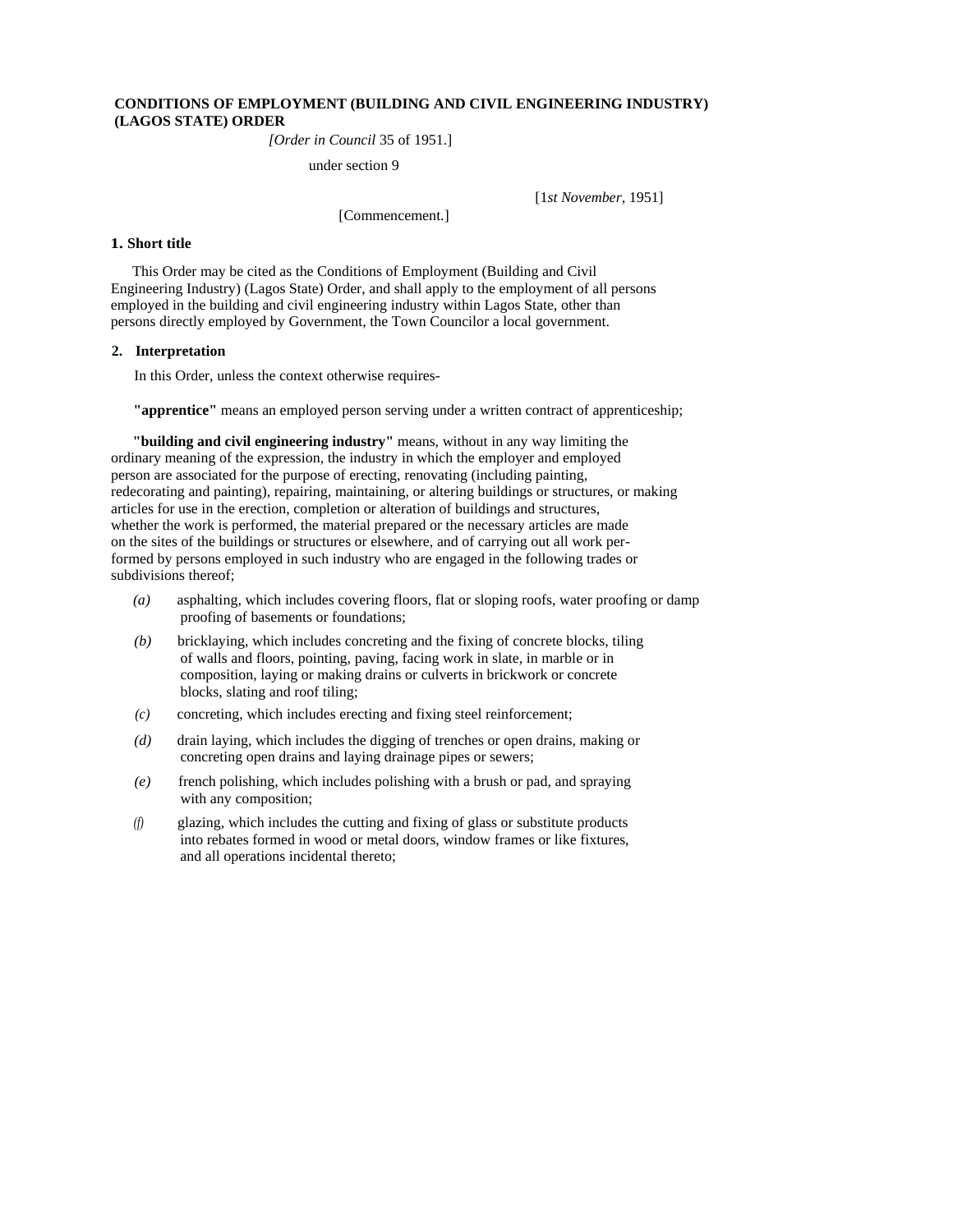- *(g)* joinery, which includes the fixing of all wooden fittings and the manufacture of all articles of joinery incidental to such fittings and including cupboards, kitchen dressers, or other fixtures which accrue to the building as a permanent portion thereof;
- *(h)* metal work, which means the fixing of metal windows, metal doors, builders' iron work, metal frames, metal stairs and decorative or architectural metal work;
- (i) masonry, which includes stone cutting and building (also the cutting and building of ornamental and monumental stonework), concreting and the fixing or building of precast or artificial stone or marble, paving, pointing, wall and floor tiling;
- *(j)* painting, which includes the processes of decorating, glazing, distempering of walls, lime and colour-washing of walls, staining, varnishing, graining, marbling, spraying, sign-writing and wall decorating;
- *(k)* plastering, which includes modelling, model making, mould making, facing of casts to moulds, making or fixing plasters, granolithic, terrazzo and composition floor laying, composition wall covering and polishing, precast or artificial stonework, wall and floor tiling and paving work, fixing metal lathing, and all processes incidental to the completion of ceilings and walls;
- *(I)* plumbing, which includes brazing and welding, lead burning, sanitary and domestic engineering, caulking and water fittings;
- *(m)* steel erecting, which includes the titling and erecting of all forms of steel construction and the erecting or fixing of all classes of steel or other metal columns, girders, joists or sheeting which form part of a building or structure;
- *(n)* steel bending, which includes making and fitting all forms of steel reinforcement and metal lathing;
- *(0)* ventilating engineering, which means the titling or fixing of all forms of ventilating apparatus, fittings, or fixtures used for the purpose of or in connection with a building or structure;
- *(P)* woodworking, which includes carpentry, veneer panelling and polishing and sandpapering of same, woodwork machining, turning, carving, fixing of corrugated iron, wood-lathing, composition ceiling and wall covering, wood asphalt-based floor coverings including sandpapering of same, drilling and plugging of walls, shuttering or preparation of forms or moulds for concrete;

**"employed"** means employed within the area of the town of Lagos in the building and civil engineering industry;

**"employer"** means any person who by himself or his agent employs any other person in the building and civil engineering industry, and may include any such agent;

**"essential** service" means any piece of work the consequences of non-performance of which, either alone or in combination with other factors or agents, will be to endanger human life or seriously to endanger public health, including the health of the inmates of a hospital or similar institution, or to cause serious bodily injury, or to expose valuable property, whether real or personal to destruction or serious injury;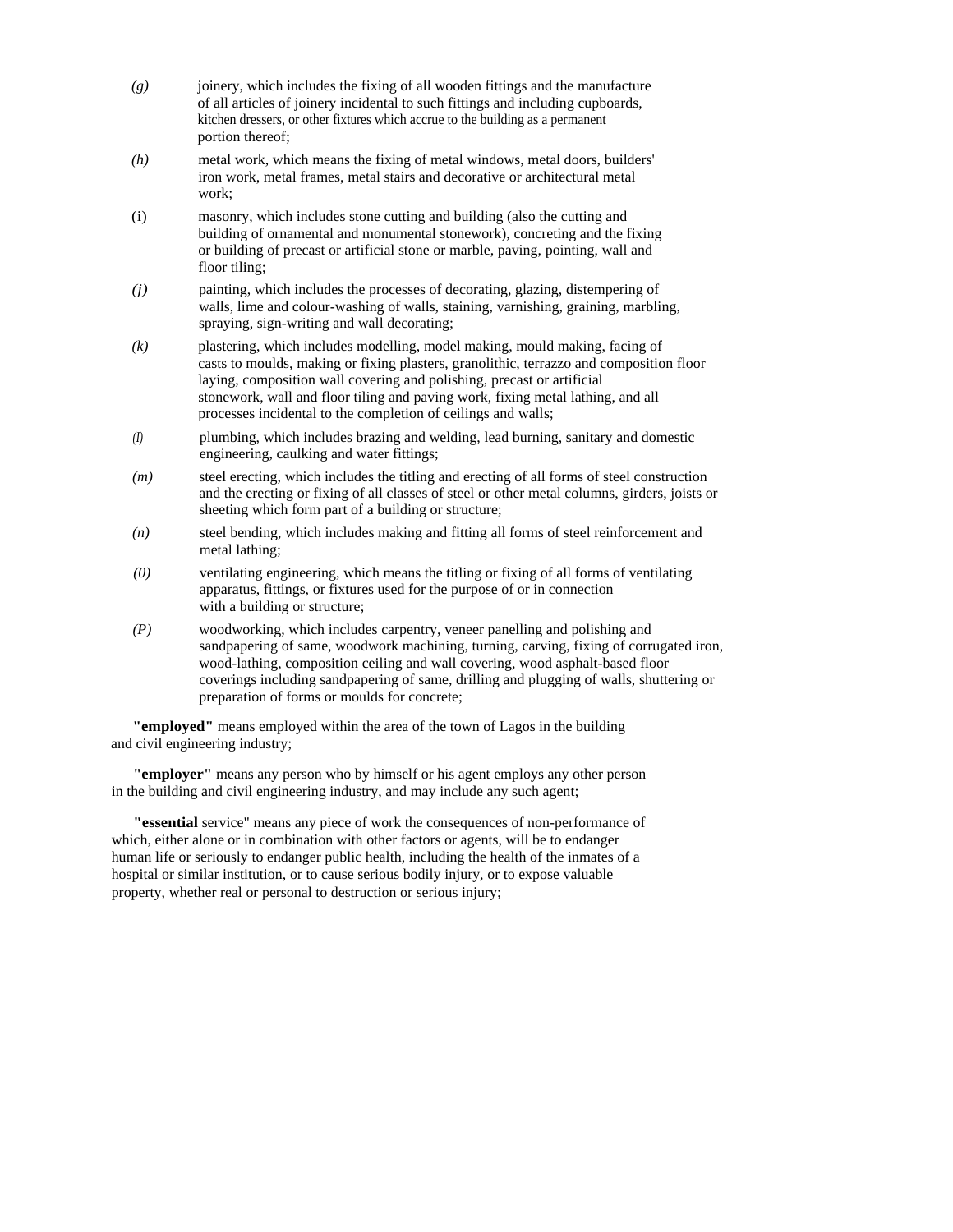**"piece-work"** means work calculated by the quantity of such work performed and remunerated on that basis;

**"structure"** includes wall, boundary, garden and retairung walls, and monuments, tombs and cemetery memorials of the nature of a building or structure;

**"week"** means a continuous period of seven days.

#### **3. Age of employment**

A person who has not attained the age of sixteen years shall not be employed in the building and civil engineering industry.

## **4. Maximum normal working hours**

(1) The normal hours of work of any employed person, exclusive of intervals for meals and rest, shall not exceed-

- $(a)$  44 hours in any week:
- *(b)* eight hours in any day from Monday to Friday inclusive; and
- *(c)* four hours on Saturday.

(2) The total hours of work of any employed person other than an apprentice, exclusive of intervals

allowed for meals and rest but inclusive of overtime, shall not exceed-

- *(a)* 58 hours in any week;
- *(a)* ten hours in any day from Monday to Friday; and
- *(c)* eight hours on Saturday:

Provided that the total hours of work of such an employed person, inclusive of overtime, may exceed the said hours when such person is employed on an essential service.

### **5. Intervals for meals and rest**

(1) An employed person shall not be employed continuously for a spell of more than five hours without an interval of at least one hour for a meal or rest.

(2) For the purposes of this paragraph, employment shall be deemed to be continuous unless interrupted by an interval of at least half an hour.

#### **6. Holiday with pay**

(1) An employed person, after a period of twelve months in the continuous employment of an employer, shall be given a holiday of one week with full pay at his normal rate, and shall be given a similar holiday with respect to every successive such period.

(2) Any holiday required to be given in pursuance of this section, or any part thereof may, by agreement between the employed person and the employer, be deferred and, similarly, may be taken separately or conjointly with any other such holiday or part thereof.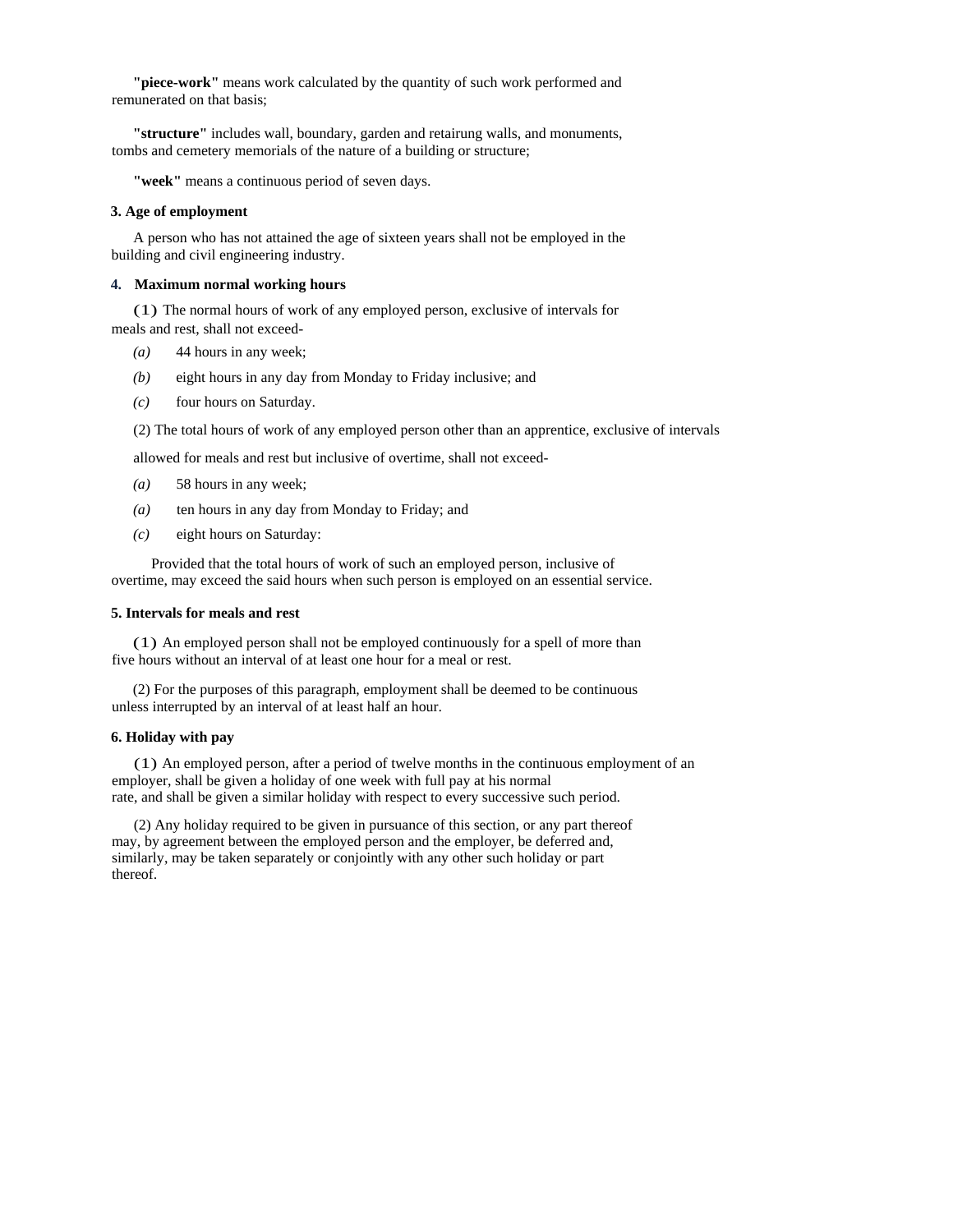- (3) A person who ceases to be employed after having completed-
- *(a)* less than twelve but not less than six months in the continuous employment of an employer; or
- *(b)* not less than six months in the continuous employment of an employer since he last qualified for holidays in accordance with sub-paragraph (I),

shall, with respect to such period of employment, be paid an amount which shall bear the same proportion to full pay for one week at his normal rate as the said period shall bear to twelve months.

# **7. Sick leave with pay**

(1) An employed person, after a period of six months in the continuous employment of an employer, shall, on the production to the employer of a certificate from a qualified medical practitioner stating that in consequence of illness he is unfit for work, be allowed sick leave with full pay at his normal rate.

(2) Sick leave allowable in accordance with sub-paragraph (1)-

- *(a)* shall not be less than seven days in any period of twelve months' continuous employment; and
- *(b)* shall accrue from the beginning of the period of employment at the rate of not less than seven twelfths on one day for each completed month of employment, so however that it shall not be accumulated over a period exceeding twelve months.

## **8. Medical attention**

An employed person, after a period of six months in the continuous employment of an employer, shall be entitled to receive, at the expense of the employer, medical attention from a qualified medical practitioner approved by the employer and hospital treatment as and when such attention and such treatment are required:

Provided that-

- *(a)* the employer shall be liable only for the expenses of such periods of medical attention and of hospital treatment as shall not exceed in the aggregate six weeks in any period of twelve months' continuous employment; and
- *(b)* the disability of the person is not attributable to his own neglect or fault.

#### **9. Meaning of continuous employment**

For the purposes of paragraphs 6, 7 and 8, a person shall be deemed to be in the continuous employment of an employer for any period during which he is employed by the said employer on each successive normal working day without interruption otherwise than by way of public holidays, holidays with pay, sick leave and any periods of medical attention and hospital treatment allowed in accordance with this Order, or any other absence approved by the employer.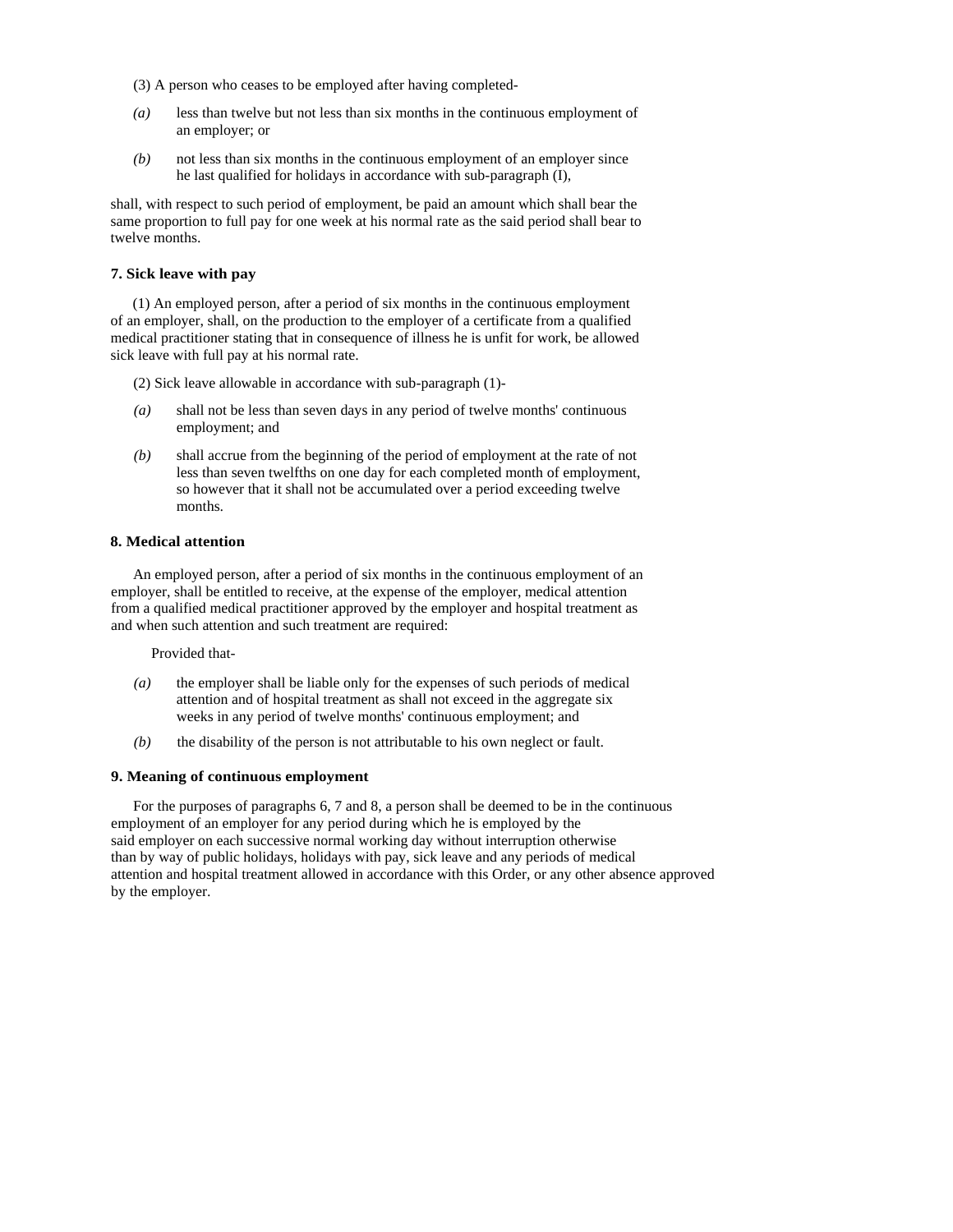## **10. Saving of Cap. W6**

The provisions of paragraphs 7 and 8 shall be in addition to and not in derogation of the provisions of the Workmen's Compensation Act.

[Cap. W6.]

### **11. Sunday work**

An employed person shall not be required against his will to work on Sunday.

### **12. Apprentices**

(1) An employer shall not employ any person as an apprentice unless such person has entered into a contract of apprenticeship in accordance with the provisions of any written law for the time being in force relating to contracts of apprenticeship.

(2) Notwithstanding the provisions of any such written law, every contract of apprenticeship shall contain in clear and unambiguous terms all that may be necessary to define the rights and obligations of the parties thereto.

(3) A contract of apprenticeship shall be made for a period of not less than five years.

(4) On the completion of the apprenticeship the employer shall issue to the apprentice a certificate as to his competency.

(5) The number of apprentices employed in any trade by an employer shall not at any time be greater than the number of persons trained in the said trade then employed by the employer.

(6) An apprentice shall not be employed outside the maximum normal hours of work determined in accordance with sub-paragraph (I) of paragraph 4.

#### **13. Records**

Every employer shall keep such records as are necessary to show that the provisions of this Order are being complied with.

# **RETAIL AND ANCILLARY TRADES (LAGOS) CONDITIONS OF EMPLOYMENT ORDER**

[L.N. 99 of 1960.]

under section 9

[Cornmencernent.]

[1*st July,* 1960]

#### **1. Short title**

This Order may be cited as the Retail and Ancillary Trades (Lagos) Conditions of Employment Order.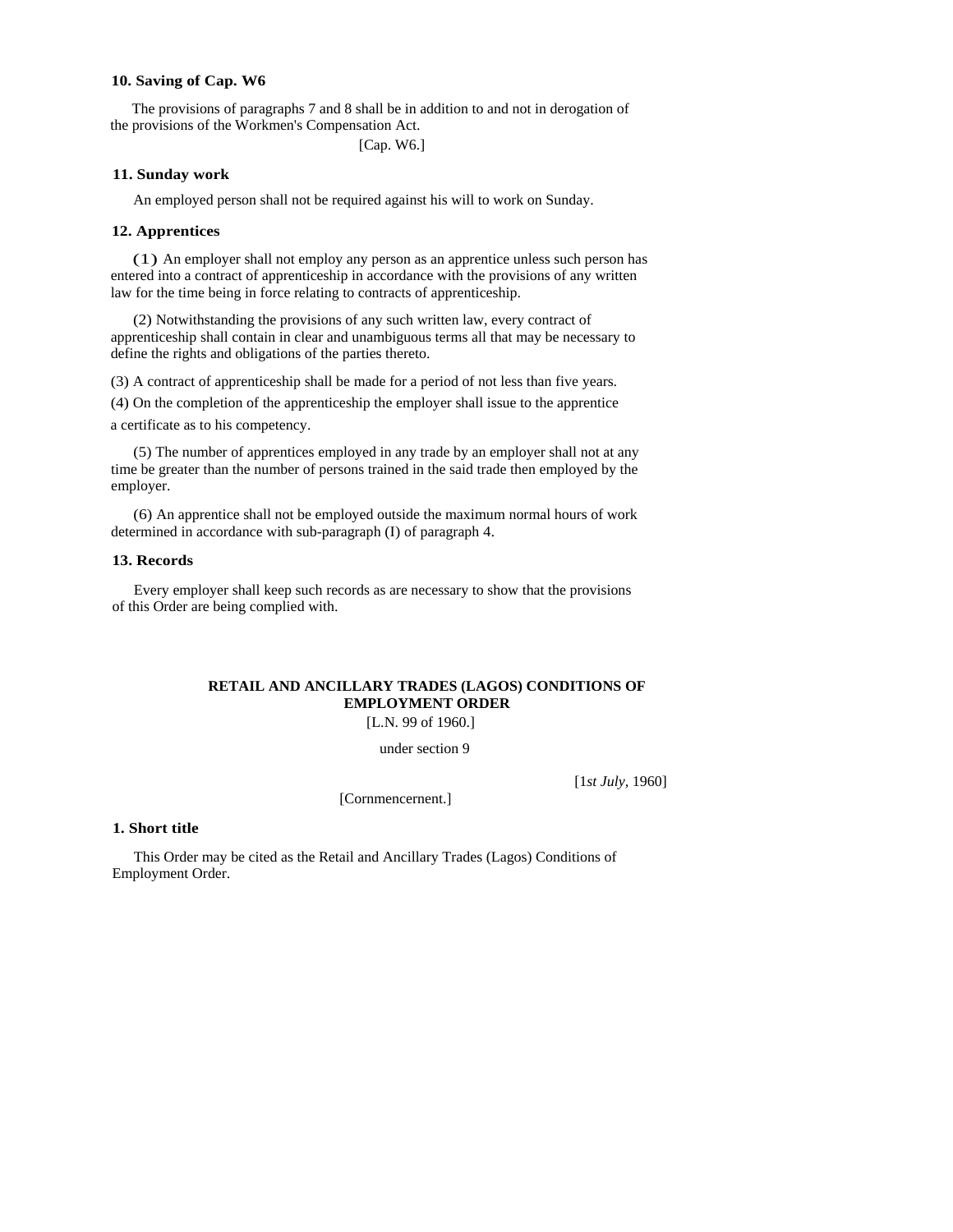# **2. Remuneration and conditions of employment of retail workers in Lagos**

The remuneration and conditions of employment contained in the Schedule in respect of workers to whom the Schedule applies are hereby fixed.

## **SCHEDULE**

## ARRANGEMENT OF PARAGRAPHS

#### PART I

## *Conditions of employment*

## PARAGRAPH

- 1. Holidays with pay.
- 2. Deferred holidays, etc.
- 3. Weekly day of rest.
- 4. Sick leave.
- 5. Medical attention.
- 6. Saving of Workmen's Compensation Act.
- 7. Calculation of employment.

# PART II

*General* 

8. Interpretation.

9. Conditions in premises.

## PART III

#### *Application*

10. Workers to whom Schedule applies.

# PART I

## *Conditions of employment*

#### **1. Holidays with pay**

An employed person, after a period of twelve months in the continuous employment of an employer, shall be given a holiday with full pay at his normal rate, and shall, be given a similar holiday with respect to every successive such period; and the duration of the holiday shall in the case of each worker be in accordance with the following table-

| Type of employment                                          |  |
|-------------------------------------------------------------|--|
| ( <i>a</i> ) workers in categories (x)-(xiv) of paragraph 2 |  |
| (b) workers in categories (i)-(ix) of paragraph 2           |  |

*Duration of annual holiday*  one week a year two weeks a year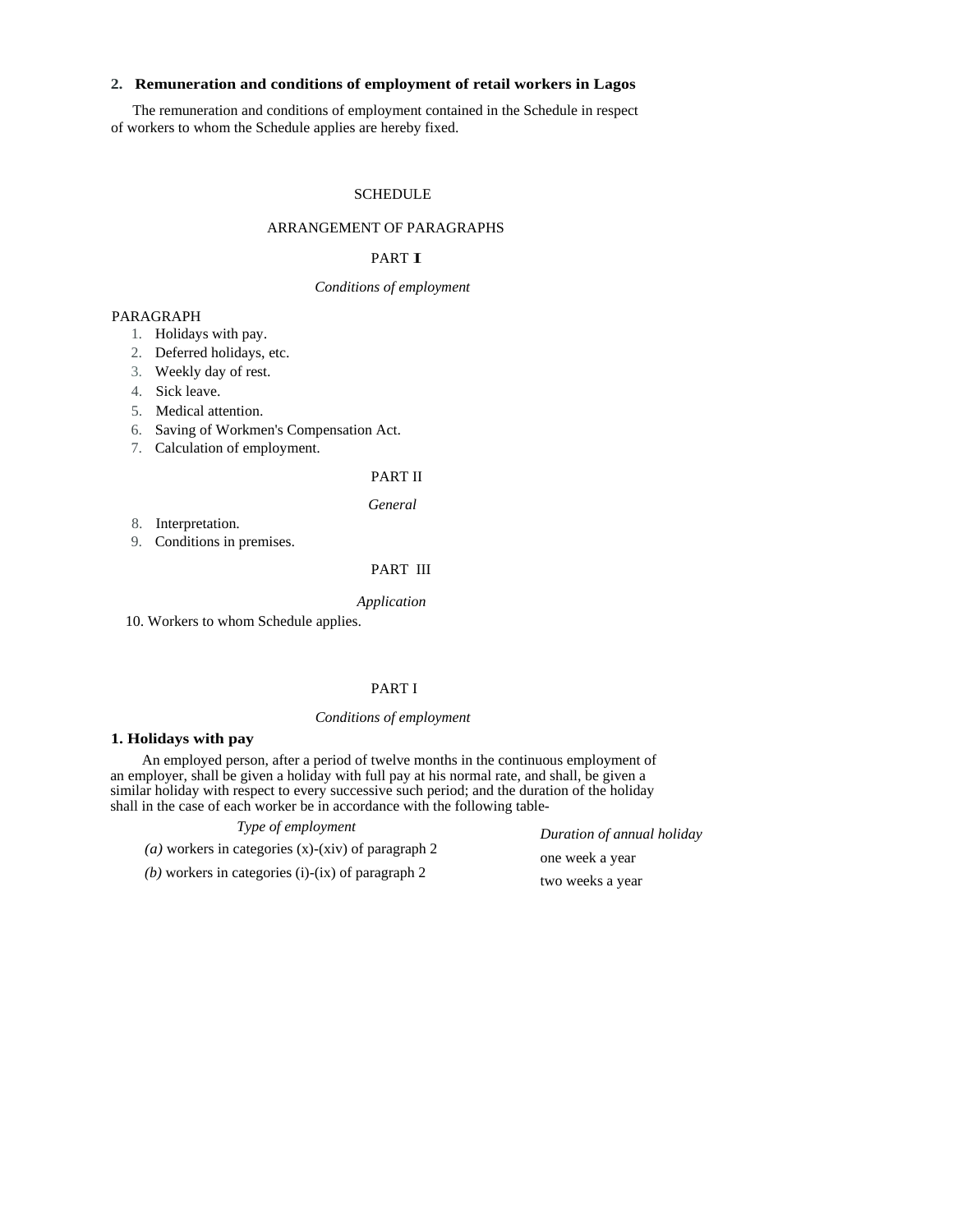### **2. Deferred holidays, etc.**

(1) Any holiday required to be given in pursuance of paragraph 6 may, by agreement between the employed person and the employer, be deferred for not more than six months and, may be taken separately or conjointly with any other such holiday or part thereof.

(2) A person who ceases to be employed otherwise than by dismissal after having completed-

- *(a)* less than twelve but not less than six months in the continuous employment of an employer; or
- *(b)* not less than six months in the continuous employment of an employer since he last qualified for holidays in accordance with paragraph 6,

shall, with respect to such period of employment, be paid an amount which shall bear the same proportion to full pay for the period of leave to which he is entitled under paragraph 6 at his normal rate as the said period shall bear to twelve months.

## **3. Weekly day of rest**

(1) In every week a worker shall be entitled to a work free day.

(2) Any worker who works for and at the request of his employer on a work-free day shall be paid for such work at a rate not less than his ordinary rate of pay and a half of such rate unless the worker and the employer shall have agreed that a whole day within three days immediately before or after the work-free day shall be substituted therefor:

Provided that no worker shall be compelled to work on a work-free day.

### **4. Sick leave**

(I) An employed person, after a period of six months in the continuous employment of an employer, shall, on the production to the employer of a certificate from a qualified medical practitioner stating that in consequence of illness he is unfit for work, be allowed sick leave with full pay at his normal rate.

(2) Sick leave allowable in accordance with the provisions of subparagraph (I) shall not be less than seven days in any period of six months.

#### **5. Medical attention**

An employed person, after a period of six months in the continuous employment of an employer, shall be entitled to receive, at the expense of the employer, medical attention and hospital treatment from a qualified medical practitioner approved by the employer as and when such attention and such treatment are required:

Provided that-

- *(a)* the employer shall be liable only for the expenses of such period of medical attention and of hospital treatment as shall not exceed in the aggregate four weeks in any period of twelve months' continuous employment, but shall not be liable for operation fees nor for cost of dental treatment; and
- *(b)* the disability of the person is not attributable to his own neglect or fault.

#### **6. Saving of Workmen's Compensation Act**

The provisions of paragraphs 9 and 10 shall be in addition to and not in derogation of the provisions of the Workmen's Compensation Act.

[Cap. W6.]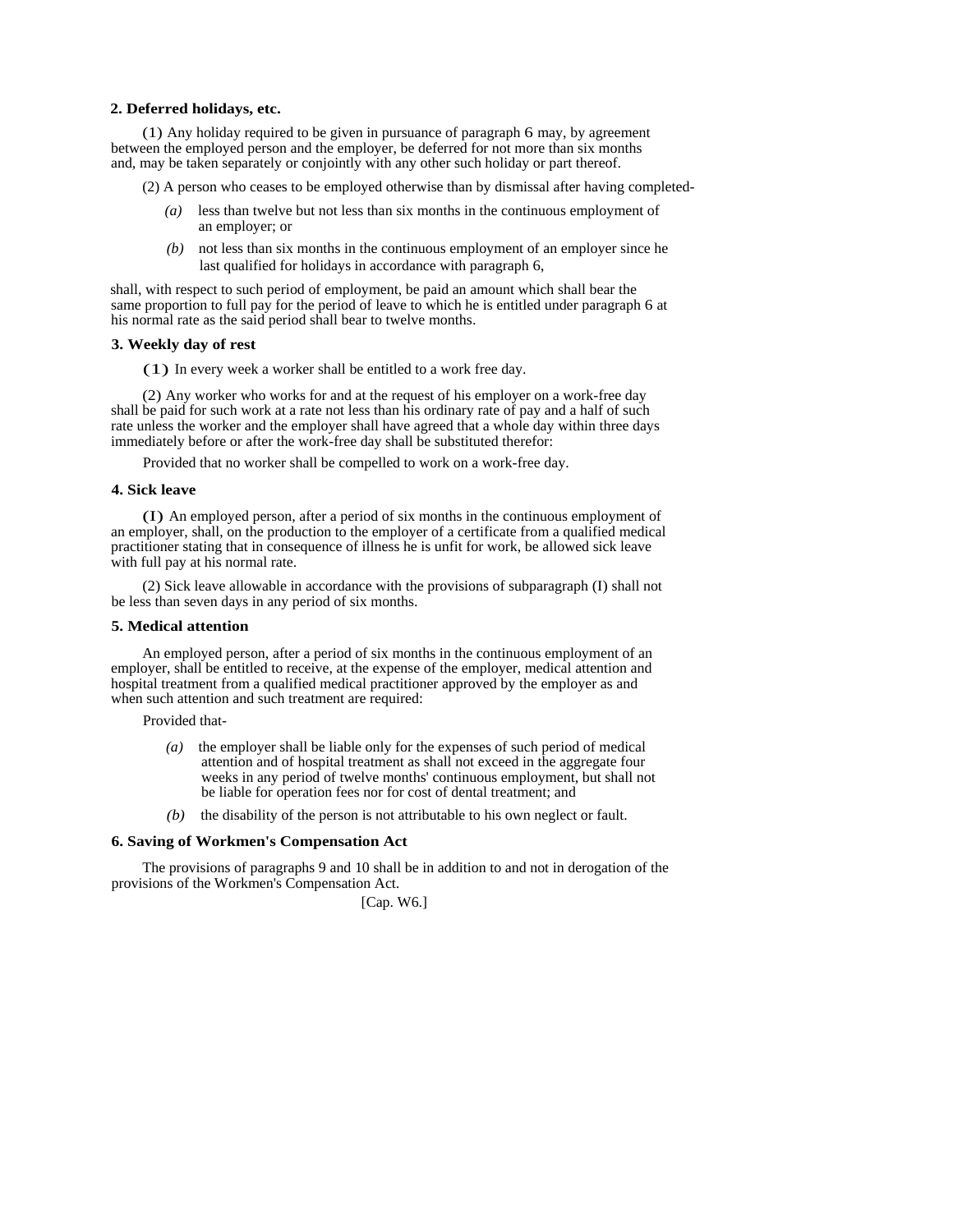#### **7. Calculation of employment**

For the purpose of calculating continuous employment, qualifying a worker for an annual holiday or sick leave or medical attention, the worker shall be deemed to be in the continuous employment of an employer for any period during which he is employed by the said employer on each successive normal working day without interruption otherwise than by way of public holidays, holidays with pay, sick leave and any period of medical attention and hospital treatment allowed in accordance with this Schedule, or any other absence approved by the employer.

### PART II

#### *General*

#### **8. Interpretation**

In this Schedule-

"**bookkeeper"** means any person employed wholly or mainly in keeping books of accounts or related duties;

"**cashier"** means any person employed wholly or mainly in receiving, paying, and accounting for cash other than those whose duty includes the receiving and accounting for cash sales;

**"clerk"** means any person employed wholly or mainly on clerical work, and includes work ordinarily performed by invoice clerks;

**"customs clerk"** means any person employed wholly or mainly on clerical duties connected with customs or excise duty and is capable of preparing customs entries;

**"labourer"** means any person employed on general labouring work;

**"office messenger"** means any person employed in carrying a message inside or outside any office and includes a literate office boy;

"**petrol station attendant"** means any person who is wholly or mainly engaged in the serving of customers at petrol filling stations;

**"qualified medical practitioner"** means a medical practitioner registered under the Medical and Dental Practitioners Act;

### [Cap. M8.]

**"sales clerk"** means any employed person whose duties include the supervision of the sale of and the accounting for commodities;

"**shop assistant"** means any person employed mainly in the selling of commodities; "**shorthand typist**" means any person employed wholly or mainly in shorthand writing and typing;

**"storekeeper"** means any person in charge of premises used as a store or warehouse for commodities wholly or mainly intended for sale by retail, and who is responsible for the care of, handling and accounting for such commodities;

**"subordinate staff'** means any person employed on odd jobs and shall include cleaner, handyman, shop boy and porter;

**"typist"** means any person employed wholly or mainly in copy typing;

**"watchman"** means any person employed wholly or mainly in guarding the employer's premises for the prevention of theft, fire, damage or trespass;

**"week"** means a continuous period of seven days.